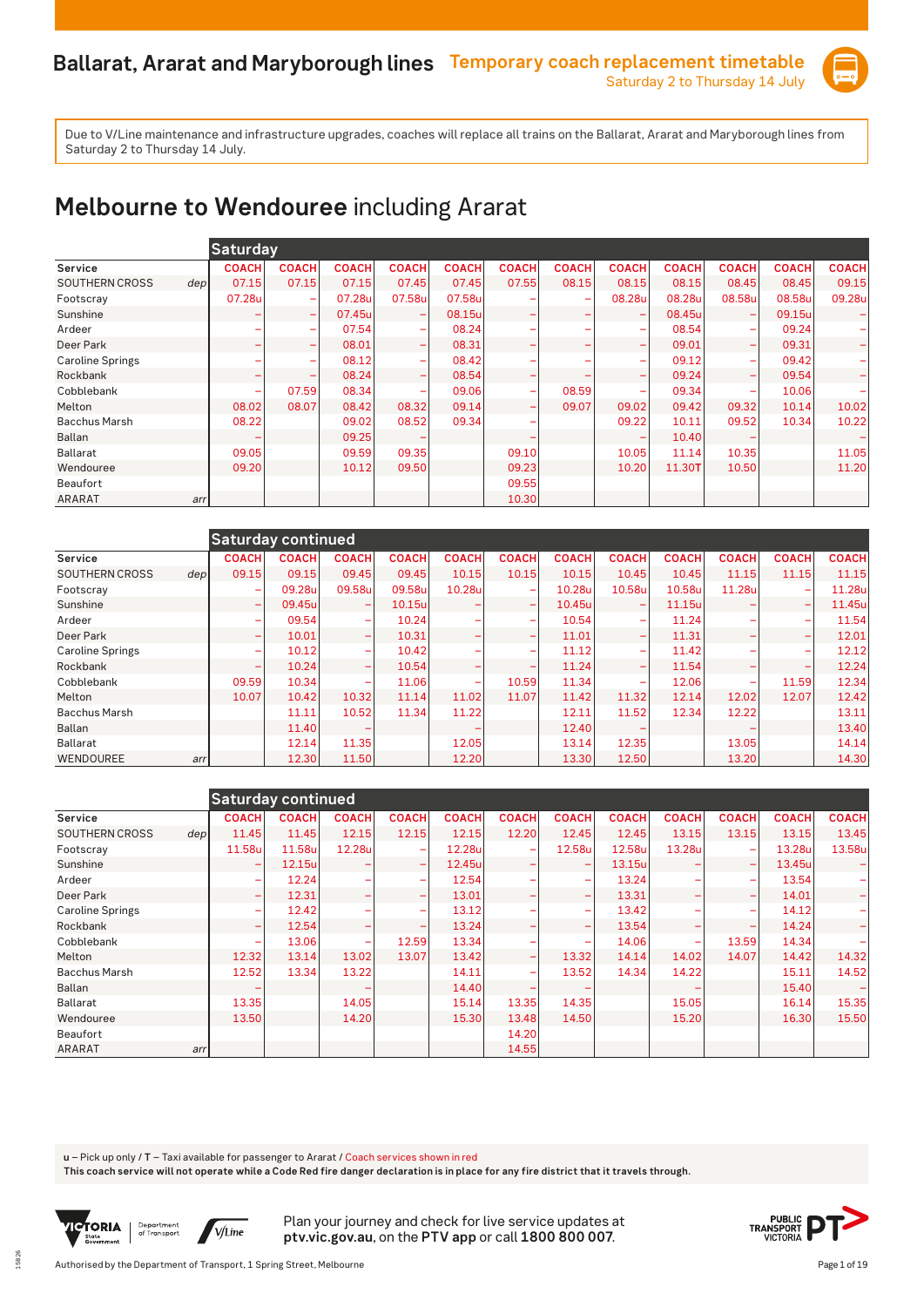

### **Melbourne to Wendouree** including Ararat

|                               |              | <b>Saturday continued</b> |                          |              |                          |              |              |                          |              |                          |              |              |
|-------------------------------|--------------|---------------------------|--------------------------|--------------|--------------------------|--------------|--------------|--------------------------|--------------|--------------------------|--------------|--------------|
| Service                       | <b>COACH</b> | <b>COACH</b>              | <b>COACH</b>             | <b>COACH</b> | <b>COACH</b>             | <b>COACH</b> | <b>COACH</b> | <b>COACH</b>             | <b>COACH</b> | <b>COACH</b>             | <b>COACH</b> | <b>COACH</b> |
| <b>SOUTHERN CROSS</b><br>depl | 13.45        | 14.15                     | 14.15                    | 14.15        | 14.45                    | 14.45        | 15.15        | 15.15                    | 15.15        | 15.45                    | 15.45        | 16.15        |
| Footscray                     | 13.58u       | 14.28u                    | $\overline{\phantom{0}}$ | 14.28u       | 14.58u                   | 14.58u       | 15.28u       | $\overline{\phantom{0}}$ | 15.28u       | 15.58u                   | 15.58u       | 16.28u       |
| Sunshine                      | 14.15u       |                           | $\overline{\phantom{0}}$ | 14.45u       |                          | 15.15u       |              |                          | 15.45u       |                          | 16.15u       |              |
| Ardeer                        | 14.24        |                           | $\overline{\phantom{a}}$ | 14.54        | $\overline{\phantom{0}}$ | 15.24        |              | -                        | 15.54        | $\overline{\phantom{0}}$ | 16.24        |              |
| Deer Park                     | 14.31        |                           | $\overline{\phantom{a}}$ | 15.01        | $\overline{\phantom{0}}$ | 15.31        |              | ÷                        | 16.01        | -                        | 16.31        |              |
| <b>Caroline Springs</b>       | 14.42        |                           | -                        | 15.12        | $\overline{\phantom{0}}$ | 15.42        |              | -                        | 16.12        | -                        | 16.42        |              |
| Rockbank                      | 14.54        |                           | $\overline{\phantom{0}}$ | 15.24        | $\overline{\phantom{a}}$ | 15.54        |              | -                        | 16.24        | $\overline{\phantom{0}}$ | 16.54        |              |
| Cobblebank                    | 15.06        | $\overline{\phantom{0}}$  | 14.59                    | 15.34        |                          | 16.06        |              | 15.59                    | 16.34        | -                        | 17.06        |              |
| Melton                        | 15.14        | 15.02                     | 15.07                    | 15.42        | 15.32                    | 16.14        | 16.02        | 16.07                    | 16.42        | 16.32                    | 17.14        | 17.02        |
| <b>Bacchus Marsh</b>          | 15.34        | 15.22                     |                          | 16.11        | 15.52                    | 16.34        | 16.22        |                          | 17.11        | 16.52                    | 17.34        | 17.22        |
| Ballan                        |              |                           |                          | 16.40        |                          |              |              |                          | 17.40        |                          |              |              |
| <b>Ballarat</b>               |              | 16.05                     |                          | 17.14        | 16.35                    |              | 17.05        |                          | 18.14        | 17.35                    |              | 18.05        |
| WENDOUREE                     | arr          | 16.18                     |                          | 17.30        | 16.48                    |              | 17.18        |                          | 18.30        | 17.48                    |              | 18.18        |

|                         |                  | <b>Saturday continued</b> |              |                          |              |              |                          |              |                          |              |              |              |              |
|-------------------------|------------------|---------------------------|--------------|--------------------------|--------------|--------------|--------------------------|--------------|--------------------------|--------------|--------------|--------------|--------------|
| Service                 |                  | <b>COACH</b>              | <b>COACH</b> | <b>COACH</b>             | <b>COACH</b> | <b>COACH</b> | <b>COACH</b>             | <b>COACH</b> | <b>COACH</b>             | <b>COACH</b> | <b>COACH</b> | <b>COACH</b> | <b>COACH</b> |
| <b>SOUTHERN CROSS</b>   | dep <sub>l</sub> | 16.15                     | 16.15        | 16.45                    | 16.45        | 17.15        | 17.15                    | 17.15        | 17.45                    | 17.45        | 18.15        | 18.15        | 18.15        |
| Footscray               |                  | ۰                         | 16.28u       | 16.58u                   | 16.58u       | 17.28u       | $\overline{\phantom{a}}$ | 17.28u       | 17.58u                   | 17.58u       |              | 18.28u       |              |
| Sunshine                |                  | ۰                         | 16.45u       | $\overline{\phantom{0}}$ | 17.15u       |              | $\overline{\phantom{0}}$ | 17.45u       |                          | 18.15u       |              |              | -            |
| Ardeer                  |                  | ۰                         | 16.54        | $\overline{\phantom{m}}$ | 17.24        |              | $\overline{\phantom{a}}$ | 17.54        | $\overline{\phantom{0}}$ | 18.24        |              |              | ۰            |
| Deer Park               |                  | ÷                         | 17.01        | -                        | 17.31        |              | $\overline{\phantom{0}}$ | 18.01        | $\overline{\phantom{0}}$ | 18.31        |              |              | -            |
| <b>Caroline Springs</b> |                  | ۰                         | 17.12        | $\overline{\phantom{0}}$ | 17.42        |              |                          | 18.12        |                          | 18.42        |              |              |              |
| Rockbank                |                  | ۰                         | 17.24        | $\overline{\phantom{0}}$ | 17.54        |              |                          | 18.24        | $\overline{\phantom{0}}$ | 18.54        |              |              |              |
| Cobblebank              |                  | 16.59                     | 17.34        | ۰                        | 18.06        | <b>-</b>     | 17.59                    | 18.34        | $\overline{\phantom{a}}$ | 19.06        |              |              | 18.59        |
| Melton                  |                  | 17.07                     | 17.42        | 17.32                    | 18.14        | 18.02        | 18.07                    | 18.42        | 18.32                    | 19.14        | -            | 19.02        | 19.07        |
| <b>Bacchus Marsh</b>    |                  |                           | 18.11        | 17.52                    | 18.34        | 18.22        |                          | 19.11        | 18.52                    | 19.34        | -            | 19.22        |              |
| Ballan                  |                  |                           | 18.40        |                          |              |              |                          | 19.40        |                          |              |              |              |              |
| Ballarat                |                  |                           | 19.14        | 18.35                    |              | 19.05        |                          | 20.14        | 19.35                    |              | 19.30        | 20.05        |              |
| Wendouree               |                  |                           | 19.30        | 18.48                    |              | 19.18        |                          | 20.30        | 19.48                    |              | 19.43        | 20.18        |              |
| Beaufort                |                  |                           |              |                          |              |              |                          |              |                          |              | 20.15        |              |              |
| <b>ARARAT</b>           | arr              |                           |              |                          |              |              |                          |              |                          |              | 20.50        |              |              |

|                         |      | <b>Saturday continued</b>    |              |                              |              |              |              |              |                          |              |              |              |              |
|-------------------------|------|------------------------------|--------------|------------------------------|--------------|--------------|--------------|--------------|--------------------------|--------------|--------------|--------------|--------------|
| Service                 |      | <b>COACH</b>                 | <b>COACH</b> | <b>COACH</b>                 | <b>COACH</b> | <b>COACH</b> | <b>COACH</b> | <b>COACH</b> | <b>COACH</b>             | <b>COACH</b> | <b>COACH</b> | <b>COACH</b> | <b>COACH</b> |
| <b>SOUTHERN CROSS</b>   | depl | 18.15                        | 18.15        | 18.45                        | 18.45        | 19.15        | 19.15        | 19.15        | 19.45                    | 19.45        | 20.15        | 20.15        | 20.45        |
| Footscray               |      | 18.28u                       | 18.28u       | 18.58u                       | 18.58u       | 19.28u       | 19.28u       |              | 19.58u                   | 19.58u       | 20.28u       | 20.28u       | 20.58u       |
| Sunshine                |      | 18.45u                       | 18.45u       |                              | 19.15u       | 19.45u       |              |              |                          | 20.15u       | -            | 20.45u       |              |
| Ardeer                  |      |                              | 18.54        | $\overline{\phantom{a}}$     | 19.24        | 19.54        |              |              | $\overline{\phantom{a}}$ | 20.24        | -            | 20.54        |              |
| Deer Park               |      | ۰                            | 19.01        | $\qquad \qquad \blacksquare$ | 19.31        | 20.01        |              |              | $\overline{\phantom{0}}$ | 20.31        | -            | 21.01        |              |
| <b>Caroline Springs</b> |      | ۰                            | 19.12        | ۰                            | 19.42        | 20.12        |              |              | $\overline{\phantom{0}}$ | 20.42        | -            | 21.12        |              |
| Rockbank                |      | $\qquad \qquad \blacksquare$ | 19.24        | $\overline{\phantom{0}}$     | 19.54        | 20.24        |              |              | -                        | 20.54        | -            | 21.24        |              |
| Cobblebank              |      |                              | 19.34        |                              | 20.06        | 20.34        |              | 19.59        |                          | 21.06        |              | 21.34        |              |
| Melton                  |      | $\overline{\phantom{0}}$     | 19.42        | 19.32                        | 20.14        | 20.42        | 20.02        | 20.07        | 20.32                    | 21.14        | 21.02        | 21.42        | 21.32        |
| <b>Bacchus Marsh</b>    |      |                              | 20.11        | 19.52                        | 20.34        | 21.11        | 20.22        |              | 20.52                    | 21.34        | 21.22        | 22.11        | 21.52        |
| Ballan                  |      |                              | 20.40        |                              |              | 21.40        |              |              |                          |              |              | 22.40        |              |
| <b>Ballarat</b>         |      | 20.15                        | 21.14        | 20.35                        |              | 22.14        | 21.05        |              | 21.35                    |              | 22.05        | 23.14        | 22.35        |
| Wendouree               |      |                              | 21.30T       | 20.48                        |              | 22.30        | 21.18        |              | 21.48                    |              | 22.18        | 23.30        | 22.48        |
| Creswick                |      | 20.35                        |              |                              |              |              |              |              |                          |              |              |              |              |
| Clunes                  |      | 20.52                        |              |                              |              |              |              |              |                          |              |              |              |              |
| Talbot                  |      | 21.08                        |              |                              |              |              |              |              |                          |              |              |              |              |
| MARYBOROUGH             | arr  | 21.28                        |              |                              |              |              |              |              |                          |              |              |              |              |

**u** – Pick up only / **T** – Taxi available for passenger to Ararat / Coach services shown in red

**This coach service will not operate while a Code Red fire danger declaration is in place for any fire district that it travels through.**



15826

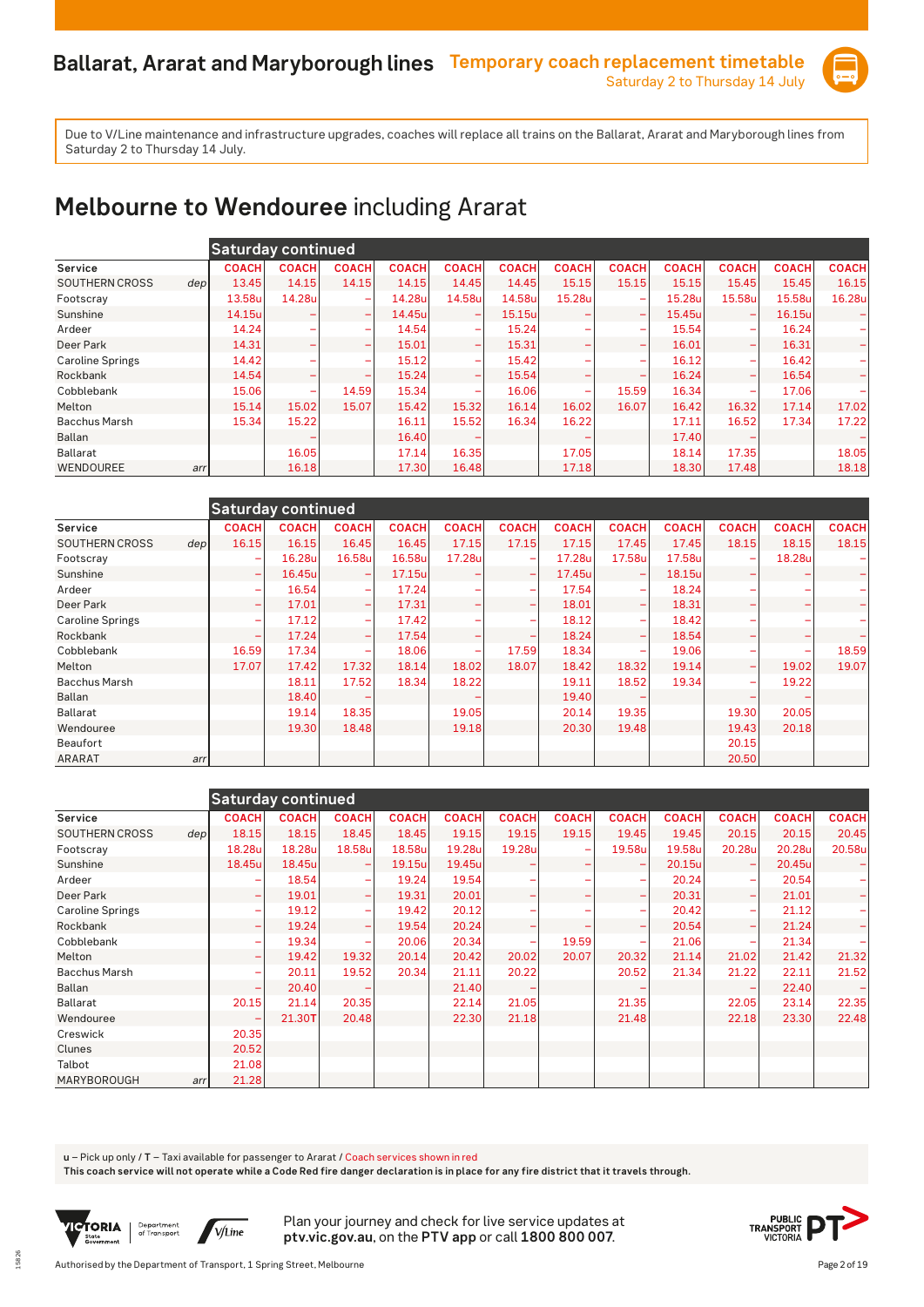

#### **Melbourne to Wendouree**

|                         |      | Saturday continued |                          |              |              |              |              |              |                          |              |                          |              |
|-------------------------|------|--------------------|--------------------------|--------------|--------------|--------------|--------------|--------------|--------------------------|--------------|--------------------------|--------------|
| Service                 |      | <b>COACH</b>       | <b>COACH</b>             | <b>COACH</b> | <b>COACH</b> | <b>COACH</b> | <b>COACH</b> | <b>COACH</b> | <b>COACH</b>             | <b>COACH</b> | <b>COACH</b>             | <b>COACH</b> |
| <b>SOUTHERN CROSS</b>   | depl | 20.45              | 21.15                    | 21.15        | 21.45        | 21.45        | 22.15        | 22.15        | 23.15                    | 23.15        | 00.16                    | 00.16        |
| Footscray               |      | 20.58u             | 21.28u                   | 21.28u       | 21.58u       | 21.58u       | 22.28u       | 22.28u       | 23.28u                   | 23.28u       | 00.29u                   | 00.29u       |
| Sunshine                |      | 21.15u             | -                        | 21.45u       |              | 22.15u       |              | 22.45u       |                          | 23.45ul      | -                        | 00.46u       |
| Ardeer                  |      | 21.24              | $\overline{\phantom{a}}$ | 21.54        | -            | 22.24        |              | 22.54        | -                        | 23.54        | ۰                        | 00.55        |
| Deer Park               |      | 21.31              | -                        | 22.01        | -            | 22.31        | -            | 23.01        | $\overline{\phantom{0}}$ | 00.01        | ۰                        | 01.02        |
| <b>Caroline Springs</b> |      | 21.42              | ۰                        | 22.12        | -            | 22.42        | -            | 23.12        | -                        | 00.12        | -                        | 01.13        |
| Rockbank                |      | 21.54              | $\overline{\phantom{0}}$ | 22.24        | -            | 22.54        | -            | 23.24        | -                        | 00.24        | $\overline{\phantom{0}}$ | 01.25        |
| Cobblebank              |      | 22.06              | ۰                        | 22.34        |              | 23.06        |              | 23.34        |                          | 00.34        | ۰                        | 01.35        |
| Melton                  |      | 22.14              | 22.02                    | 22.42        | 22.32        | 23.14        | 23.02        | 23.42        | 00.02                    | 00.42        | 01.03                    | 01.43        |
| <b>Bacchus Marsh</b>    |      | 22.34              | 22.22                    | 23.11        | 22.52        | 23.34        | 23.22        | 00.11        | 00.22                    | 01.11        | 01.23                    | 02.12        |
| Ballan                  |      |                    | -                        | 23.40        |              |              |              | 00.40        |                          | 01.40        | -                        | 02.41        |
| <b>Ballarat</b>         |      |                    | 23.05                    | 00.14        | 23.35        |              | 00.05        | 01.14        | 01.05                    | 02.14        | 02.06                    | 03.15        |
| WENDOUREE               | arr  |                    | 23.18                    | 00.30        | 23.48        |              | 00.18        | 01.30        | 01.18                    | 02.30        | 02.19                    | 03.31        |

**u** – Pick up only / Coach services shown in red

**This coach service will not operate while a Code Red fire danger declaration is in place for any fire district that it travels through.**



15826

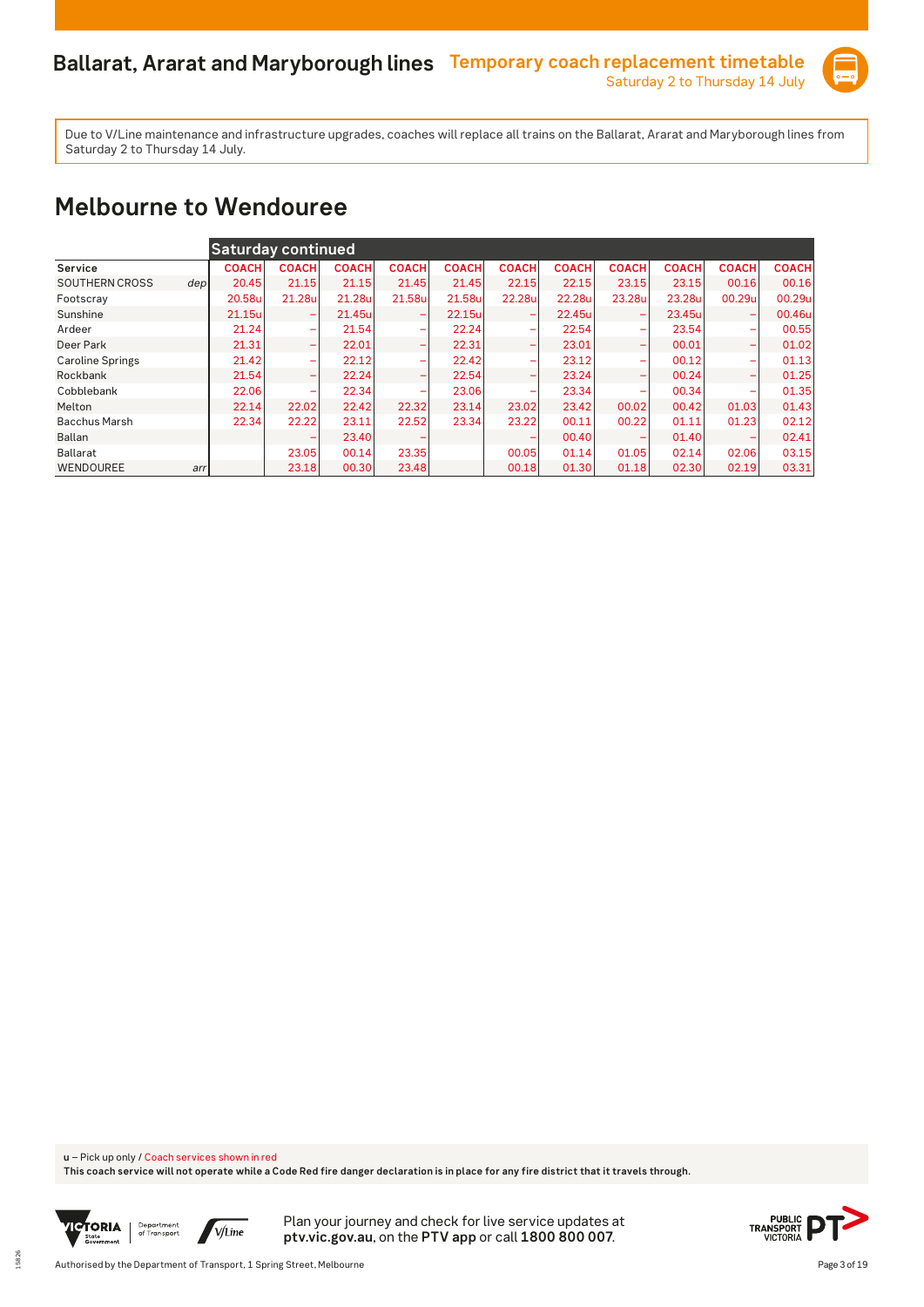

# **Melbourne to Wendouree** including Ararat

|                                           | Sunday       |              |              |                          |              |                          |              |                          |              |              |              |              |
|-------------------------------------------|--------------|--------------|--------------|--------------------------|--------------|--------------------------|--------------|--------------------------|--------------|--------------|--------------|--------------|
| Service                                   | <b>COACH</b> | <b>COACH</b> | <b>COACH</b> | <b>COACH</b>             | <b>COACH</b> | <b>COACH</b>             | <b>COACH</b> | <b>COACH</b>             | <b>COACH</b> | <b>COACH</b> | <b>COACH</b> | <b>COACH</b> |
| <b>SOUTHERN CROSS</b><br>dep <sub>l</sub> | 08.15        | 08.15        | 08.15        | 08.45                    | 08.45        | 09.15                    | 09.15        | 09.45                    | 09.45        | 10.15        | 10.15        | 10.45        |
| Footscray                                 | ۰            | 08.28u       | 08.28u       | $\overline{\phantom{0}}$ | 08.58u       | 09.28u                   | 09.28u       | $\overline{\phantom{a}}$ | 09.58u       | 10.28u       | 10.28u       |              |
| Sunshine                                  | ۰            | ۰            | 08.45u       | $\overline{\phantom{0}}$ | 09.15u       | $\overline{\phantom{0}}$ | 09.45u       | $\overline{\phantom{0}}$ | 10.15u       |              | 10.45u       |              |
| Ardeer                                    |              | ۰            | 08.54        |                          | 09.24        | $\overline{\phantom{a}}$ | 09.54        |                          | 10.24        | ÷            | 10.54        |              |
| Deer Park                                 | ۰            | ۰            | 09.01        |                          | 09.31        | $\overline{\phantom{0}}$ | 10.01        | $\overline{\phantom{0}}$ | 10.31        | -            | 11.01        |              |
| <b>Caroline Springs</b>                   |              | ۰            | 09.12        |                          | 09.42        | $\overline{\phantom{a}}$ | 10.12        | -                        | 10.42        | ÷            | 11.12        |              |
| Rockbank                                  |              | -            | 09.24        |                          | 09.54        | -                        | 10.24        | -                        | 10.54        | -            | 11.24        |              |
| Cobblebank                                |              | ۰            | 09.34        | 09.29                    | 10.06        | -                        | 10.34        | 10.29                    | 11.06        | ÷            | 11.34        | 11.29        |
| Melton                                    | -            | 09.02        | 09.42        | 09.37                    | 10.14        | 10.02                    | 10.42        | 10.37                    | 11.14        | 11.02        | 11.42        | 11.37        |
| <b>Bacchus Marsh</b>                      | ۰            | 09.22        | 10.02        |                          | 10.34        | 10.22                    | 11.02        |                          | 11.34        | 11.22        | 12.02        |              |
| <b>Ballan</b>                             |              |              | 10.25        |                          |              |                          | 11.25        |                          |              |              | 12.25        |              |
| <b>Ballarat</b>                           | 09.30        | 10.05        | 10.59        |                          |              | 11.05                    | 11.59        |                          |              | 12.05        | 12.59        |              |
| Wendouree                                 | 09.43        | 10.18        | 11.12        |                          |              | 11.18                    | 12.12        |                          |              | 12.18        | 13.12        |              |
| Beaufort                                  | 10.15        |              |              |                          |              |                          |              |                          |              |              |              |              |
| <b>ARARAT</b><br>arr                      | 10.50        |              |              |                          |              |                          |              |                          |              |              |              |              |

|                         |                           | <b>Sunday continued</b>  |              |                              |              |                          |                          |              |              |              |              |              |
|-------------------------|---------------------------|--------------------------|--------------|------------------------------|--------------|--------------------------|--------------------------|--------------|--------------|--------------|--------------|--------------|
| Service                 | <b>COACH</b>              | <b>COACH</b>             | <b>COACH</b> | <b>COACH</b>                 | <b>COACH</b> | <b>COACH</b>             | <b>COACH</b>             | <b>COACH</b> | <b>COACH</b> | <b>COACH</b> | <b>COACH</b> | <b>COACH</b> |
| <b>SOUTHERN CROSS</b>   | 10.45<br>dep <sub>l</sub> | 11.15                    | 11.15        | 11.45                        | 11.45        | 12.15                    | 12.15                    | 12.15        | 12.45        | 12.45        | 13.15        | 13.15        |
| Footscray               | 10.58u                    | 11.28u                   | 11.28u       | $\overline{\phantom{a}}$     | 11.58u       | $\overline{\phantom{a}}$ | 12.28u                   | 12.28u       |              | 12.58u       | 13.28u       | 13.28u       |
| Sunshine                | 11.15u                    | ۰                        | 11.45u       | $\overline{\phantom{m}}$     | 12.15u       |                          | $\overline{\phantom{0}}$ | 12.45u       |              | 13.15u       |              | 13.45u       |
| Ardeer                  | 11.24                     | $\overline{\phantom{0}}$ | 11.54        | $\overline{\phantom{a}}$     | 12.24        |                          | $\overline{\phantom{a}}$ | 12.54        |              | 13.24        |              | 13.54        |
| Deer Park               | 11.31                     | -                        | 12.01        | ۰                            | 12.31        |                          | $\overline{\phantom{0}}$ | 13.01        |              | 13.31        |              | 14.01        |
| <b>Caroline Springs</b> | 11.42                     |                          | 12.12        |                              | 12.42        |                          | ۰                        | 13.12        |              | 13.42        |              | 14.12        |
| Rockbank                | 11.54                     | -                        | 12.24        | $\qquad \qquad \blacksquare$ | 12.54        |                          | -                        | 13.24        |              | 13.54        |              | 14.24        |
| Cobblebank              | 12.06                     | -                        | 12.34        | 12.29                        | 13.06        |                          | $\overline{\phantom{0}}$ | 13.34        | 13.29        | 14.06        |              | 14.34        |
| Melton                  | 12.14                     | 12.02                    | 12.42        | 12.37                        | 13.14        | $\overline{\phantom{0}}$ | 13.02                    | 13.42        | 13.37        | 14.14        | 14.02        | 14.42        |
| <b>Bacchus Marsh</b>    | 12.34                     | 12.22                    | 13.02        |                              | 13.34        |                          | 13.22                    | 14.02        |              | 14.34        | 14.22        | 15.02        |
| <b>Ballan</b>           |                           |                          | 13.25        |                              |              |                          |                          | 14.25        |              |              |              | 15.25        |
| <b>Ballarat</b>         |                           | 13.05                    | 13.59        |                              |              | 13.30                    | 14.05                    | 14.59        |              |              | 15.05        | 15.59        |
| Wendouree               |                           | 13.18                    | 14.12        |                              |              | 13.43                    | 14.18                    | 15.12T       |              |              | 15.18        | 16.12        |
| Beaufort                |                           |                          |              |                              |              | 14.15                    |                          |              |              |              |              |              |
| <b>ARARAT</b>           | arr                       |                          |              |                              |              | 14.50                    |                          |              |              |              |              |              |

|                         |                  |                              | Sunday continued |                          |              |                          |              |                          |              |                          |              |              |              |
|-------------------------|------------------|------------------------------|------------------|--------------------------|--------------|--------------------------|--------------|--------------------------|--------------|--------------------------|--------------|--------------|--------------|
| Service                 |                  | <b>COACH</b>                 | <b>COACH</b>     | <b>COACH</b>             | <b>COACH</b> | <b>COACH</b>             | <b>COACH</b> | <b>COACH</b>             | <b>COACH</b> | <b>COACH</b>             | <b>COACH</b> | <b>COACH</b> | <b>COACH</b> |
| <b>SOUTHERN CROSS</b>   | dep <sub>l</sub> | 13.45                        | 13.45            | 14.15                    | 14.15        | 14.45                    | 14.45        | 15.15                    | 15.15        | 15.45                    | 15.45        | 16.15        | 16.15        |
| Footscray               |                  |                              | 13.58u           | 14.28u                   | 14.28u       | -                        | 14.58u       | 15.28u                   | 15.28u       |                          | 15.58u       | 16.28u       | 16.28u       |
| Sunshine                |                  | $\qquad \qquad \blacksquare$ | 14.15u           | $\overline{\phantom{0}}$ | 14.45u       | -                        | 15.15u       | $\overline{\phantom{0}}$ | 15.45u       | -                        | 16.15u       | -            | 16.45u       |
| Ardeer                  |                  | -                            | 14.24            | $\overline{\phantom{a}}$ | 14.54        | $\overline{\phantom{0}}$ | 15.24        | $\overline{\phantom{a}}$ | 15.54        | -                        | 16.24        |              | 16.54        |
| Deer Park               |                  |                              | 14.31            | $\overline{\phantom{0}}$ | 15.01        | $\overline{\phantom{0}}$ | 15.31        |                          | 16.01        |                          | 16.31        |              | 17.01        |
| <b>Caroline Springs</b> |                  | ۰                            | 14.42            | $\overline{\phantom{0}}$ | 15.12        | $\overline{\phantom{a}}$ | 15.42        | $\overline{\phantom{0}}$ | 16.12        | $\overline{\phantom{0}}$ | 16.42        |              | 17.12        |
| Rockbank                |                  |                              | 14.54            | $\overline{\phantom{m}}$ | 15.24        | $\equiv$                 | 15.54        | $\overline{\phantom{a}}$ | 16.24        |                          | 16.54        | -            | 17.24        |
| Cobblebank              |                  | 14.29                        | 15.06            |                          | 15.34        | 15.29                    | 16.06        |                          | 16.34        | 16.29                    | 17.06        |              | 17.34        |
| Melton                  |                  | 14.37                        | 15.14            | 15.02                    | 15.42        | 15.37                    | 16.14        | 16.02                    | 16.42        | 16.37                    | 17.14        | 17.02        | 17.42        |
| <b>Bacchus Marsh</b>    |                  |                              | 15.34            | 15.22                    | 16.02        |                          | 16.34        | 16.22                    | 17.02        |                          | 17.34        | 17.22        | 18.02        |
| Ballan                  |                  |                              |                  | $\overline{\phantom{0}}$ | 16.25        |                          |              |                          | 17.25        |                          |              |              | 18.25        |
| Ballarat                |                  |                              |                  | 16.05                    | 16.59        |                          |              | 17.05                    | 17.59        |                          |              | 18.05        | 18.59        |
| WENDOUREE               | arr              |                              |                  | 16.18                    | 17.12        |                          |              | 17.18                    | 18.12        |                          |              | 18.18        | 19.12        |

**u** – Pick up only / **T** – Taxi available for passengers to Ararat / Coach services shown in red

**This coach service will not operate while a Code Red fire danger declaration is in place for any fire district that it travels through.**



15826

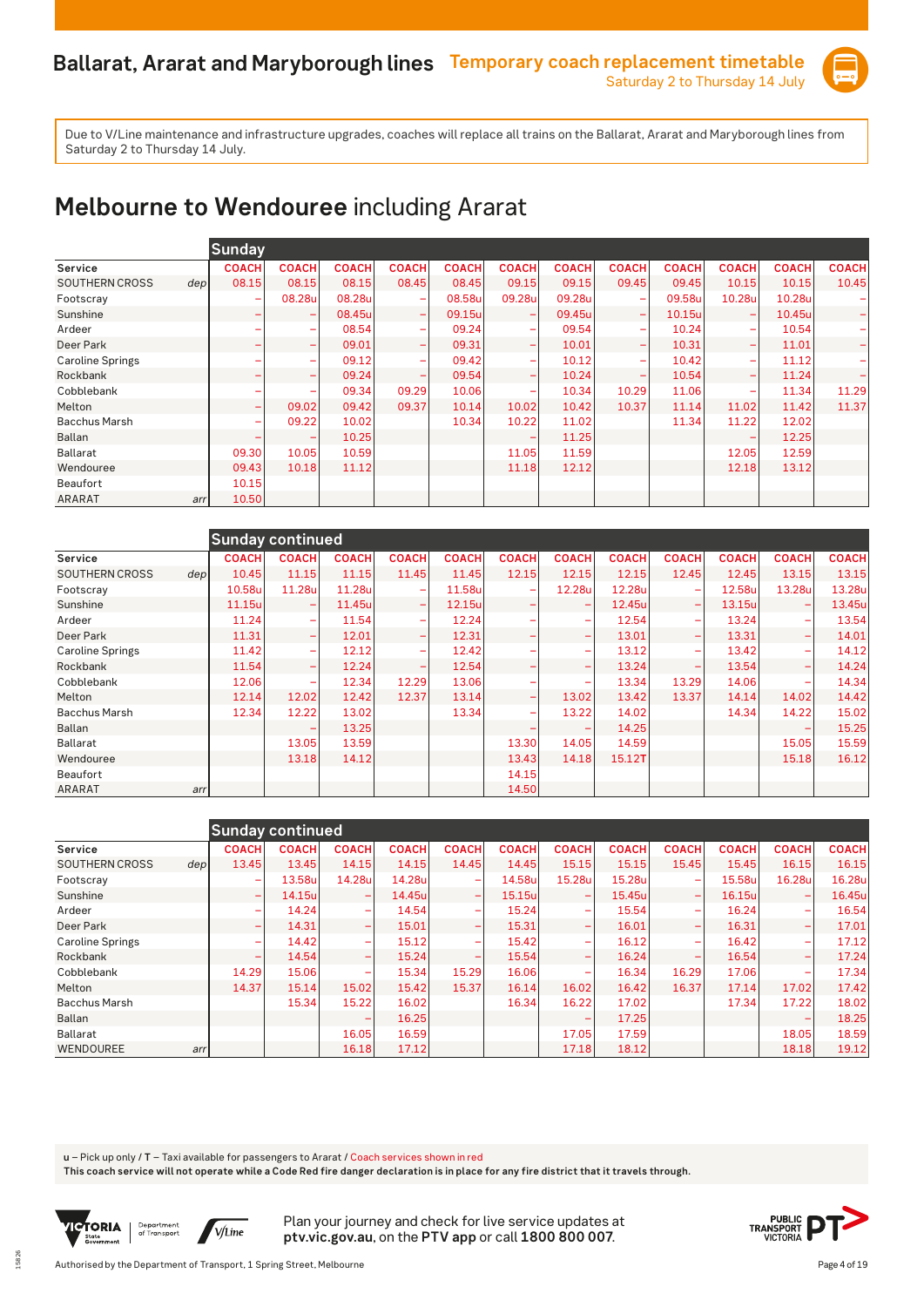

# **Melbourne to Wendouree** including Ararat & Maryborough

|                         |                  |              | <b>Sunday continued</b> |                          |              |                          |              |                          |              |              |              |              |              |
|-------------------------|------------------|--------------|-------------------------|--------------------------|--------------|--------------------------|--------------|--------------------------|--------------|--------------|--------------|--------------|--------------|
| Service                 |                  | <b>COACH</b> | <b>COACH</b>            | <b>COACH</b>             | <b>COACH</b> | <b>COACH</b>             | <b>COACH</b> | <b>COACH</b>             | <b>COACH</b> | <b>COACH</b> | <b>COACH</b> | <b>COACH</b> | <b>COACH</b> |
| <b>SOUTHERN CROSS</b>   | dep <sub>l</sub> | 16.45        | 16.45                   | 17.15                    | 17.15        | 17.45                    | 17.45        | 18.14                    | 18.15        | 18.15        | 18.15        | 18.45        | 18.45        |
| Footscray               |                  | ۰            | 16.58u                  | 17.28u                   | 17.28u       |                          | 17.58u       |                          |              | 18.28u       | 18.28u       |              | 18.58u       |
| Sunshine                |                  | ÷            | 17.15u                  | ÷                        | 17.45u       | $\overline{\phantom{a}}$ | 18.15u       |                          |              |              | 18.45u       | ۳            | 19.15u       |
| Ardeer                  |                  | -            | 17.24                   | $\overline{\phantom{0}}$ | 17.54        |                          | 18.24        |                          |              |              | 18.54        |              | 19.24        |
| Deer Park               |                  | ۰            | 17.31                   | $\qquad \qquad -$        | 18.01        | $\overline{\phantom{m}}$ | 18.31        |                          |              |              | 19.01        |              | 19.31        |
| <b>Caroline Springs</b> |                  | -            | 17.42                   | $\overline{\phantom{0}}$ | 18.12        |                          | 18.42        |                          |              |              | 19.12        |              | 19.42        |
| Rockbank                |                  | ۰            | 17.54                   | $\overline{\phantom{m}}$ | 18.24        |                          | 18.54        |                          |              |              | 19.24        |              | 19.54        |
| Cobblebank              |                  | 17.29        | 18.06                   |                          | 18.34        | 18.29                    | 19.06        |                          |              |              | 19.34        | 19.29        | 20.06        |
| Melton                  |                  | 17.37        | 18.14                   | 18.02                    | 18.42        | 18.37                    | 19.14        |                          | -            | 19.02        | 19.42        | 19.37        | 20.14        |
| <b>Bacchus Marsh</b>    |                  |              | 18.34                   | 18.22                    | 19.02        |                          | 19.34        |                          | ۰            | 19.22        | 20.02        |              | 20.34        |
| Ballan                  |                  |              |                         |                          | 19.25        |                          |              |                          | -            |              | 20.25        |              |              |
| <b>Ballarat</b>         |                  |              |                         | 19.05                    | 19.59        |                          |              | 19.29                    | 19.30        | 20.05        | 20.59        |              |              |
| Wendouree               |                  |              |                         | 19.18                    | 20.12        |                          |              |                          | 19.43        | 20.18        | 21.12T       |              |              |
| <b>Beaufort</b>         |                  |              |                         |                          |              |                          |              |                          | 20.15        |              |              |              |              |
| Ararat                  |                  |              |                         |                          |              |                          |              | $\overline{\phantom{0}}$ | 20.50        |              |              |              |              |
| Creswick                |                  |              |                         |                          |              |                          |              | 19.49                    |              |              |              |              |              |
| Clunes                  |                  |              |                         |                          |              |                          |              | 20.06                    |              |              |              |              |              |
| Talbot                  |                  |              |                         |                          |              |                          |              | 20.22                    |              |              |              |              |              |
| MARYBOROUGH             | arrl             |              |                         |                          |              |                          |              | 20.42                    |              |              |              |              |              |

|                               |                          | <b>Sunday continued</b> |                          |              |                          |              |              |                          |              |              |              |              |
|-------------------------------|--------------------------|-------------------------|--------------------------|--------------|--------------------------|--------------|--------------|--------------------------|--------------|--------------|--------------|--------------|
| Service                       | <b>COACH</b>             | <b>COACH</b>            | <b>COACH</b>             | <b>COACH</b> | <b>COACH</b>             | <b>COACH</b> | <b>COACH</b> | <b>COACH</b>             | <b>COACH</b> | <b>COACH</b> | <b>COACH</b> | <b>COACH</b> |
| <b>SOUTHERN CROSS</b><br>depl | 19.15                    | 19.15                   | 19.45                    | 19.45        | 20.15                    | 20.15        | 20.15        | 20.45                    | 20.45        | 21.15        | 21.15        | 21.45        |
| Footscray                     | 19.28u                   | 19.28u                  | ۰                        | 19.58u       | 20.28u                   | 20.28u       | 20.28u       | $\overline{\phantom{0}}$ | 20.58u       | 21.28u       | 21.28u       |              |
| Sunshine                      | ۰                        | 19.45u                  | $\overline{\phantom{0}}$ | 20.15u       | $\overline{\phantom{0}}$ | 20.45u       | 20.45u       | $\overline{\phantom{0}}$ | 21.15ul      | -            | 21.45ul      |              |
| Ardeer                        | -                        | 19.54                   | -                        | 20.24        | $\overline{\phantom{a}}$ | 20.54        | 20.54        | -                        | 21.24        | -            | 21.54        |              |
| Deer Park                     | -                        | 20.01                   | $\overline{\phantom{0}}$ | 20.31        | -                        | 21.01        | 21.01        | -                        | 21.31        | -            | 22.01        |              |
| <b>Caroline Springs</b>       | -                        | 20.12                   | $\overline{\phantom{a}}$ | 20.42        | -                        | 21.12        | 21.12        | -                        | 21.42        | -            | 22.12        |              |
| Rockbank                      | ۰                        | 20.24                   | $\overline{\phantom{a}}$ | 20.54        | $\overline{\phantom{0}}$ | 21.24        | 21.24        | $\overline{\phantom{0}}$ | 21.54        | -            | 22.24        |              |
| Cobblebank                    | -                        | 20.34                   | 20.29                    | 21.06        | -                        | 21.34        | 21.36        | 21.29                    | 22.06        | -            | 22.34        | 22.29        |
| Melton                        | 20.02                    | 20.42                   | 20.37                    | 21.14        | 21.02                    | 21.42        | 21.44        | 21.37                    | 22.14        | 22.02        | 22.42        | 22.37        |
| <b>Bacchus Marsh</b>          | 20.22                    | 21.02                   |                          | 21.34        | 21.22                    | 22.02        | 22.04        |                          | 22.34        | 22.22        | 23.02        |              |
| Ballan                        | $\overline{\phantom{0}}$ | 21.25                   |                          |              | -                        | 22.25        |              |                          |              |              | 23.25        |              |
| Ballarat                      | 21.05                    | 21.59                   |                          |              | 22.05                    | 22.59        |              |                          |              | 23.05        | 23.59        |              |
| WENDOUREE                     | 21.18<br>arr             | 22.12                   |                          |              | 22.18                    | 23.12        |              |                          |              | 23.18        | 00.12        |              |

|                         |     | <b>Sunday continued</b> |              |              |              |              |
|-------------------------|-----|-------------------------|--------------|--------------|--------------|--------------|
| Service                 |     | <b>COACH</b>            | <b>COACH</b> | <b>COACH</b> | <b>COACH</b> | <b>COACH</b> |
| <b>SOUTHERN CROSS</b>   | dep | 21.45                   | 22.15        | 22.15        | 23.00        | 23.00        |
| Footscray               |     | 21.58u                  | 22.28u       | 22.28u       | 23.13u       | 23.13ul      |
| Sunshine                |     | 22.15u                  |              | 22.45u       |              | 23.30u       |
| Ardeer                  |     | 22.24                   |              | 22.54        |              | 23.39        |
| Deer Park               |     | 22.31                   |              | 23.01        |              | 23.46        |
| <b>Caroline Springs</b> |     | 22.42                   |              | 23.12        |              | 23.57        |
| Rockbank                |     | 22.54                   |              | 23.24        |              | 00.09        |
| Cobblebank              |     | 23.06                   |              | 23.34        |              | 00.19        |
| Melton                  |     | 23.14                   | 23.02        | 23.42        | 23.47        | 00.27        |
| <b>Bacchus Marsh</b>    |     | 23.34                   | 23.22        | 00.02        | 00.07        | 00.47        |
| <b>Ballan</b>           |     |                         |              | 00.25        |              | 01.10        |
| <b>Ballarat</b>         |     |                         | 00.05        | 00.59        | 00.50        | 01.44        |
| <b>WENDOUREE</b>        | arr |                         | 00.18        | 01.12        | 01.03        | 01.57        |

**u** – Pick up only / **T** – Taxi available for passengers to Ararat / Coach services shown in red

**This coach service will not operate while a Code Red fire danger declaration is in place for any fire district that it travels through.**



15826

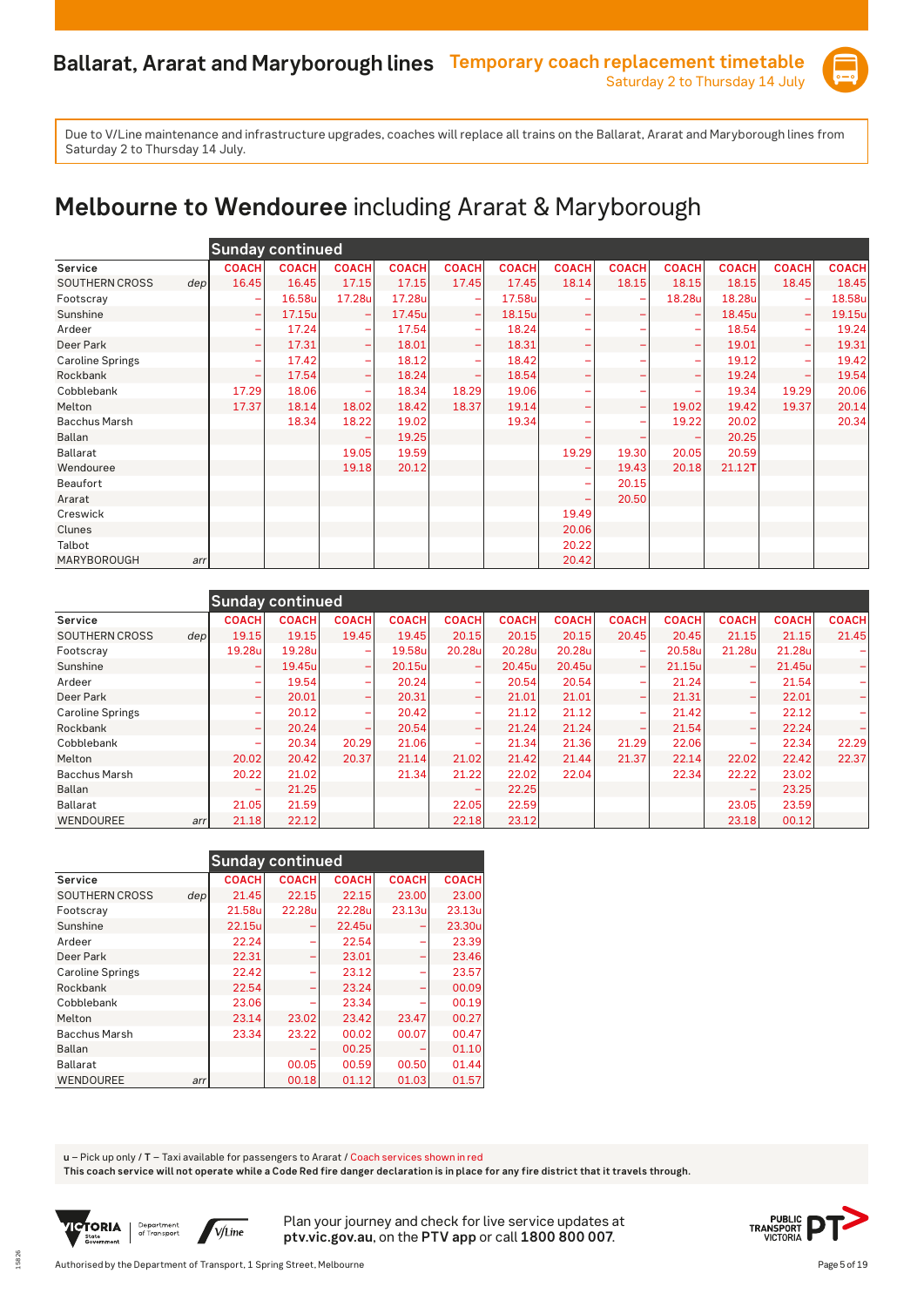

# **Melbourne to Wendouree** including Ararat & Maryborough

|                         |                           | <b>Monday to Friday</b>           |                          |              |                              |              |                          |              |                          |              |              |              |
|-------------------------|---------------------------|-----------------------------------|--------------------------|--------------|------------------------------|--------------|--------------------------|--------------|--------------------------|--------------|--------------|--------------|
| Service                 | <b>COACH</b>              | <b>COACH</b>                      | <b>COACH</b>             | <b>COACH</b> | <b>COACH</b>                 | <b>COACH</b> | <b>COACH</b>             | <b>COACH</b> | <b>COACH</b>             | <b>COACH</b> | <b>COACH</b> | <b>COACH</b> |
| <b>SOUTHERN CROSS</b>   | 05.15<br>dep <sub>l</sub> | 05.15                             | 05.55                    | 05.55        | 06.35                        | 06.35        | 07.15                    | 07.15        | 07.53                    | 07.53        | 08.15        | 08.15        |
| Footscray               |                           | 05.28u<br>۰                       | $\overline{\phantom{a}}$ | 06.08u       | $\overline{\phantom{a}}$     | 06.48u       | -                        | 07.28u       | 08.06u                   |              |              |              |
| Sunshine                |                           | 05.45u<br>۰                       | $\overline{\phantom{0}}$ | 06.25u       | $\qquad \qquad \blacksquare$ | 07.05u       | $\overline{\phantom{0}}$ | 07.45u       | 08.23u                   | -            | -            |              |
| Ardeer                  |                           | 05.54<br>۰                        | $\overline{\phantom{m}}$ | 06.34        | $\overline{\phantom{a}}$     | 07.14        |                          | 07.54        |                          |              |              |              |
| Deer Park               |                           | 06.01<br>۰                        | $\overline{\phantom{0}}$ | 06.41        | $\qquad \qquad \blacksquare$ | 07.21        | $\overline{\phantom{a}}$ | 08.01        |                          | -            | -            |              |
| <b>Caroline Springs</b> |                           | 06.12<br>۰                        | $\overline{\phantom{a}}$ | 06.52        | $\overline{\phantom{0}}$     | 07.32        |                          | 08.12        |                          |              |              |              |
| Rockbank                |                           | 06.24<br>$\overline{\phantom{0}}$ | $\overline{\phantom{0}}$ | 07.04        | $\overline{\phantom{a}}$     | 07.44        | $\overline{\phantom{0}}$ | 08.24        | $\overline{\phantom{0}}$ | -            | -            |              |
| Cobblebank              |                           | 06.34<br>۰                        | $\overline{\phantom{a}}$ | 07.14        | -                            | 07.54        |                          | 08.34        |                          |              |              | 08.59        |
| Melton                  | 05.55                     | 06.42                             | 06.35                    | 07.22        | 07.15                        | 08.02        | 07.55                    | 08.42        | $\overline{\phantom{0}}$ | 08.38        | 08.55        | 09.07        |
| <b>Bacchus Marsh</b>    | 06.15                     | 07.02                             | 06.55                    | 07.42        | 07.35                        | 08.22        | 08.15                    | 09.02        |                          | 08.58        | 09.15        |              |
| <b>Ballan</b>           |                           | 07.25                             |                          | 08.05        |                              | 08.45        |                          | 09.25        |                          | 09.21        |              |              |
| <b>Ballarat</b>         | 06.58                     | 07.59                             | 07.38                    | 08.39        | 08.18                        | 09.19        | 08.58                    | 09.59        | 09.37                    | 09.55b       | 09.58        |              |
| Wendouree               | 07.13                     | 08.12                             | 07.53                    | 08.52        | 08.33                        | 09.32        | 09.13                    | 10.12        | 09.50                    | 10.08b       | 10.13        |              |
| <b>Beaufort</b>         |                           |                                   |                          |              |                              |              |                          |              | 10.30                    | 10.48b       |              |              |
| <b>ARARAT</b>           | arr                       |                                   |                          |              |                              |              |                          |              | 11.04                    | 11.22        |              |              |

|                         |     |              | <b>Monday to Friday continued</b> |                                |              |              |              |                          |              |              |                          |              |              |
|-------------------------|-----|--------------|-----------------------------------|--------------------------------|--------------|--------------|--------------|--------------------------|--------------|--------------|--------------------------|--------------|--------------|
| Service                 |     | <b>COACH</b> | <b>COACH</b>                      | <b>COACH</b>                   | <b>COACH</b> | <b>COACH</b> | <b>COACH</b> | <b>COACH</b>             | <b>COACH</b> | <b>COACH</b> | <b>COACH</b>             | <b>COACH</b> | <b>COACH</b> |
| <b>SOUTHERN CROSS</b>   | dep | 08.15        | 08.45                             | 08.45                          | 08.45        | 09.15        | 09.15        | 09.16                    | 09.15        | 09.45        | 09.45                    | 09.45        | 10.15        |
| Footscray               |     | 08.28u       |                                   | ۰                              | 08.58u       |              |              | 09.29u                   | 09.28u       |              |                          | 09.58u       |              |
| Sunshine                |     | 08.45u       |                                   | $\qquad \qquad \longleftarrow$ | 09.15u       |              |              | 09.46u                   | 09.45u       |              |                          | 10.15u       |              |
| Ardeer                  |     | 08.54        |                                   | ۰                              | 09.24        |              |              |                          | 09.54        |              | -                        | 10.24        |              |
| Deer Park               |     | 09.01        |                                   | $\overline{\phantom{0}}$       | 09.31        |              |              | $\overline{\phantom{0}}$ | 10.01        |              | $\overline{\phantom{0}}$ | 10.31        |              |
| <b>Caroline Springs</b> |     | 09.12        |                                   | ۰                              | 09.42        |              |              | $\overline{\phantom{0}}$ | 10.12        |              | ÷                        | 10.42        |              |
| Rockbank                |     | 09.24        | ۰                                 | -                              | 09.54        |              |              | $\overline{\phantom{0}}$ | 10.24        |              | -                        | 10.54        |              |
| Cobblebank              |     | 09.34        |                                   | 09.29                          | 10.04        |              | 09.59        | ۰                        | 10.34        |              | 10.29                    | 11.04        |              |
| Melton                  |     | 09.42        | 09.25                             | 09.37                          | 10.12        | 09.55        | 10.07        | $\overline{\phantom{0}}$ | 10.42        | 10.25        | 10.37                    | 11.12        | 10.55        |
| <b>Bacchus Marsh</b>    |     | 10.02        | 09.45                             |                                | 10.32        | 10.15        |              | -                        | 11.02        | 10.45        |                          | 11.32        | 11.15        |
| <b>Ballan</b>           |     | 10.25        |                                   |                                | 10.55        |              |              |                          | 11.25        |              |                          | 11.55        |              |
| <b>Ballarat</b>         |     | 10.59        | 10.28                             |                                | 11.29        | 10.58        |              | 11.00                    | 11.59        | 11.28        |                          | 12.29        | 11.58        |
| Wendouree               |     | 11.12        | 10.43                             |                                | 11.42        | 11.13        |              |                          | 12.12        | 11.43        |                          | 12.42        | 12.13        |
| Creswick                |     |              |                                   |                                |              |              |              | 11.24                    |              |              |                          |              |              |
| Clunes                  |     |              |                                   |                                |              |              |              | 11.35                    |              |              |                          |              |              |
| Talbot                  |     |              |                                   |                                |              |              |              | 11.49                    |              |              |                          |              |              |
| MARYBOROUGH             | arr |              |                                   |                                |              |              |              | 12.05                    |              |              |                          |              |              |

|                              | Monday to Friday continued |              |                          |              |              |              |                          |              |              |              |              |              |
|------------------------------|----------------------------|--------------|--------------------------|--------------|--------------|--------------|--------------------------|--------------|--------------|--------------|--------------|--------------|
| Service                      | <b>COACH</b>               | <b>COACH</b> | <b>COACH</b>             | <b>COACH</b> | <b>COACH</b> | <b>COACH</b> | <b>COACH</b>             | <b>COACH</b> | <b>COACH</b> | <b>COACH</b> | <b>COACH</b> | <b>COACH</b> |
| <b>SOUTHERN CROSS</b><br>dep | 10.15                      | 10.15        | 11.15                    | 11.15        | 11.15        | 11.16        | 11.16                    | 11.16        | 11.45        | 11.45        | 11.45        | 12.15        |
| Footscray                    | ۰                          | 10.28u       | $\overline{\phantom{a}}$ | 11.28u       | 11.28u       |              | 11.29u                   |              |              | -            | 11.58u       |              |
| Sunshine                     | ۰                          | 10.45u       | $\qquad \qquad -$        | 11.45u       | 11.45u       |              | 11.46u                   |              |              |              | 12.15u       |              |
| Ardeer                       | ۰                          | 10.54        | ۰                        | 11.54        | 11.54        |              |                          |              |              |              | 12.24        |              |
| Deer Park                    | ۰                          | 11.01        | $\overline{\phantom{0}}$ | 12.01        | 12.01        |              |                          | -            |              | -            | 12.31        |              |
| <b>Caroline Springs</b>      | ۰                          | 11.12        | ۰                        | 12.12        | 12.12        |              |                          |              |              | -            | 12.42        |              |
| Rockbank                     | ۰                          | 11.24        | $\overline{\phantom{0}}$ | 12.24        | 12.24        |              |                          |              |              | -            | 12.54        |              |
| Cobblebank                   | 10.59                      | 11.34        |                          | 12.34        | 12.36        |              |                          |              |              | 12.29        | 13.04        |              |
| Melton                       | 11.07                      | 11.42        | 11.55                    | 12.42        | 12.44        |              | $\overline{\phantom{a}}$ | 12.01        | 12.25        | 12.37        | 13.12        | 12.55        |
| <b>Bacchus Marsh</b>         |                            | 12.02        | 12.15                    | 13.02        | 13.04        |              | $\overline{\phantom{a}}$ | 12.21        | 12.45        |              | 13.32        | 13.15        |
| <b>Ballan</b>                |                            | 12.25        |                          | 13.25        |              |              |                          | 12.44        |              |              | 13.55        |              |
| <b>Ballarat</b>              |                            | 12.59        | 12.58                    | 13.59        |              |              | 13.00                    | 13.18b       | 13.28        |              | 14.29        | 13.58        |
| Wendouree                    |                            | 13.12        | 13.13                    | 14.12        |              |              | 13.13                    | 13.31b       | 13.43        |              | 14.42        | 14.13        |
| <b>Beaufort</b>              |                            |              |                          |              |              | 13.21        | 13.53 <sub>b</sub>       | 14.11b       |              |              |              |              |
| <b>ARARAT</b><br>arr         |                            |              |                          |              |              | 13.55        | 14.27                    | 14.45        |              |              |              |              |

**u** – Pick up only / **b** – Stops to set down passengers only when required / Coach services shown in red

**This coach service will not operate while a Code Red fire danger declaration is in place for any fire district that it travels through.**



15826

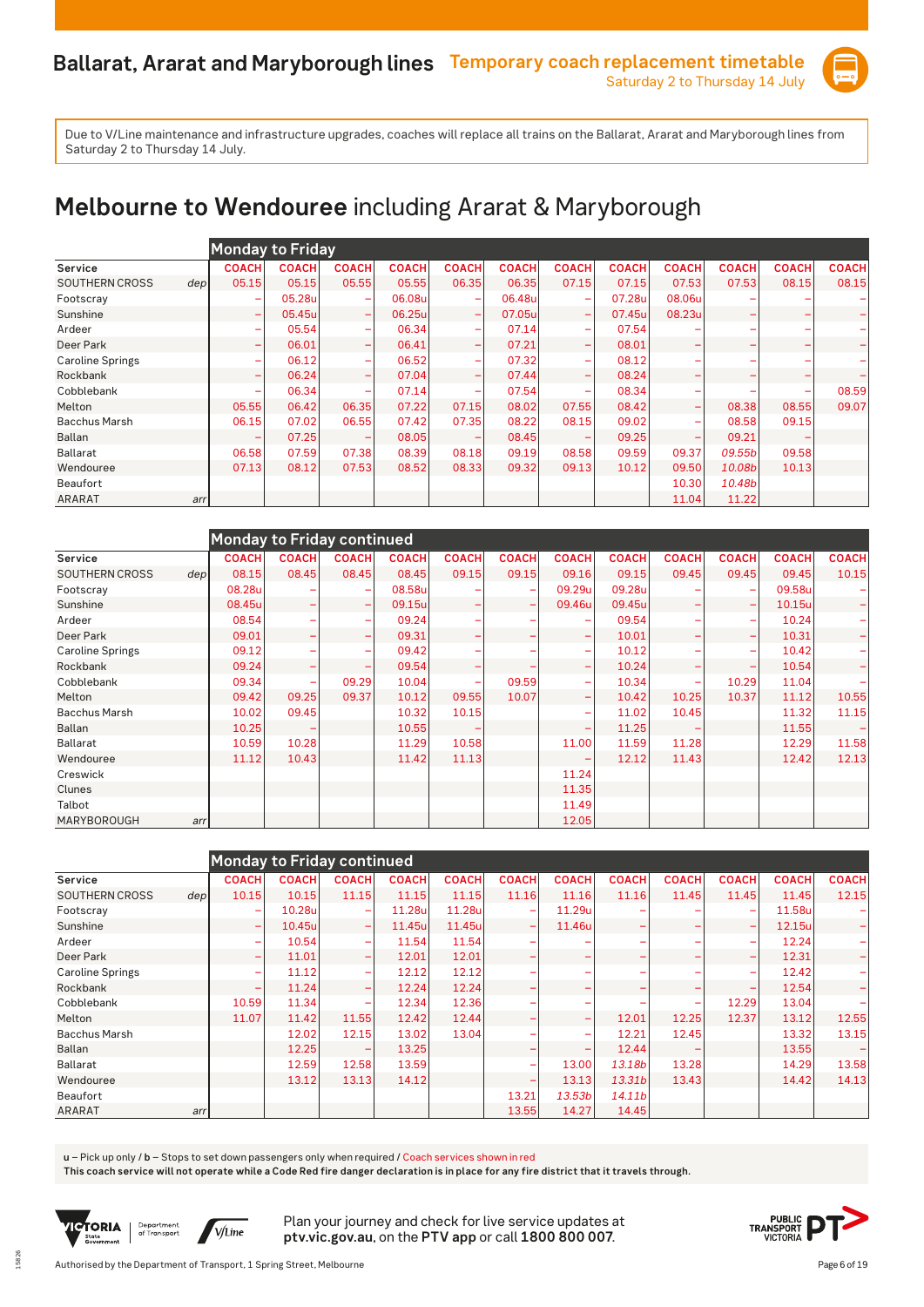

### **Melbourne to Wendouree** including Ararat

|                                           | Monday to Friday continued |              |                          |                          |              |                          |              |              |              |                          |              |              |
|-------------------------------------------|----------------------------|--------------|--------------------------|--------------------------|--------------|--------------------------|--------------|--------------|--------------|--------------------------|--------------|--------------|
| Service                                   | <b>COACH</b>               | <b>COACH</b> | <b>COACH</b>             | <b>COACH</b>             | <b>COACH</b> | <b>COACH</b>             | <b>COACH</b> | <b>COACH</b> | <b>COACH</b> | <b>COACH</b>             | <b>COACH</b> | <b>COACH</b> |
| <b>SOUTHERN CROSS</b><br>dep <sub>l</sub> | 12.15                      | 12.15        | 12.45                    | 12.45                    | 12.45        | 13.15                    | 13.15        | 13.15        | 13.45        | 13.45                    | 13.45        | 14.15        |
| Footscray                                 | ۰                          | 12.28u       |                          |                          | 12.58u       | $\overline{\phantom{a}}$ | 13.28u       | 13.28u       |              | -                        | 13.58u       |              |
| Sunshine                                  | $\overline{\phantom{0}}$   | 12.45u       |                          | <b>-</b>                 | 13.15u       | $\overline{\phantom{a}}$ | 13.45ul      | 13.45u       |              | $\overline{\phantom{0}}$ | 14.15u       |              |
| Ardeer                                    | -                          | 12.54        |                          | $\overline{\phantom{0}}$ | 13.24        | $\overline{\phantom{0}}$ | 13.54        | 13.54        |              | -                        | 14.24        |              |
| Deer Park                                 | $\overline{\phantom{0}}$   | 13.01        | ۰                        | <b>-</b>                 | 13.31        | $\overline{\phantom{0}}$ | 14.01        | 14.01        |              | -                        | 14.31        |              |
| <b>Caroline Springs</b>                   | -                          | 13.12        |                          |                          | 13.42        | $\overline{\phantom{0}}$ | 14.12        | 14.12        |              | ÷                        | 14.42        |              |
| Rockbank                                  | ۰                          | 13.24        |                          |                          | 13.54        | $\overline{\phantom{0}}$ | 14.24        | 14.24        |              |                          | 14.54        |              |
| Cobblebank                                | 12.59                      | 13.34        | $\overline{\phantom{0}}$ | 13.29                    | 14.04        | -                        | 14.34        | 14.36        |              | 14.29                    | 15.04        |              |
| Melton                                    | 13.07                      | 13.42        | 13.25                    | 13.37                    | 14.12        | 13.55                    | 14.42        | 14.44        | 14.25        | 14.37                    | 15.12        | 14.55        |
| <b>Bacchus Marsh</b>                      |                            | 14.02        | 13.45                    |                          | 14.32        | 14.15                    | 15.02        | 15.04        | 14.45        |                          | 15.32        | 15.15        |
| Ballan                                    |                            | 14.25        |                          |                          | 14.55        |                          | 15.25        |              |              |                          | 15.55        |              |
| <b>Ballarat</b>                           |                            | 14.59        | 14.28                    |                          | 15.29        | 14.58                    | 15.59        |              | 15.28        |                          | 16.29        | 15.58        |
| WENDOUREE<br>arr                          |                            | 15.12        | 14.43                    |                          | 15.42        | 15.13                    | 16.12        |              | 15.43        |                          | 16.42        | 16.13        |

|                         |     |              | Monday to Friday continued |                          |              |                    |              |                          |              |                          |              |              |              |
|-------------------------|-----|--------------|----------------------------|--------------------------|--------------|--------------------|--------------|--------------------------|--------------|--------------------------|--------------|--------------|--------------|
| Service                 |     | <b>COACH</b> | <b>COACH</b>               | <b>COACH</b>             | <b>COACH</b> | <b>COACH</b>       | <b>COACH</b> | <b>COACH</b>             | <b>COACH</b> | <b>COACH</b>             | <b>COACH</b> | <b>COACH</b> | <b>COACH</b> |
| <b>SOUTHERN CROSS</b>   | dep | 14.15        | 14.15                      | 14.36                    | 14.36        | 14.36              | 14.45        | 14.45                    | 14.45        | 15.15                    | 15.15        | 15.15        | 15.45        |
| Footscray               |     | 14.28u       | 14.28u                     | -                        | 14.49u       |                    |              |                          | 14.58u       |                          | 15.28u       | 15.28u       |              |
| Sunshine                |     | 14.45u       | 14.45u                     | $\overline{\phantom{a}}$ | 15.06u       |                    |              | -                        | 15.15u       | -                        | 15.45u       | 15.45u       |              |
| Ardeer                  |     | 14.54        | 14.54                      |                          |              |                    |              | $\overline{\phantom{0}}$ | 15.24        | $\overline{\phantom{a}}$ | 15.54        | 15.54        |              |
| Deer Park               |     | 15.01        | 15.01                      |                          |              |                    |              | $\overline{\phantom{0}}$ | 15.31        | $\overline{\phantom{a}}$ | 16.01        | 16.01        |              |
| <b>Caroline Springs</b> |     | 15.12        | 15.12                      |                          |              |                    |              |                          | 15.42        |                          | 16.12        | 16.12        |              |
| Rockbank                |     | 15.24        | 15.24                      |                          |              |                    |              |                          | 15.54        |                          | 16.24        | 16.24        |              |
| Cobblebank              |     | 15.34        | 15.36                      |                          |              |                    |              | 15.29                    | 16.04        | -                        | 16.34        | 16.36        |              |
| Melton                  |     | 15.42        | 15.44                      |                          |              | 15.21              | 15.25        | 15.37                    | 16.12        | 15.55                    | 16.42        | 16.44        | 16.25        |
| <b>Bacchus Marsh</b>    |     | 16.02        | 16.04                      |                          |              | 15.41              | 15.45        |                          | 16.32        | 16.15                    | 17.02        | 17.04        | 16.45        |
| Ballan                  |     | 16.25        |                            |                          |              | 16.04              |              |                          | 16.55        |                          | 17.25        |              |              |
| <b>Ballarat</b>         |     | 16.59        |                            |                          | 16.20        | 16.38b             | 16.28        |                          | 17.29        | 16.58                    | 17.59        |              | 17.28        |
| Wendouree               |     | 17.12        |                            |                          | 16.33        | 16.51 <sub>b</sub> | 16.43        |                          | 17.42        | 17.13                    | 18.12        |              | 17.43        |
| Beaufort                |     |              |                            | 16.41                    | 17.13b       | 17.31b             |              |                          |              |                          |              |              |              |
| ARARAT                  | arr |              |                            | 17.15                    | 17.47        | 18.05              |              |                          |              |                          |              |              |              |

|                         |     |              | Monday to Friday continued |              |              |              |              |                          |              |                          |              |              |              |
|-------------------------|-----|--------------|----------------------------|--------------|--------------|--------------|--------------|--------------------------|--------------|--------------------------|--------------|--------------|--------------|
| Service                 |     | <b>COACH</b> | <b>COACH</b>               | <b>COACH</b> | <b>COACH</b> | <b>COACH</b> | <b>COACH</b> | <b>COACH</b>             | <b>COACH</b> | <b>COACH</b>             | <b>COACH</b> | <b>COACH</b> | <b>COACH</b> |
| <b>SOUTHERN CROSS</b>   | dep | 15.45        | 15.45                      | 16.00        | 16.00        | 16.00        | 16.00        | 16.00                    | 16.00        | 16.15                    | 16.15        | 16.15        | 16.15        |
| Footscray               |     | ۰            | 15.58u                     |              |              |              |              |                          | 16.13u       |                          |              |              |              |
| Sunshine                |     | -            | 16.15u                     |              |              |              |              | $\overline{\phantom{0}}$ | 16.30u       |                          |              |              |              |
| Ardeer                  |     | ۰            | 16.24                      |              |              |              |              |                          | 16.39        |                          |              |              |              |
| Deer Park               |     | ۰            | 16.31                      |              |              |              |              |                          | 16.46        |                          |              |              |              |
| <b>Caroline Springs</b> |     | ۰            | 16.42                      |              |              |              |              | $\overline{\phantom{0}}$ | 16.57        |                          |              |              |              |
| Rockbank                |     | ۰            | 16.54                      |              |              |              |              |                          | 17.09        |                          |              |              |              |
| Cobblebank              |     | 16.29        | 17.04                      |              |              |              |              | 16.44                    | 17.19        |                          |              |              |              |
| Melton                  |     | 16.37        | 17.12                      |              |              | 16.40        | 16.40        | 16.52                    | 17.27        | -                        |              | 16.55        | 16.55        |
| <b>Bacchus Marsh</b>    |     |              | 17.32                      |              | 16.55        |              | 17.00        |                          | 17.47        | $\overline{\phantom{a}}$ | 17.10        |              | 17.15        |
| Ballan                  |     |              | 17.55                      |              | 17.18        |              |              |                          | 18.10        | $\overline{\phantom{a}}$ | 17.33        |              |              |
| <b>Ballarat</b>         |     |              | 18.29                      | 17.15        | 17.52        |              | 17.43        |                          | 18.44        | 17.30                    | 18.07        |              | 17.58        |
| WENDOUREE               | arr |              | 18.42                      | 17.28        | 18.05        |              | 17.58        |                          | 18.57        | 17.43                    | 18.20        |              | 18.13        |

**u** – Pick up only / **b** – Stops to set down passengers only when required / Coach services shown in red

**This coach service will not operate while a Code Red fire danger declaration is in place for any fire district that it travels through.**



15826

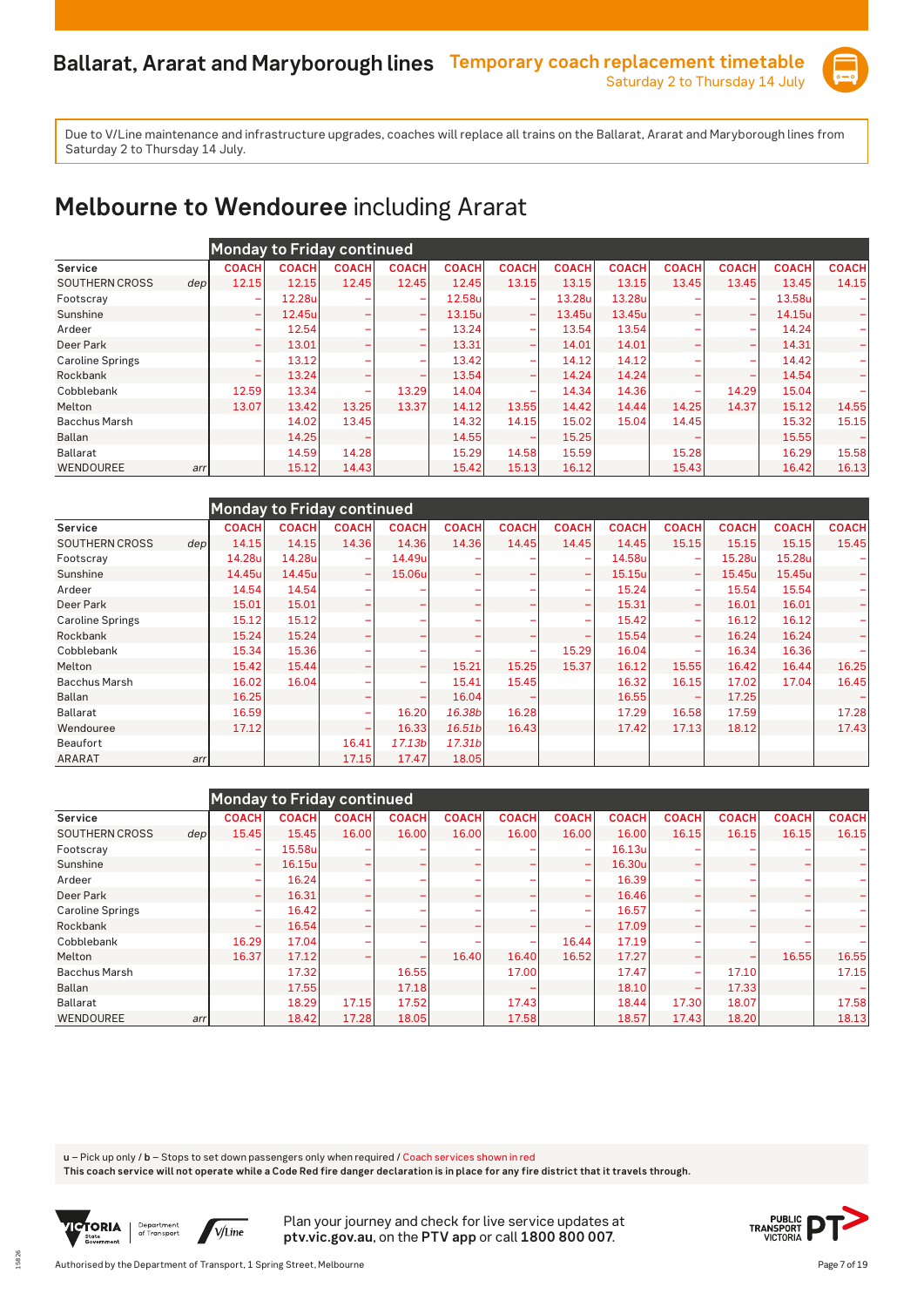

# **Melbourne to Wendouree** including Ararat & Maryborough

|                         |     |              |              | <b>Monday to Friday continued</b> |              |              |              |              |                          |              |                              |              |              |
|-------------------------|-----|--------------|--------------|-----------------------------------|--------------|--------------|--------------|--------------|--------------------------|--------------|------------------------------|--------------|--------------|
| Service                 |     | <b>COACH</b> | <b>COACH</b> | <b>COACH</b>                      | <b>COACH</b> | <b>COACH</b> | <b>COACH</b> | <b>COACH</b> | <b>COACH</b>             | <b>COACH</b> | <b>COACH</b>                 | <b>COACH</b> | <b>COACH</b> |
| <b>SOUTHERN CROSS</b>   | dep | 16.15        | 16.15        | 16.39                             | 16.45        | 16.45        | 16.45        | 16.45        | 16.45                    | 16.45        | 16.58                        | 16.58        | 17.00        |
| Footscray               |     | ۰            | 16.28u       |                                   |              |              |              |              |                          | 16.58u       | 17.11u                       | 17.11u       |              |
| Sunshine                |     | ÷            | 16.45u       | ۰                                 |              | -            |              |              | $\overline{\phantom{m}}$ | 17.15u       |                              | 17.28u       |              |
| Ardeer                  |     | -            | 16.54        |                                   |              |              |              |              | $\overline{\phantom{a}}$ | 17.24        |                              |              |              |
| Deer Park               |     | ÷            | 17.01        |                                   |              |              |              |              | -                        | 17.31        | -                            |              |              |
| <b>Caroline Springs</b> |     | ۰            | 17.12        |                                   |              |              |              |              | ۰                        | 17.42        | -                            |              |              |
| Rockbank                |     | ۰            | 17.24        |                                   |              |              |              |              |                          | 17.54        |                              |              |              |
| Cobblebank              |     | 16.59        | 17.34        |                                   |              |              |              |              | 17.29                    | 18.04        |                              |              |              |
| Melton                  |     | 17.07        | 17.42        |                                   |              |              | 17.25        | 17.25        | 17.37                    | 18.12        | -                            |              |              |
| <b>Bacchus Marsh</b>    |     |              | 18.02        |                                   |              | 17.40        |              | 17.45        |                          | 18.32        | -                            | 18.14        |              |
| <b>Ballan</b>           |     |              | 18.25        |                                   |              | 18.03        |              |              |                          | 18.55        | $\qquad \qquad \blacksquare$ | 18.37        |              |
| <b>Ballarat</b>         |     |              | 18.59        | 18.24                             | 18.00        | 18.37        |              | 18.28        |                          | 19.29        | -                            | 19.11b       | 18.15        |
| Wendouree               |     |              | 19.12        |                                   | 18.13        | 18.50        |              | 18.43        |                          | 19.42        | -                            | 19.24b       | 18.28        |
| <b>Beaufort</b>         |     |              |              |                                   |              |              |              |              |                          |              | 19.03                        | 20.04b       |              |
| Ararat                  |     |              |              |                                   |              |              |              |              |                          |              | 19.37                        | 20.38        |              |
| Creswick                |     |              |              | 18.48                             |              |              |              |              |                          |              |                              |              |              |
| Clunes                  |     |              |              | 18.59                             |              |              |              |              |                          |              |                              |              |              |
| Talbot                  |     |              |              | 19.13                             |              |              |              |              |                          |              |                              |              |              |
| MARYBOROUGH             | arr |              |              | 19.29                             |              |              |              |              |                          |              |                              |              |              |

|                         |                  | Monday to Friday continued |              |                          |              |              |              |              |              |                          |                          |              |              |
|-------------------------|------------------|----------------------------|--------------|--------------------------|--------------|--------------|--------------|--------------|--------------|--------------------------|--------------------------|--------------|--------------|
| Service                 |                  | <b>COACH</b>               | <b>COACH</b> | <b>COACH</b>             | <b>COACH</b> | <b>COACH</b> | <b>COACH</b> | <b>COACH</b> | <b>COACH</b> | <b>COACH</b>             | <b>COACH</b>             | <b>COACH</b> | <b>COACH</b> |
| <b>SOUTHERN CROSS</b>   | dep <sub>l</sub> | 17.00                      | 17.00        | 17.00                    | 17.00        | 17.00        | 17.15        | 17.15        | 17.15        | 17.15                    | 17.15                    | 17.15        | 17.30        |
| Footscray               |                  |                            |              |                          | ۰            | 17.13u       |              |              |              |                          |                          | 17.28u       |              |
| Sunshine                |                  |                            |              |                          | ۰            | 17.30u       |              |              |              |                          |                          | 17.45u       |              |
| Ardeer                  |                  |                            |              |                          | ۰            | 17.39        |              |              |              |                          | $\overline{\phantom{a}}$ | 17.54        |              |
| Deer Park               |                  |                            |              |                          |              | 17.46        |              |              |              |                          | $\overline{\phantom{a}}$ | 18.01        |              |
| <b>Caroline Springs</b> |                  |                            | ۰            |                          | <b>-</b>     | 17.57        |              |              |              |                          | $\overline{\phantom{a}}$ | 18.12        |              |
| Rockbank                |                  |                            |              |                          |              | 18.09        |              |              |              |                          | -                        | 18.24        |              |
| Cobblebank              |                  |                            | ۰            | $\overline{\phantom{0}}$ | 17.44        | 18.19        |              |              |              | $\overline{\phantom{0}}$ | 17.59                    | 18.34        |              |
| Melton                  |                  | ۰                          | 17.40        | 17.40                    | 17.52        | 18.27        |              |              | 17.55        | 17.55                    | 18.07                    | 18.42        |              |
| <b>Bacchus Marsh</b>    |                  | 17.55                      |              | 18.00                    |              | 18.47        |              | 18.10        |              | 18.15                    |                          | 19.02        |              |
| <b>Ballan</b>           |                  | 18.18                      |              |                          |              | 19.10        |              | 18.33        |              |                          |                          | 19.25        |              |
| <b>Ballarat</b>         |                  | 18.52                      |              | 18.43                    |              | 19.44        | 18.30        | 19.07        |              | 18.58                    |                          | 19.59        | 18.45        |
| WENDOUREE               | arr              | 19.05                      |              | 18.58                    |              | 19.57        | 18.43        | 19.20        |              | 19.13                    |                          | 20.12        | 18.58        |

|                         |     |              |              | <b>Monday to Friday continued</b> |              |              |                          |              |              |              |                          |              |              |
|-------------------------|-----|--------------|--------------|-----------------------------------|--------------|--------------|--------------------------|--------------|--------------|--------------|--------------------------|--------------|--------------|
| Service                 |     | <b>COACH</b> | <b>COACH</b> | <b>COACH</b>                      | <b>COACH</b> | <b>COACH</b> | <b>COACH</b>             | <b>COACH</b> | <b>COACH</b> | <b>COACH</b> | <b>COACH</b>             | <b>COACH</b> | <b>COACH</b> |
| <b>SOUTHERN CROSS</b>   | dep | 17.30        | 17.30        | 17.30                             | 17.30        | 17.30        | 17.45                    | 17.45        | 17.45        | 17.45        | 17.45                    | 17.45        | 18.00        |
| Footscray               |     |              |              |                                   | ۰            | 17.43u       |                          |              |              |              | $\overline{\phantom{a}}$ | 17.58u       |              |
| Sunshine                |     | -            |              |                                   | -            | 18.00u       |                          |              |              |              | -                        | 18.15u       |              |
| Ardeer                  |     |              |              |                                   | ۰            | 18.09        |                          |              |              |              | -                        | 18.24        |              |
| Deer Park               |     |              | -            |                                   |              | 18.16        |                          |              |              |              | -                        | 18.31        |              |
| <b>Caroline Springs</b> |     |              |              |                                   |              | 18.27        |                          |              |              |              | -                        | 18.42        |              |
| Rockbank                |     |              |              |                                   |              | 18.39        |                          |              |              |              | -                        | 18.54        |              |
| Cobblebank              |     |              |              | -                                 | 18.14        | 18.49        |                          |              |              |              | 18.29                    | 19.04        |              |
| Melton                  |     | ۰            | 18.10        | 18.10                             | 18.22        | 18.57        |                          |              | 18.25        | 18.25        | 18.37                    | 19.12        |              |
| <b>Bacchus Marsh</b>    |     | 18.25        |              | 18.30                             |              | 19.17        | -                        | 18.40        |              | 18.45        |                          | 19.32        |              |
| <b>Ballan</b>           |     | 18.48        |              |                                   |              | 19.40        | $\overline{\phantom{0}}$ | 19.03        |              |              |                          | 19.55        |              |
| <b>Ballarat</b>         |     | 19.22        |              | 19.13                             |              | 20.14        | 19.00                    | 19.37        |              | 19.28        |                          | 20.29        | 19.15        |
| <b>WENDOUREE</b>        | arr | 19.35        |              | 19.28                             |              | 20.27        | 19.13                    | 19.50        |              | 19.43        |                          | 20.42        | 19.28        |

**u** – Pick up only / **b** – Stops to set down passengers only when required / Coach services shown in red

**This coach service will not operate while a Code Red fire danger declaration is in place for any fire district that it travels through.**



15826

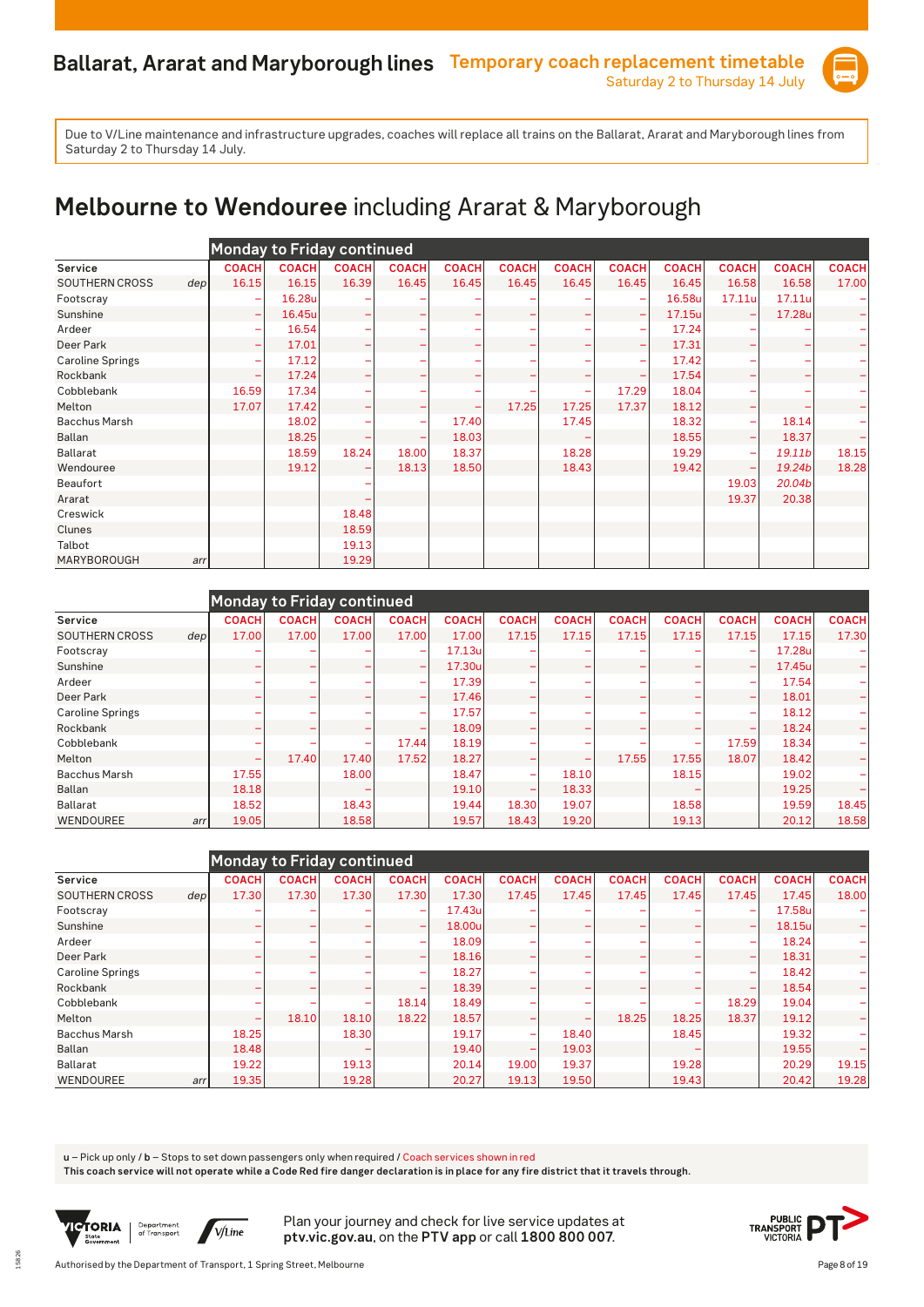

# **Melbourne to Wendouree** including Ararat

|                         |                  | <b>Monday to Friday continued</b> |              |              |                          |              |              |              |                          |              |              |              |              |
|-------------------------|------------------|-----------------------------------|--------------|--------------|--------------------------|--------------|--------------|--------------|--------------------------|--------------|--------------|--------------|--------------|
| Service                 |                  | <b>COACH</b>                      | <b>COACH</b> | <b>COACH</b> | <b>COACH</b>             | <b>COACH</b> | <b>COACH</b> | <b>COACH</b> | <b>COACH</b>             | <b>COACH</b> | <b>COACH</b> | <b>COACH</b> | <b>COACH</b> |
| <b>SOUTHERN CROSS</b>   | dep <sub>l</sub> | 18.00                             | 18.00        | 18.00        | 18.00                    | 18.00        | 18.15        | 18.15        | 18.15                    | 18.15        | 18.15        | 18.15        | 18.18        |
| Footscray               |                  |                                   |              |              |                          | 18.13u       |              |              |                          |              |              | 18.28u       |              |
| Sunshine                |                  | ۰                                 |              |              | $\overline{\phantom{0}}$ | 18.30u       |              |              | $\overline{\phantom{0}}$ |              | -            | 18.45u       |              |
| Ardeer                  |                  |                                   |              |              |                          | 18.39        |              |              |                          |              | -            | 18.54        |              |
| Deer Park               |                  |                                   |              |              |                          | 18.46        |              |              | -                        |              | -            | 19.01        |              |
| <b>Caroline Springs</b> |                  |                                   |              |              |                          | 18.57        |              |              |                          |              | -            | 19.12        |              |
| Rockbank                |                  |                                   |              |              |                          | 19.09        |              |              | -                        |              | -            | 19.24        |              |
| Cobblebank              |                  |                                   |              | ۰            | 18.44                    | 19.19        |              |              |                          |              | 18.59        | 19.34        |              |
| Melton                  |                  | ۰                                 | 18.40        | 18.40        | 18.52                    | 19.27        |              |              | 18.55                    | 18.55        | 19.07        | 19.42        |              |
| <b>Bacchus Marsh</b>    |                  | 18.55                             |              | 19.00        |                          | 19.47        |              | 19.10        |                          | 19.15        |              | 20.02        |              |
| Ballan                  |                  | 19.18                             |              |              |                          | 20.10        |              | 19.33        |                          |              |              | 20.25        |              |
| <b>Ballarat</b>         |                  | 19.52                             |              | 19.43        |                          | 20.44        | 19.30        | 20.07        |                          | 19.58        |              | 20.59        | 20.03        |
| Wendouree               |                  | 20.05                             |              | 19.58        |                          | 20.57        | 19.43        | 20.20        |                          | 20.13        |              | 21.12        | 20.16        |
| <b>Beaufort</b>         |                  |                                   |              |              |                          |              |              |              |                          |              |              |              | 20.56b       |
| <b>ARARAT</b>           | arr              |                                   |              |              |                          |              |              |              |                          |              |              |              | 21.29        |

|                         |                  | <b>Monday to Friday continued</b> |              |              |              |              |                          |              |              |                          |              |              |              |
|-------------------------|------------------|-----------------------------------|--------------|--------------|--------------|--------------|--------------------------|--------------|--------------|--------------------------|--------------|--------------|--------------|
| Service                 |                  | <b>COACH</b>                      | <b>COACH</b> | <b>COACH</b> | <b>COACH</b> | <b>COACH</b> | <b>COACH</b>             | <b>COACH</b> | <b>COACH</b> | <b>COACH</b>             | <b>COACH</b> | <b>COACH</b> | <b>COACH</b> |
| <b>SOUTHERN CROSS</b>   | dep <sub>l</sub> | 18.18                             | 18.30        | 18.30        | 18.30        | 18.30        | 18.30                    | 18.30        | 18.45        | 18.45                    | 18.45        | 19.15        | 19.15        |
| Footscray               |                  | 18.31u                            |              |              |              |              | -                        | 18.43u       |              |                          | 18.58u       |              |              |
| Sunshine                |                  |                                   |              | -            |              |              | $\overline{\phantom{a}}$ | 19.00u       |              | $\overline{\phantom{a}}$ | 19.15u       | -            |              |
| Ardeer                  |                  |                                   |              |              |              |              |                          | 19.09        |              |                          | 19.24        |              |              |
| Deer Park               |                  |                                   |              |              |              |              |                          | 19.16        |              |                          | 19.31        |              |              |
| <b>Caroline Springs</b> |                  |                                   |              |              |              |              |                          | 19.27        |              |                          | 19.42        |              |              |
| Rockbank                |                  |                                   |              |              |              |              |                          | 19.39        |              |                          | 19.54        | -            |              |
| Cobblebank              |                  |                                   |              |              |              | -            | 19.14                    | 19.49        |              | 19.29                    | 20.04        |              | 19.59        |
| Melton                  |                  |                                   |              |              | 19.10        | 19.10        | 19.22                    | 19.57        | 19.25        | 19.37                    | 20.12        | 19.55        | 20.07        |
| <b>Bacchus Marsh</b>    |                  |                                   |              | 19.25        |              | 19.30        |                          | 20.17        | 19.45        |                          | 20.32        | 20.15        |              |
| <b>Ballan</b>           |                  | ۰                                 |              | 19.48        |              |              |                          | 20.40        |              |                          | 20.55        |              |              |
| <b>Ballarat</b>         |                  | ۰                                 | 19.45        | 20.22        |              | 20.13        |                          | 21.14        | 20.28        |                          | 21.29        | 20.58        |              |
| Wendouree               |                  | ۰                                 | 19.58        | 20.35        |              | 20.28        |                          | 21.27        | 20.43        |                          | 21.42        | 21.13        |              |
| Beaufort                |                  | 20.26                             |              |              |              |              |                          |              |              |                          |              |              |              |
| <b>ARARAT</b>           | arr              | 21.00                             |              |              |              |              |                          |              |              |                          |              |              |              |

|                         |      |              |              | Monday to Friday continued |              |              |                          |              |              |              |              |              |                          |
|-------------------------|------|--------------|--------------|----------------------------|--------------|--------------|--------------------------|--------------|--------------|--------------|--------------|--------------|--------------------------|
| Service                 |      | <b>COACH</b> | <b>COACH</b> | <b>COACH</b>               | <b>COACH</b> | <b>COACH</b> | <b>COACH</b>             | <b>COACH</b> | <b>COACH</b> | <b>COACH</b> | <b>COACH</b> | <b>COACH</b> | <b>COACH</b>             |
| <b>SOUTHERN CROSS</b>   | depl | 19.15        | 19.45        | 19.45                      | 19.45        | 20.15        | 20.15                    | 20.15        | 20.45        | 20.45        | 20.45        | 21.15        | 21.15                    |
| Footscray               |      | 19.28u       |              | $\overline{\phantom{0}}$   | 19.58u       |              |                          | 20.28u       |              |              | 20.28u       |              |                          |
| Sunshine                |      | 19.45u       |              | $\overline{\phantom{a}}$   | 20.15u       |              |                          | 20.45ul      | -            |              | 21.15u       |              | ÷                        |
| Ardeer                  |      | 19.54        |              |                            | 20.24        |              |                          | 20.54        |              |              | 21.24        |              |                          |
| Deer Park               |      | 20.01        |              |                            | 20.31        |              | -                        | 21.01        | -            |              | 21.31        |              | $-$                      |
| <b>Caroline Springs</b> |      | 20.12        |              | $\overline{\phantom{0}}$   | 20.42        |              | $\overline{\phantom{a}}$ | 21.12        | -            | -            | 21.42        |              |                          |
| Rockbank                |      | 20.24        |              |                            | 20.54        |              | -                        | 21.24        | -            |              | 21.54        |              | $\overline{\phantom{0}}$ |
| Cobblebank              |      | 20.34        |              | 20.29                      | 21.04        |              | 20.59                    | 21.34        |              | 21.29        | 22.04        |              | 21.59                    |
| Melton                  |      | 20.42        | 20.25        | 20.37                      | 21.12        | 20.55        | 21.07                    | 21.42        | 21.25        | 21.37        | 22.12        | 21.55        | 22.07                    |
| <b>Bacchus Marsh</b>    |      | 21.02        | 20.45        |                            | 21.32        | 21.15        |                          | 22.02        | 21.45        |              | 22.32        | 22.15        |                          |
| Ballan                  |      | 21.25        |              |                            | 21.55        |              |                          | 22.25        |              |              | 22.55        |              |                          |
| Ballarat                |      | 21.59        | 21.28        |                            | 22.29        | 21.58        |                          | 22.59        | 22.28        |              | 23.29        | 22.58        |                          |
| <b>WENDOUREE</b>        | arr  | 22.12        | 21.43        |                            | 22.42        | 22.13        |                          | 23.12        | 22.43        |              | 23.42        | 23.13        |                          |

**u** – Pick up only / Coach services shown in red

**This coach service will not operate while a Code Red fire danger declaration is in place for any fire district that it travels through.**



15826

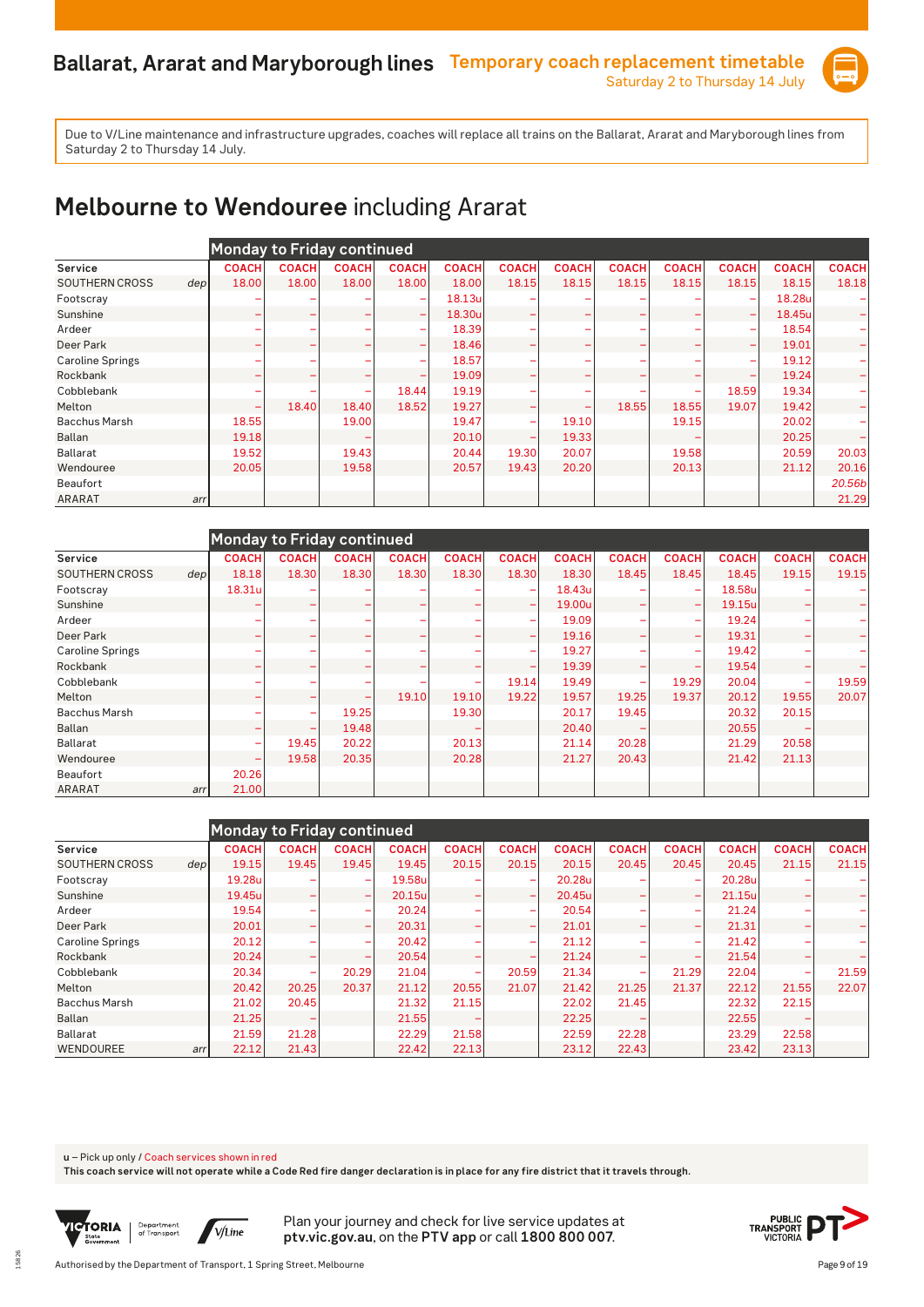

#### **Melbourne to Wendouree**

|                               |              | <b>Monday to Friday continued</b> |                          |              |              |                          |              |              |                          |              |              |              |
|-------------------------------|--------------|-----------------------------------|--------------------------|--------------|--------------|--------------------------|--------------|--------------|--------------------------|--------------|--------------|--------------|
| Service                       | <b>COACH</b> | <b>COACH</b>                      | <b>COACH</b>             | <b>COACH</b> | <b>COACH</b> | <b>COACH</b>             | <b>COACH</b> | <b>COACH</b> | <b>COACH</b>             | <b>COACH</b> | <b>COACH</b> | <b>COACH</b> |
| <b>SOUTHERN CROSS</b><br>depl | 21.15        | 21.45                             | 21.45                    | 21.45        | 22.15        | 22.15                    | 22.15        | 22.45        | 22.45                    | 22.45        | 23.15        | 23.15        |
| Footscray                     | 21.28u       |                                   | -                        | 21.58u       |              |                          | 22.28u       |              | $\overline{\phantom{0}}$ | 22.58u       |              |              |
| Sunshine                      | 21.45u       |                                   | $\overline{\phantom{0}}$ | 22.15u       |              | $\overline{\phantom{0}}$ | 22.45ul      |              | -                        | 23.15u       | -            |              |
| Ardeer                        | 21.54        |                                   | $\overline{\phantom{a}}$ | 22.24        |              | $\overline{\phantom{a}}$ | 22.54        |              |                          | 23.24        |              |              |
| Deer Park                     | 22.01        |                                   | $\overline{\phantom{0}}$ | 22.31        |              | $\overline{\phantom{0}}$ | 23.01        | -            | $\overline{\phantom{0}}$ | 23.31        | -            |              |
| <b>Caroline Springs</b>       | 22.12        |                                   | -                        | 22.42        |              | $\overline{\phantom{a}}$ | 23.12        |              | $\overline{\phantom{0}}$ | 23.42        |              |              |
| Rockbank                      | 22.24        |                                   |                          | 22.54        |              |                          | 23.24        | -            |                          | 23.54        |              |              |
| Cobblebank                    | 22.34        | -                                 | 22.29                    | 23.04        | -            | 22.59                    | 23.34        | -            | 23.29                    | 00.04        |              | 23.59        |
| Melton                        | 22.42        | 22.25                             | 22.37                    | 23.12        | 22.55        | 23.07                    | 23.42        | 23.25        | 23.37                    | 00.12        | 23.55        | 00.07        |
| <b>Bacchus Marsh</b>          | 23.02        | 22.45                             |                          | 23.32        | 23.15        |                          | 00.02        | 23.45        |                          | 00.32        | 00.15        |              |
| Ballan                        | 23.25        |                                   |                          | 23.55        |              |                          | 00.25        |              |                          | 00.55        |              |              |
| Ballarat                      | 23.59        | 23.28                             |                          | 00.29        | 23.58        |                          | 00.59        | 00.28        |                          | 01.29        | 00.58        |              |
| WENDOUREE                     | 00.12<br>arr | 23.43                             |                          | 00.42        | 00.13        |                          | 01.12        | 00.43        |                          | 01.42        | 01.13        |              |

|                         |     | Mon – Fri cont. |              |              |
|-------------------------|-----|-----------------|--------------|--------------|
| Service                 |     | <b>COACH</b>    | <b>COACH</b> | <b>COACH</b> |
| <b>SOUTHERN CROSS</b>   | dep | 23.15           | 24.00        | 24.00        |
| Footscray               |     | 23.28u          |              | 00.13u       |
| Sunshine                |     | 23.45u          |              | 00.30u       |
| Ardeer                  |     | 23.54           |              | 00.39        |
| Deer Park               |     | 00.01           |              | 00.46        |
| <b>Caroline Springs</b> |     | 00.12           |              | 00.57        |
| Rockbank                |     | 00.24           |              | 01.09        |
| Cobblebank              |     | 00.34           |              | 01.19        |
| Melton                  |     | 00.42           | 00.40        | 01.27        |
| <b>Bacchus Marsh</b>    |     | 01.02           | 01.00        | 01.47        |
| Ballan                  |     | 01.25           |              | 02.10        |
| Ballarat                |     | 01.59           | 01.43        | 02.44        |
| <b>WENDOUREE</b>        | arr | 02.12           | 01.58        | 02.57        |

**u** – Pick up only / Coach services shown in red

**This coach service will not operate while a Code Red fire danger declaration is in place for any fire district that it travels through.**



15826

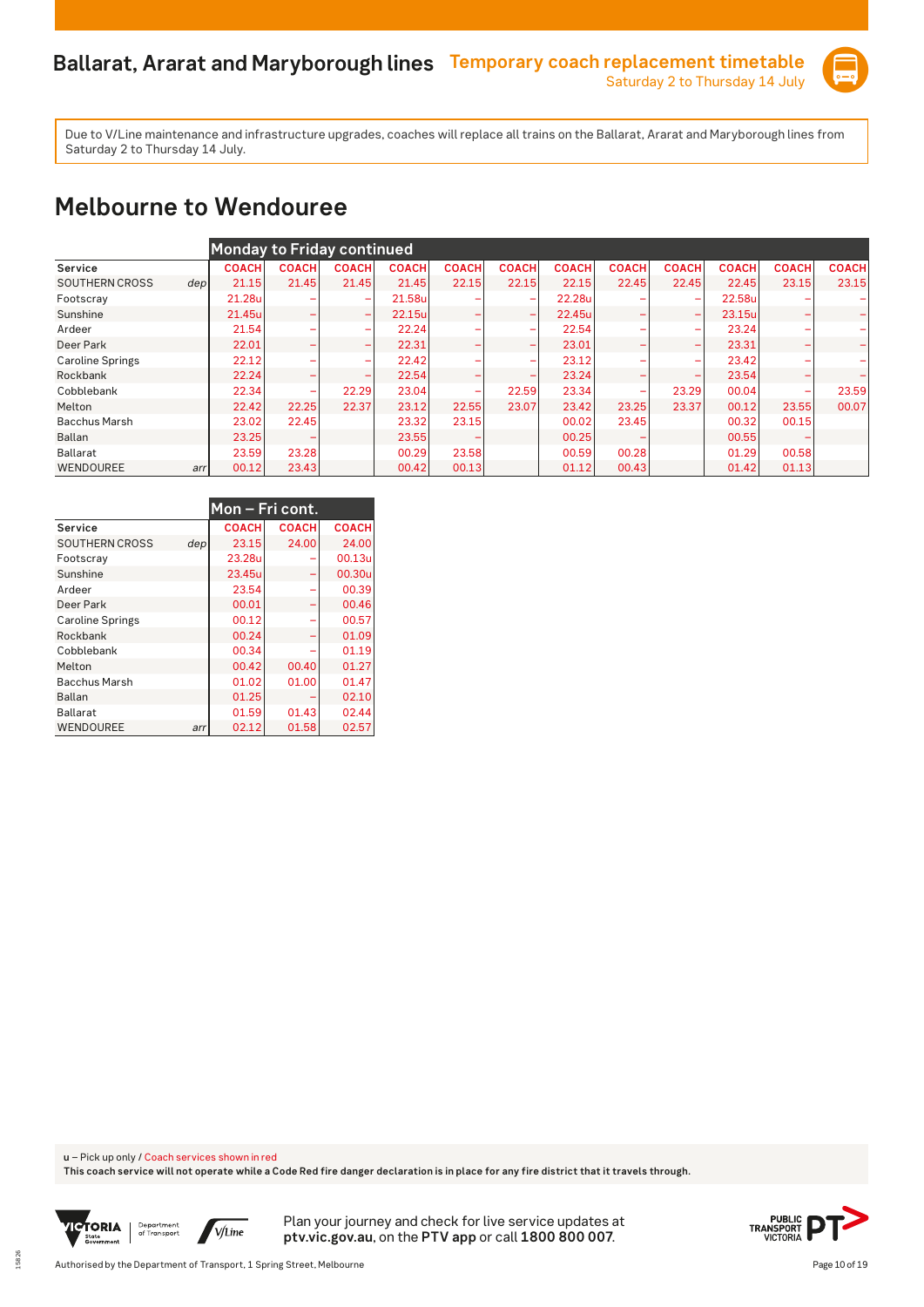

# **Wendouree to Melbourne** including Maryborough & Ararat

|                              | <b>Saturday</b> |                          |              |                          |              |                          |              |                          |              |              |              |              |
|------------------------------|-----------------|--------------------------|--------------|--------------------------|--------------|--------------------------|--------------|--------------------------|--------------|--------------|--------------|--------------|
| Service                      | <b>COACH</b>    | <b>COACH</b>             | <b>COACH</b> | <b>COACH</b>             | <b>COACH</b> | <b>COACH</b>             | <b>COACH</b> | <b>COACH</b>             | <b>COACH</b> | <b>COACH</b> | <b>COACH</b> | <b>COACH</b> |
| WENDOUREE<br>depl            |                 | 05.20                    | 05.20        |                          |              | 06.20                    | 06.20        |                          |              | 07.15        | 07.15        |              |
| Ballarat                     |                 | 05.34                    | 05.36        |                          |              | 06.34                    | 06.36        |                          |              | 07.29        | 07.31        |              |
| <b>Ballan</b>                | 05.45           |                          | 06.10        |                          | 06.45        |                          | 07.10        |                          |              |              | 08.05        |              |
| <b>Bacchus Marsh</b>         | 06.08           | 06.17                    | 06.33        |                          | 07.08        | 07.17                    | 07.33        |                          | 08.05        | 08.12        | 08.28        |              |
| Melton                       | 06.28           | 06.37                    | 06.53        | 07.00                    | 07.28        | 07.37                    | 07.53        | 08.00                    | 08.25        | 08.32        | 08.48        | 09.00        |
| Cobblebank                   | 06.36           |                          | 07.01        |                          | 07.36        |                          | 08.01        |                          | 08.33        |              | 08.56        |              |
| Rockbank                     | 06.46           | $\overline{\phantom{0}}$ | 07.11        |                          | 07.46        |                          | 08.11        | $\overline{\phantom{0}}$ | 08.43        | -            | 09.06        |              |
| <b>Caroline Springs</b>      | 06.58           | $\overline{\phantom{0}}$ | 07.23        |                          | 07.58        |                          | 08.23        | $\overline{\phantom{a}}$ | 08.55        | -            | 09.18        |              |
| Deer Park                    | 07.09           | $\overline{\phantom{0}}$ | 07.34        | $\overline{\phantom{0}}$ | 08.09        | $\overline{\phantom{0}}$ | 08.34        | $\overline{\phantom{0}}$ | 09.06        | -            | 09.29        |              |
| Ardeer                       | 07.16           | $\overline{\phantom{a}}$ | 07.41        |                          | 08.16        |                          | 08.41        | $\overline{\phantom{0}}$ | 09.13        | -            | 09.36        |              |
| Sunshine                     | 07.25d          |                          | 07.50d       |                          | 08.25d       |                          | 08.50d       | $\overline{\phantom{0}}$ | 09.22d       | -            | 09.45d       |              |
| Footscray                    | 07.42d          | $\overline{\phantom{0}}$ | 08.07dl      |                          | 08.42d       |                          | 09.07d       | $\overline{\phantom{a}}$ | 09.39d       | -            | 10.02d       |              |
| <b>SOUTHERN CROSS</b><br>arr | 07.55           | 07.17                    | 08.20        | 07.40                    | 08.55        | 08.17                    | 09.20        | 08.40                    | 09.52        | 09.12        | 10.15        | 09.40        |

| Saturday continued           |              |              |              |              |              |              |              |              |              |              |              |              |  |
|------------------------------|--------------|--------------|--------------|--------------|--------------|--------------|--------------|--------------|--------------|--------------|--------------|--------------|--|
| Service                      | <b>COACH</b> | <b>COACH</b> | <b>COACH</b> | <b>COACH</b> | <b>COACH</b> | <b>COACH</b> | <b>COACH</b> | <b>COACH</b> | <b>COACH</b> | <b>COACH</b> | <b>COACH</b> | <b>COACH</b> |  |
| MARYBOROUGH<br>dep           |              | 07.10        |              |              |              |              |              |              |              |              |              |              |  |
| Talbot                       |              | 07.30        |              |              |              |              |              |              |              |              |              |              |  |
| Clunes                       |              | 07.46        |              |              |              |              |              |              |              |              |              |              |  |
| Creswick                     |              | 08.03        |              |              |              |              |              |              |              |              |              |              |  |
| Ararat                       |              |              |              |              |              | 07.15        |              |              |              |              |              |              |  |
| Beaufort                     |              |              |              |              |              | 07.50        |              |              |              |              |              |              |  |
| Wendouree                    |              |              | 08.15        |              | 08.15        | 08.22        |              | 09.15        |              | 09.15        |              | 10.15        |  |
| <b>Ballarat</b>              |              | 08.23        | 08.29        |              | 08.31        | 08.35        |              | 09.29        |              | 09.31        |              | 10.29        |  |
| <b>Ballan</b>                |              |              |              |              | 09.05        |              |              |              |              | 10.05        |              |              |  |
| <b>Bacchus Marsh</b>         | 09.05        |              | 09.12        |              | 09.34        |              | 10.05        | 10.12        |              | 10.34        | 11.05        | 11.12        |  |
| Melton                       | 09.25        | ۰            | 09.32        | 10.00        | 10.03        |              | 10.25        | 10.32        | 11.00        | 11.03        | 11.25        | 11.32        |  |
| Cobblebank                   | 09.33        |              |              |              | 10.11        |              | 10.33        |              |              | 11.11        | 11.33        |              |  |
| Rockbank                     | 09.43        |              |              |              | 10.21        |              | 10.43        |              |              | 11.21        | 11.43        |              |  |
| <b>Caroline Springs</b>      | 09.55        |              |              |              | 10.33        |              | 10.55        |              |              | 11.33        | 11.55        |              |  |
| Deer Park                    | 10.06        |              |              |              | 10.44        |              | 11.06        |              |              | 11.44        | 12.06        |              |  |
| Ardeer                       | 10.13        |              |              |              | 10.51        |              | 11.13        |              |              | 11.51        | 12.13        |              |  |
| Sunshine                     | 10.22d       |              |              |              | 11.00d       |              | 11.22d       |              |              | 12.00d       | 12.22d       |              |  |
| Footscray                    | 10.39d       |              |              |              | 11.17d       |              | 11.39d       |              |              | 12.17d       | 12.39d       |              |  |
| <b>SOUTHERN CROSS</b><br>arr | 10.52        | 09.38        | 10.12        | 10.40        | 11.30        | 09.50        | 11.52        | 11.12        | 11.40        | 12.30        | 12.52        | 12.12        |  |

|                         |                          | <b>Saturday continued</b> |              |              |                          |              |              |              |                          |              |              |              |
|-------------------------|--------------------------|---------------------------|--------------|--------------|--------------------------|--------------|--------------|--------------|--------------------------|--------------|--------------|--------------|
| Service                 | <b>COACH</b>             | <b>COACH</b>              | <b>COACH</b> | <b>COACH</b> | <b>COACH</b>             | <b>COACH</b> | <b>COACH</b> | <b>COACH</b> | <b>COACH</b>             | <b>COACH</b> | <b>COACH</b> | <b>COACH</b> |
| <b>ARARAT</b>           | dep                      |                           |              |              |                          |              |              |              |                          |              | 11.15        |              |
| Beaufort                |                          |                           |              |              |                          |              |              |              |                          |              | 11.50        |              |
| Wendouree               |                          | 10.15                     |              | 11.15        |                          | 11.15        |              | 12.15        |                          | 12.15        | 12.22        |              |
| <b>Ballarat</b>         |                          | 10.31                     |              | 11.29        |                          | 11.31        |              | 12.29        |                          | 12.31        | 12.35        |              |
| <b>Ballan</b>           |                          | 11.05                     |              |              |                          | 12.05        |              |              |                          | 13.05        |              |              |
| <b>Bacchus Marsh</b>    |                          | 11.34                     | 12.05        | 12.12        |                          | 12.34        | 13.05        | 13.12        |                          | 13.34        |              | 14.05        |
| Melton                  | 12.00                    | 12.03                     | 12.25        | 12.32        | 13.00                    | 13.03        | 13.25        | 13.32        | 14.00                    | 14.03        |              | 14.25        |
| Cobblebank              |                          | 12.11                     | 12.33        |              |                          | 13.11        | 13.33        |              |                          | 14.11        |              | 14.33        |
| Rockbank                | -                        | 12.21                     | 12.43        |              | $\overline{\phantom{0}}$ | 13.21        | 13.43        |              | $\overline{\phantom{a}}$ | 14.21        |              | 14.43        |
| <b>Caroline Springs</b> | -                        | 12.33                     | 12.55        |              | $\overline{\phantom{a}}$ | 13.33        | 13.55        |              |                          | 14.33        |              | 14.55        |
| Deer Park               | ۰                        | 12.44                     | 13.06        |              |                          | 13.44        | 14.06        |              |                          | 14.44        |              | 15.06        |
| Ardeer                  | ۳                        | 12.51                     | 13.13        |              | ۰                        | 13.51        | 14.13        |              | $\overline{\phantom{0}}$ | 14.51        |              | 15.13        |
| Sunshine                | $\overline{\phantom{0}}$ | 13.00dl                   | 13.22d       |              | $\overline{\phantom{0}}$ | 14.00d       | 14.22d       |              | $\overline{\phantom{a}}$ | 15.00d       |              | 15.22d       |
| Footscray               | ۳                        | 13.17d                    | 13.39d       |              |                          | 14.17d       | 14.39d       |              |                          | 15.17d       |              | 15.39d       |
| SOUTHERN CROSS          | 12.40<br>arr             | 13.30                     | 13.52        | 13.12        | 13.40                    | 14.30        | 14.52        | 14.12        | 14.40                    | 15.30        | 13.50        | 15.52        |

**d** – Set down only / **b** – Stops to set down passengers only when required / Coach services shown in red

**This coach service will not operate while a Code Red fire danger declaration is in place for any fire district that it travels through.**



15826

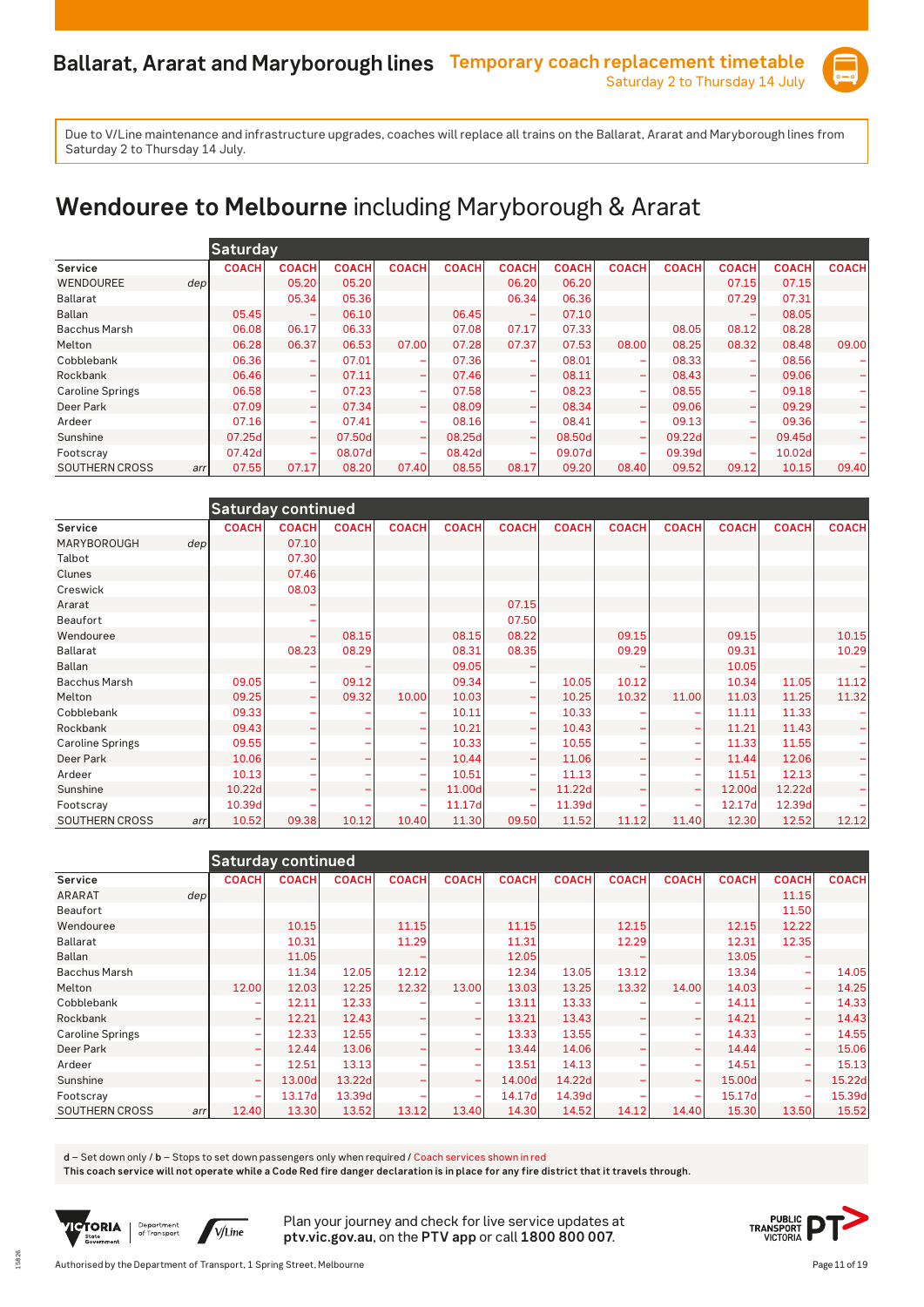

# **Wendouree to Melbourne** including Ararat

|                         |              | <b>Saturday continued</b> |              |              |              |                          |              |              |              |              |              |              |
|-------------------------|--------------|---------------------------|--------------|--------------|--------------|--------------------------|--------------|--------------|--------------|--------------|--------------|--------------|
| Service                 | <b>COACH</b> | <b>COACH</b>              | <b>COACH</b> | <b>COACH</b> | <b>COACH</b> | <b>COACH</b>             | <b>COACH</b> | <b>COACH</b> | <b>COACH</b> | <b>COACH</b> | <b>COACH</b> | <b>COACH</b> |
| WENDOUREE               | 13.15<br>dep |                           | 13.15        |              | 14.15        |                          | 14.15        |              | 15.15        |              | 15.15        |              |
| Ballarat                | 13.29        |                           | 13.31        |              | 14.29        |                          | 14.31        |              | 15.29        |              | 15.31        |              |
| <b>Ballan</b>           |              |                           | 14.05        |              |              |                          | 15.05        |              |              |              | 16.05        |              |
| <b>Bacchus Marsh</b>    | 14.12        |                           | 14.34        | 15.05        | 15.12        |                          | 15.34        | 16.05        | 16.12        |              | 16.34        | 17.05        |
| Melton                  | 14.32        | 15.00                     | 15.03        | 15.25        | 15.32        | 16.00                    | 16.03        | 16.25        | 16.32        | 17.00        | 17.03        | 17.25        |
| Cobblebank              |              |                           | 15.11        | 15.33        |              |                          | 16.11        | 16.33        |              |              | 17.11        | 17.33        |
| Rockbank                | ۰            | $\overline{\phantom{0}}$  | 15.21        | 15.43        |              |                          | 16.21        | 16.43        |              | -            | 17.21        | 17.43        |
| <b>Caroline Springs</b> |              | ۰                         | 15.33        | 15.55        |              |                          | 16.33        | 16.55        |              | -            | 17.33        | 17.55        |
| Deer Park               |              |                           | 15.44        | 16.06        |              |                          | 16.44        | 17.06        |              | -            | 17.44        | 18.06        |
| Ardeer                  |              |                           | 15.51        | 16.13        |              |                          | 16.51        | 17.13        |              | -            | 17.51        | 18.13        |
| Sunshine                | ۰            | $\overline{\phantom{a}}$  | 16.00d       | 16.22d       |              | $\overline{\phantom{a}}$ | 17.00d       | 17.22        |              | -            | 18.00d       | 18.22d       |
| Footscray               |              | $\overline{\phantom{0}}$  | 16.17d       | 16.39d       |              | $\overline{\phantom{a}}$ | 17.17d       | 17.39d       |              | -            | 18.17d       | 18.39d       |
| SOUTHERN CROSS          | 15.12<br>arr | 15.40                     | 16.30        | 16.52        | 16.12        | 16.40                    | 17.30        | 17.52        | 17.12        | 17.40        | 18.30        | 18.52        |

| <b>Saturday continued</b> |                  |              |              |              |                          |                          |              |                          |              |                          |              |              |  |
|---------------------------|------------------|--------------|--------------|--------------|--------------------------|--------------------------|--------------|--------------------------|--------------|--------------------------|--------------|--------------|--|
| Service                   | <b>COACH</b>     | <b>COACH</b> | <b>COACH</b> | <b>COACH</b> | <b>COACH</b>             | <b>COACH</b>             | <b>COACH</b> | <b>COACH</b>             | <b>COACH</b> | <b>COACH</b>             | <b>COACH</b> | <b>COACH</b> |  |
| <b>ARARAT</b>             | dep <sub>1</sub> |              |              |              |                          |                          |              | 16.16                    |              |                          |              |              |  |
| Beaufort                  |                  |              |              |              |                          |                          |              | 16.51                    |              |                          |              |              |  |
| Wendouree                 | 16.15            |              | 16.15        |              | 17.15                    |                          | 17.15        | 17.23                    |              | 18.15                    | 18.15        |              |  |
| Ballarat                  | 16.29            |              | 16.31        |              | 17.29                    |                          | 17.31        | 17.36                    |              | 18.29                    | 18.31        |              |  |
| Ballan                    |                  |              | 17.05        |              |                          |                          | 18.05        |                          |              |                          | 19.05        |              |  |
| <b>Bacchus Marsh</b>      | 17.12            |              | 17.34        | 18.05        | 18.12                    |                          | 18.34        |                          | 19.05        | 19.12                    | 19.34        | 20.05        |  |
| Melton                    | 17.32            | 18.00        | 18.03        | 18.25        | 18.32                    | 19.00                    | 19.03        |                          | 19.25        | 19.32                    | 20.03        | 20.25        |  |
| Cobblebank                |                  | ۰            | 18.11        | 18.33        |                          |                          | 19.11        | $\overline{\phantom{a}}$ | 19.33        |                          | 20.11        | 20.33        |  |
| Rockbank                  | -                | -            | 18.21        | 18.43        |                          | $\overline{\phantom{0}}$ | 19.21        | $\overline{\phantom{0}}$ | 19.43        | $\overline{\phantom{0}}$ | 20.21        | 20.43        |  |
| <b>Caroline Springs</b>   |                  | ۰            | 18.33        | 18.55        |                          |                          | 19.33        |                          | 19.55        | ۰                        | 20.33        | 20.55        |  |
| Deer Park                 | -                | ۰            | 18.44        | 19.06        | $\overline{\phantom{0}}$ |                          | 19.44        | $\overline{\phantom{0}}$ | 20.06        | $\overline{\phantom{0}}$ | 20.44        | 21.06        |  |
| Ardeer                    |                  | ۰            | 18.51        | 19.13        |                          | ۰                        | 19.51        | -                        | 20.13        | $\overline{\phantom{a}}$ | 20.51        | 21.13        |  |
| Sunshine                  |                  | ۰            | 19.00d       | 19.22d       |                          |                          | 20.00d       |                          | 20.22d       |                          | 21.00d       | 21.22d       |  |
| Footscray                 |                  | ۰            | 19.17d       | 19.39d       |                          |                          | 20.17d       |                          | 20.39d       |                          | 21.17d       | 21.39d       |  |
| <b>SOUTHERN CROSS</b>     | 18.12<br>arr     | 18.40        | 19.30        | 19.52        | 19.12                    | 19.40                    | 20.30        | 18.51                    | 20.52        | 20.12                    | 21.30        | 21.52        |  |

|                         |     | <b>Saturday continued</b> |              |              |                          |              |              |                          |              |
|-------------------------|-----|---------------------------|--------------|--------------|--------------------------|--------------|--------------|--------------------------|--------------|
| Service                 |     | <b>COACH</b>              | <b>COACH</b> | <b>COACH</b> | <b>COACH</b>             | <b>COACH</b> | <b>COACH</b> | <b>COACH</b>             | <b>COACH</b> |
| <b>WENDOUREE</b>        | dep | 19.15                     | 19.15        |              | 20.15                    | 20.15        |              | 21.15                    | 21.15        |
| <b>Ballarat</b>         |     | 19.29                     | 19.31        |              | 20.29                    | 20.31        |              | 21.29                    | 21.31        |
| Ballan                  |     |                           | 20.05        |              | -                        | 21.05        |              |                          | 22.05        |
| <b>Bacchus Marsh</b>    |     | 20.12                     | 20.34        | 21.05        | 21.12                    | 21.34        | 22.06        | 22.12                    | 22.34        |
| Melton                  |     | 20.32                     | 21.03        | 21.25        | 21.32                    | 22.03        | 22.26        | 22.32                    | 23.03        |
| Cobblebank              |     |                           | 21.11        | 21.33        | -                        | 22.11        | 22.34        |                          | 23.11        |
| Rockbank                |     | -                         | 21.21        | 21.43        | -                        | 22.21        | 22.44        | -                        | 23.21        |
| <b>Caroline Springs</b> |     | ۰                         | 21.33        | 21.55        | -                        | 22.33        | 22.56        | -                        | 23.33        |
| Deer Park               |     | ۰                         | 21.44        | 22.06        | -                        | 22.44        | 23.07        | -                        | 23.44        |
| Ardeer                  |     | ۰                         | 21.51        | 22.13        | -                        | 22.51        | 23.14        |                          | 23.51        |
| Sunshine                |     | -                         | 22.00dl      | 22.22d       | $\overline{\phantom{m}}$ | 23.00dl      | 23.23d       | $\overline{\phantom{0}}$ | 24.00d       |
| Footscray               |     | ۰                         | 22.17d       | 22.39d       | -                        | 23.17dl      | 23.40d       | ۰                        | 00.17d       |
| SOUTHERN CROSS          | arr | 21.12                     | 22.30        | 22.52        | 22.12                    | 23.30        | 23.53        | 23.12                    | 00.30        |

**d** – Set down only / Coach services shown in red

**This coach service will not operate while a Code Red fire danger declaration is in place for any fire district that it travels through.**



15826

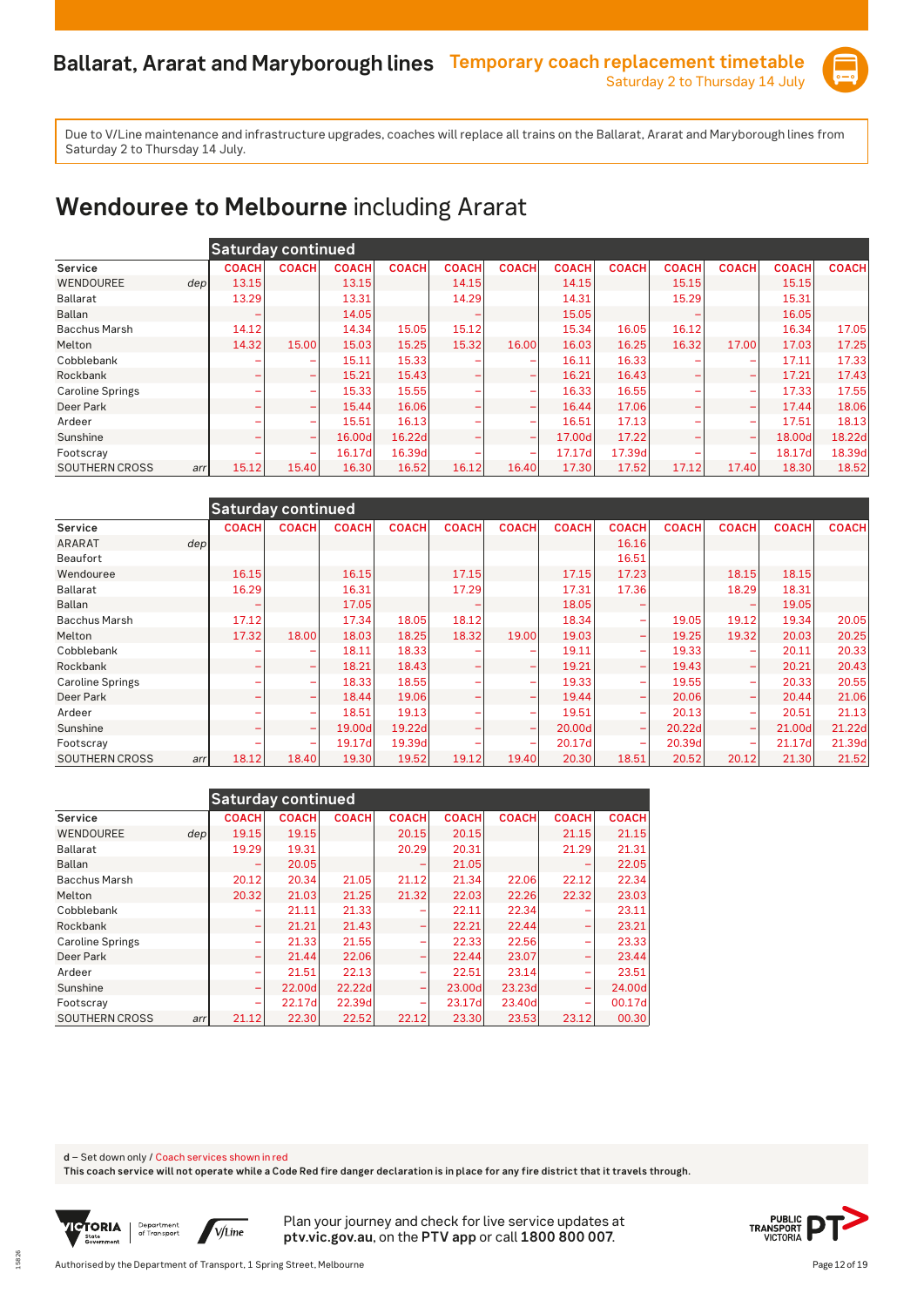

# **Wendouree to Melbourne** including Maryborough & Ararat

|                         | <b>Sunday</b> |              |                          |              |              |              |                          |              |              |              |              |              |
|-------------------------|---------------|--------------|--------------------------|--------------|--------------|--------------|--------------------------|--------------|--------------|--------------|--------------|--------------|
| Service                 | <b>COACH</b>  | <b>COACH</b> | <b>COACH</b>             | <b>COACH</b> | <b>COACH</b> | <b>COACH</b> | <b>COACH</b>             | <b>COACH</b> | <b>COACH</b> | <b>COACH</b> | <b>COACH</b> | <b>COACH</b> |
| WENDOUREE               | depl          |              | 06.20                    | 06.20        |              |              | 07.20                    | 07.20        |              |              | 08.20        | 08.20        |
| Ballarat                |               |              | 06.34                    | 06.36        |              |              | 07.34                    | 07.36        |              |              | 08.34        | 08.36        |
| <b>Ballan</b>           |               |              |                          | 07.10        |              |              |                          | 08.10        |              |              |              | 09.10        |
| <b>Bacchus Marsh</b>    | 07.05         |              | 07.17                    | 07.39        | 08.05        |              | 08.17                    | 08.39        | 09.05        |              | 09.17        | 09.39        |
| Melton                  | 07.25         | 08.00        | 07.37                    | 08.08        | 08.25        | 09.00        | 08.37                    | 09.08        | 09.25        | 10.00        | 09.37        | 10.08        |
| Cobblebank              | 07.33         |              | $\overline{\phantom{0}}$ | 08.16        | 08.33        |              |                          | 09.16        | 09.33        |              |              | 10.16        |
| Rockbank                | 07.43         |              | $\overline{\phantom{0}}$ | 08.26        | 08.43        |              | $\overline{\phantom{a}}$ | 09.26        | 09.43        | -            |              | 10.26        |
| <b>Caroline Springs</b> | 07.55         |              | $\overline{\phantom{a}}$ | 08.38        | 08.55        |              | $\overline{\phantom{a}}$ | 09.38        | 09.55        | -            |              | 10.38        |
| Deer Park               | 08.06         |              | $\overline{\phantom{0}}$ | 08.49        | 09.06        |              |                          | 09.49        | 10.06        |              |              | 10.49        |
| Ardeer                  | 08.13         |              | ۰                        | 08.56        | 09.13        |              |                          | 09.56        | 10.13        |              |              | 10.56        |
| Sunshine                | 08.22d        |              | $\overline{\phantom{0}}$ | 09.05d       | 09.22d       |              | $\overline{\phantom{a}}$ | 10.05d       | 10.22d       | -            |              | 11.05d       |
| Footscray               | 08.39d        |              | $\overline{\phantom{0}}$ | 09.22d       | 09.39d       |              |                          | 10.22d       | 10.39d       |              |              | 11.22d       |
| <b>SOUTHERN CROSS</b>   | 08.52<br>arr  | 08.40        | 08.17                    | 09.35        | 09.52        | 09.40        | 09.17                    | 10.35        | 10.52        | 10.40        | 10.17        | 11.35        |

|                         |     | <b>Sunday continued</b> |              |                          |              |              |                          |              |              |              |              |              |              |
|-------------------------|-----|-------------------------|--------------|--------------------------|--------------|--------------|--------------------------|--------------|--------------|--------------|--------------|--------------|--------------|
| Service                 |     | <b>COACH</b>            | <b>COACH</b> | <b>COACH</b>             | <b>COACH</b> | <b>COACH</b> | <b>COACH</b>             | <b>COACH</b> | <b>COACH</b> | <b>COACH</b> | <b>COACH</b> | <b>COACH</b> | <b>COACH</b> |
| MARYBOROUGH             | dep |                         |              | 08.10                    |              |              |                          |              |              |              |              |              |              |
| Talbot                  |     |                         |              | 08.30                    |              |              |                          |              |              |              |              |              |              |
| Clunes                  |     |                         |              | 08.46                    |              |              |                          |              |              |              |              |              |              |
| Creswick                |     |                         |              | 09.03                    |              |              |                          |              |              |              |              |              |              |
| Ararat                  |     |                         |              |                          |              |              | 08.15                    |              |              |              |              |              |              |
| Beaufort                |     |                         |              |                          |              |              | 08.50                    |              |              |              |              |              |              |
| Wendouree               |     |                         |              | ۰                        | 09.20        | 09.20        | 09.22                    |              |              | 10.20        | 10.20        |              |              |
| <b>Ballarat</b>         |     |                         |              | 09.23                    | 09.34        | 09.36        | 09.35                    |              |              | 10.34        | 10.36        |              |              |
| <b>Ballan</b>           |     |                         |              |                          |              | 10.10        |                          |              |              |              | 11.10        |              |              |
| <b>Bacchus Marsh</b>    |     | 10.05                   |              | $\overline{\phantom{0}}$ | 10.17        | 10.39        | ۰                        | 11.05        |              | 11.17        | 11.39        | 12.05        |              |
| Melton                  |     | 10.25                   | 11.00        | $\overline{\phantom{0}}$ | 10.37        | 11.08        | -                        | 11.25        | 12.00        | 11.37        | 12.08        | 12.25        | 13.00        |
| Cobblebank              |     | 10.33                   |              |                          |              | 11.16        | ۰                        | 11.33        |              |              | 12.16        | 12.33        |              |
| Rockbank                |     | 10.43                   |              |                          |              | 11.26        | -                        | 11.43        |              |              | 12.26        | 12.43        |              |
| <b>Caroline Springs</b> |     | 10.55                   |              |                          |              | 11.38        | ۰                        | 11.55        |              | -            | 12.38        | 12.55        |              |
| Deer Park               |     | 11.06                   |              |                          |              | 11.49        | -                        | 12.06        |              |              | 12.49        | 13.06        |              |
| Ardeer                  |     | 11.13                   |              |                          |              | 11.56        | ۰                        | 12.13        |              |              | 12.56        | 13.13        |              |
| Sunshine                |     | 11.22d                  |              |                          |              | 12.05d       | $\overline{\phantom{0}}$ | 12.22d       |              |              | 13.05d       | 13.22d       |              |
| Footscray               |     | 11.39d                  |              |                          |              | 12.22d       |                          | 12.39d       |              |              | 13.22d       | 13.39d       |              |
| <b>SOUTHERN CROSS</b>   | arr | 11.52                   | 11.40        | 10.38                    | 11.17        | 12.35        | 10.50                    | 12.52        | 12.40        | 12.17        | 13.35        | 13.52        | 13.40        |

|                         |                          | <b>Sunday continued</b> |              |              |                          |              |                          |              |                          |              |              |              |
|-------------------------|--------------------------|-------------------------|--------------|--------------|--------------------------|--------------|--------------------------|--------------|--------------------------|--------------|--------------|--------------|
| Service                 | <b>COACH</b>             | <b>COACH</b>            | <b>COACH</b> | <b>COACH</b> | <b>COACH</b>             | <b>COACH</b> | <b>COACH</b>             | <b>COACH</b> | <b>COACH</b>             | <b>COACH</b> | <b>COACH</b> | <b>COACH</b> |
| <b>ARARAT</b>           | dep                      |                         |              |              |                          |              | 11.15                    |              |                          |              |              |              |
| Beaufort                |                          |                         |              |              |                          |              | 11.50                    |              |                          |              |              |              |
| Wendouree               | 11.20                    | 11.20                   |              |              | 12.20                    | 12.20        | 12.22                    |              |                          | 13.20        | 13.20        |              |
| Ballarat                | 11.34                    | 11.36                   |              |              | 12.34                    | 12.36        | 12.35                    |              |                          | 13.34        | 13.36        |              |
| <b>Ballan</b>           | ۰                        | 12.10                   |              |              |                          | 13.10        |                          |              |                          |              | 14.10        |              |
| <b>Bacchus Marsh</b>    | 12.17                    | 12.39                   | 13.05        |              | 13.17                    | 13.39        |                          | 14.05        |                          | 14.17        | 14.39        | 15.05        |
| Melton                  | 12.37                    | 13.08                   | 13.25        | 14.00        | 13.37                    | 14.08        |                          | 14.25        | 15.00                    | 14.37        | 15.08        | 15.25        |
| Cobblebank              |                          | 13.16                   | 13.33        |              |                          | 14.16        |                          | 14.33        |                          |              | 15.16        | 15.33        |
| Rockbank                | -                        | 13.26                   | 13.43        |              | $\overline{\phantom{0}}$ | 14.26        | $\overline{\phantom{a}}$ | 14.43        | $\overline{\phantom{0}}$ | -            | 15.26        | 15.43        |
| <b>Caroline Springs</b> | -                        | 13.38                   | 13.55        |              | $\overline{\phantom{a}}$ | 14.38        |                          | 14.55        |                          |              | 15.38        | 15.55        |
| Deer Park               | ۰                        | 13.49                   | 14.06        |              | ۰                        | 14.49        |                          | 15.06        |                          | -            | 15.49        | 16.06        |
| Ardeer                  | ۳                        | 13.56                   | 14.13        |              | ۰                        | 14.56        |                          | 15.13        |                          | -            | 15.56        | 16.13        |
| Sunshine                | $\overline{\phantom{0}}$ | 14.05d                  | 14.22d       |              | $\overline{\phantom{0}}$ | 15.05d       | $\overline{\phantom{0}}$ | 15.22d       |                          | -            | 16.05d       | 16.22d       |
| Footscray               | ۰                        | 14.22d                  | 14.39d       |              |                          | 15.22d       |                          | 15.39d       |                          |              | 16.22d       | 16.39d       |
| SOUTHERN CROSS          | 13.17<br>arr             | 14.35                   | 14.52        | 14.40        | 14.17                    | 15.35        | 13.50                    | 15.52        | 15.40                    | 15.17        | 16.35        | 16.52        |

#### **d** – Set down only / Coach services shown in red

**This coach service will not operate while a Code Red fire danger declaration is in place for any fire district that it travels through.**



15826

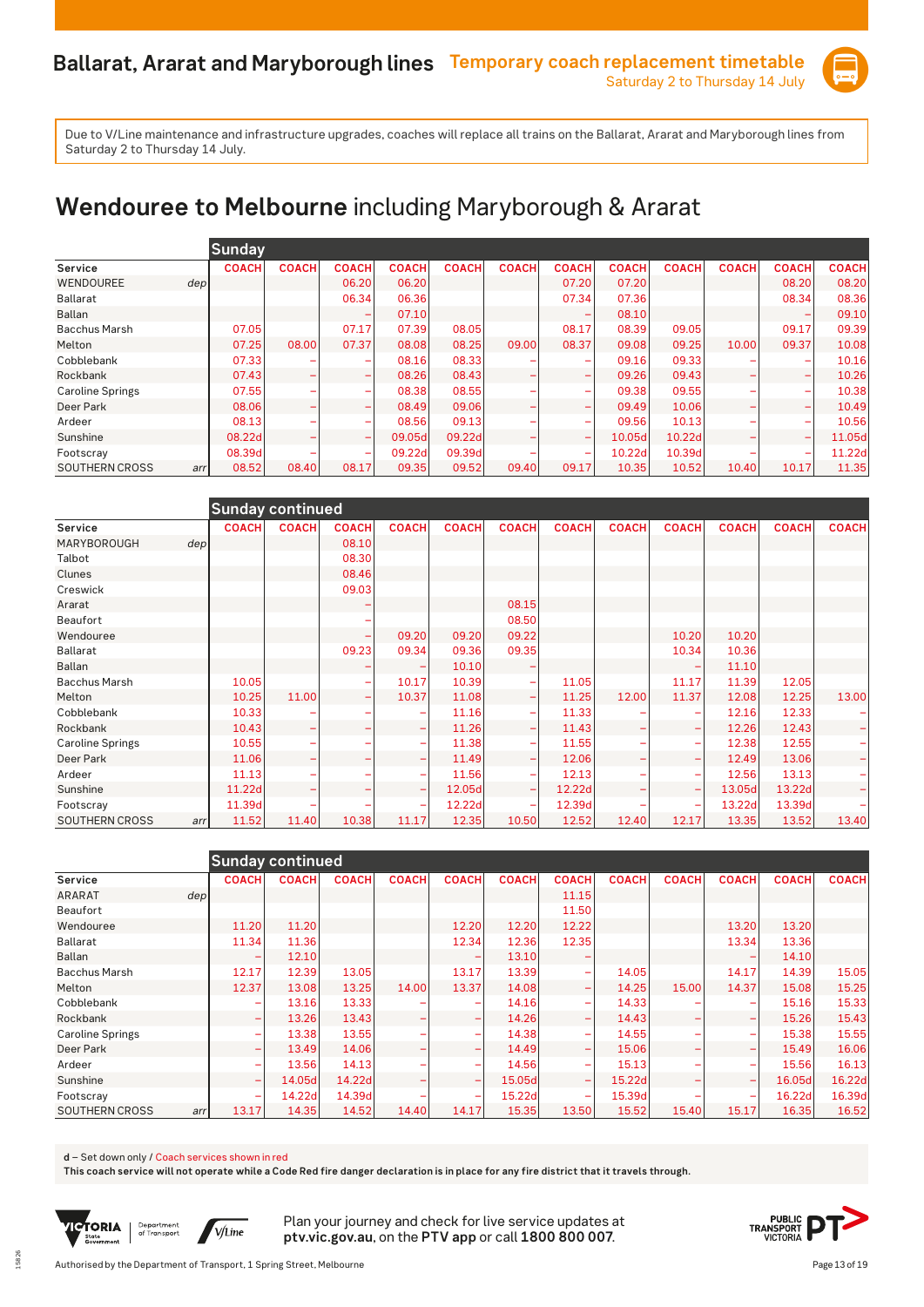

### **Wendouree to Melbourne** including Ararat

|                              |              | <b>Sunday continued</b>  |              |              |              |                          |              |              |              |              |              |              |
|------------------------------|--------------|--------------------------|--------------|--------------|--------------|--------------------------|--------------|--------------|--------------|--------------|--------------|--------------|
| Service                      | <b>COACH</b> | <b>COACH</b>             | <b>COACH</b> | <b>COACH</b> | <b>COACH</b> | <b>COACH</b>             | <b>COACH</b> | <b>COACH</b> | <b>COACH</b> | <b>COACH</b> | <b>COACH</b> | <b>COACH</b> |
| WENDOUREE<br>depl            |              | 14.20                    | 14.20        |              |              | 15.20                    | 15.20        |              |              | 16.20        | 16.20        |              |
| Ballarat                     |              | 14.34                    | 14.36        |              |              | 15.34                    | 15.36        |              |              | 16.34        | 16.36        |              |
| <b>Ballan</b>                |              |                          | 15.10        |              |              |                          | 16.10        |              |              |              | 17.10        |              |
| <b>Bacchus Marsh</b>         |              | 15.17                    | 15.39        | 16.05        |              | 16.17                    | 16.39        | 17.05        |              | 17.17        | 17.39        | 18.05        |
| Melton                       | 16.00        | 15.37                    | 16.08        | 16.25        | 17.00        | 16.37                    | 17.08        | 17.25        | 18.00        | 17.37        | 18.08        | 18.25        |
| Cobblebank                   |              |                          | 16.16        | 16.33        |              |                          | 17.16        | 17.33        |              |              | 18.16        | 18.33        |
| Rockbank                     | ۰            | $\overline{\phantom{0}}$ | 16.26        | 16.43        |              |                          | 17.26        | 17.43        |              | -            | 18.26        | 18.43        |
| <b>Caroline Springs</b>      |              | ۰                        | 16.38        | 16.55        |              |                          | 17.38        | 17.55        |              | -            | 18.38        | 18.55        |
| Deer Park                    |              |                          | 16.49        | 17.06        |              |                          | 17.49        | 18.06        |              | -            | 18.49        | 19.06        |
| Ardeer                       |              |                          | 16.56        | 17.13        |              |                          | 17.56        | 18.13        |              | -            | 18.56        | 19.13        |
| Sunshine                     | ۰            | $\overline{\phantom{a}}$ | 17.05d       | 17.22d       |              | $\overline{\phantom{a}}$ | 18.05d       | 18.22d       |              | -            | 19.05d       | 19.22d       |
| Footscray                    |              | $\overline{\phantom{0}}$ | 17.22d       | 17.39d       |              | $\overline{\phantom{0}}$ | 18.22d       | 18.39d       |              | -            | 19.22d       | 19.39d       |
| <b>SOUTHERN CROSS</b><br>arr | 16.40        | 16.17                    | 17.35        | 17.52        | 17.40        | 17.17                    | 18.35        | 18.52        | 18.40        | 18.17        | 19.35        | 19.52        |

|                              | <b>Sunday continued</b> |              |              |                          |              |                          |              |              |                          |              |              |              |
|------------------------------|-------------------------|--------------|--------------|--------------------------|--------------|--------------------------|--------------|--------------|--------------------------|--------------|--------------|--------------|
| Service                      | <b>COACH</b>            | <b>COACH</b> | <b>COACH</b> | <b>COACH</b>             | <b>COACH</b> | <b>COACH</b>             | <b>COACH</b> | <b>COACH</b> | <b>COACH</b>             | <b>COACH</b> | <b>COACH</b> | <b>COACH</b> |
| ARARAT<br>dep <sub>1</sub>   |                         |              |              | 16.15                    |              |                          |              |              |                          |              |              |              |
| Beaufort                     |                         |              |              | 16.50                    |              |                          |              |              |                          |              |              |              |
| Wendouree                    |                         | 17.20        | 17.20        | 17.22                    |              | 18.20                    | 18.20        |              | 19.20                    | 19.20        |              | 20.20        |
| <b>Ballarat</b>              |                         | 17.34        | 17.36        | 17.35                    |              | 18.34                    | 18.36        |              | 19.34                    | 19.36        |              | 20.34        |
| Ballan                       |                         |              | 18.10        |                          |              |                          | 19.10        |              |                          | 20.10        |              |              |
| <b>Bacchus Marsh</b>         |                         | 18.17        | 18.39        | ۰                        | 19.05        | 19.17                    | 19.39        | 20.05        | 20.17                    | 20.39        | 21.05        | 21.17        |
| Melton                       | 19.00                   | 18.37        | 19.08        | ۰                        | 19.25        | 19.37                    | 20.08        | 20.25        | 20.37                    | 21.08        | 21.25        | 21.37        |
| Cobblebank                   |                         |              | 19.16        | ۰                        | 19.33        |                          | 20.16        | 20.33        |                          | 21.16        | 21.33        |              |
| Rockbank                     |                         | -            | 19.26        | $\overline{\phantom{0}}$ | 19.43        |                          | 20.26        | 20.43        | -                        | 21.26        | 21.43        | -            |
| <b>Caroline Springs</b>      |                         | ۰            | 19.38        | ۰                        | 19.55        | $\overline{\phantom{0}}$ | 20.38        | 20.55        | $\overline{\phantom{0}}$ | 21.38        | 21.55        |              |
| Deer Park                    | -                       | ۰            | 19.49        | $\overline{\phantom{0}}$ | 20.06        | $\overline{\phantom{0}}$ | 20.49        | 21.06        |                          | 21.49        | 22.06        |              |
| Ardeer                       |                         | ۰            | 19.56        | $\overline{\phantom{a}}$ | 20.13        | $\overline{\phantom{0}}$ | 20.56        | 21.13        | -                        | 21.56        | 22.13        |              |
| Sunshine                     | -                       | ۰            | 20.05d       | $\overline{\phantom{0}}$ | 20.22d       | $\overline{\phantom{0}}$ | 21.05d       | 21.22d       | -                        | 22.05d       | 22.22d       |              |
| Footscray                    |                         | ۰            | 20.22d       | ۰                        | 20.39d       | ۰                        | 21.22d       | 21.39d       | $\overline{\phantom{0}}$ | 22.22d       | 22.39d       |              |
| <b>SOUTHERN CROSS</b><br>arr | 19.40                   | 19.17        | 20.35        | 18.50                    | 20.52        | 20.17                    | 21.35        | 21.52        | 21.17                    | 22.35        | 22.52        | 22.17        |

|                         |                  | <b>Sunday continued</b> |              |              |              |
|-------------------------|------------------|-------------------------|--------------|--------------|--------------|
| Service                 |                  | <b>COACH</b>            | <b>COACH</b> | <b>COACH</b> | <b>COACH</b> |
| <b>WENDOUREE</b>        | dep <sub>l</sub> | 20.20                   |              | 21.15        | 21.15        |
| Ballarat                |                  | 20.36                   |              | 21.29        | 21.31        |
| <b>Ballan</b>           |                  | 21.10                   |              |              | 22.05        |
| <b>Bacchus Marsh</b>    |                  | 21.39                   | 22.05        | 22.12        | 22.34        |
| Melton                  |                  | 22.08                   | 22.25        | 22.32        | 23.03        |
| Cobblebank              |                  | 22.16                   | 22.33        |              | 23.11        |
| Rockbank                |                  | 22.26                   | 22.43        |              | 23.21        |
| <b>Caroline Springs</b> |                  | 22.38                   | 22.55        |              | 23.33        |
| Deer Park               |                  | 22.49                   | 23.06        |              | 23.44        |
| Ardeer                  |                  | 22.56                   | 23.13        |              | 23.51        |
| Sunshine                |                  | 23.05d                  | 23.22d       |              | 24.00d       |
| Footscray               |                  | 23.22d                  | 23.39d       |              | 00.17d       |
| <b>SOUTHERN CROSS</b>   | arr              | 23.35                   | 23.52        | 23.12        | 00.30        |

**d** – Set down only / Coach services shown in red

**This coach service will not operate while a Code Red fire danger declaration is in place for any fire district that it travels through.**



15826

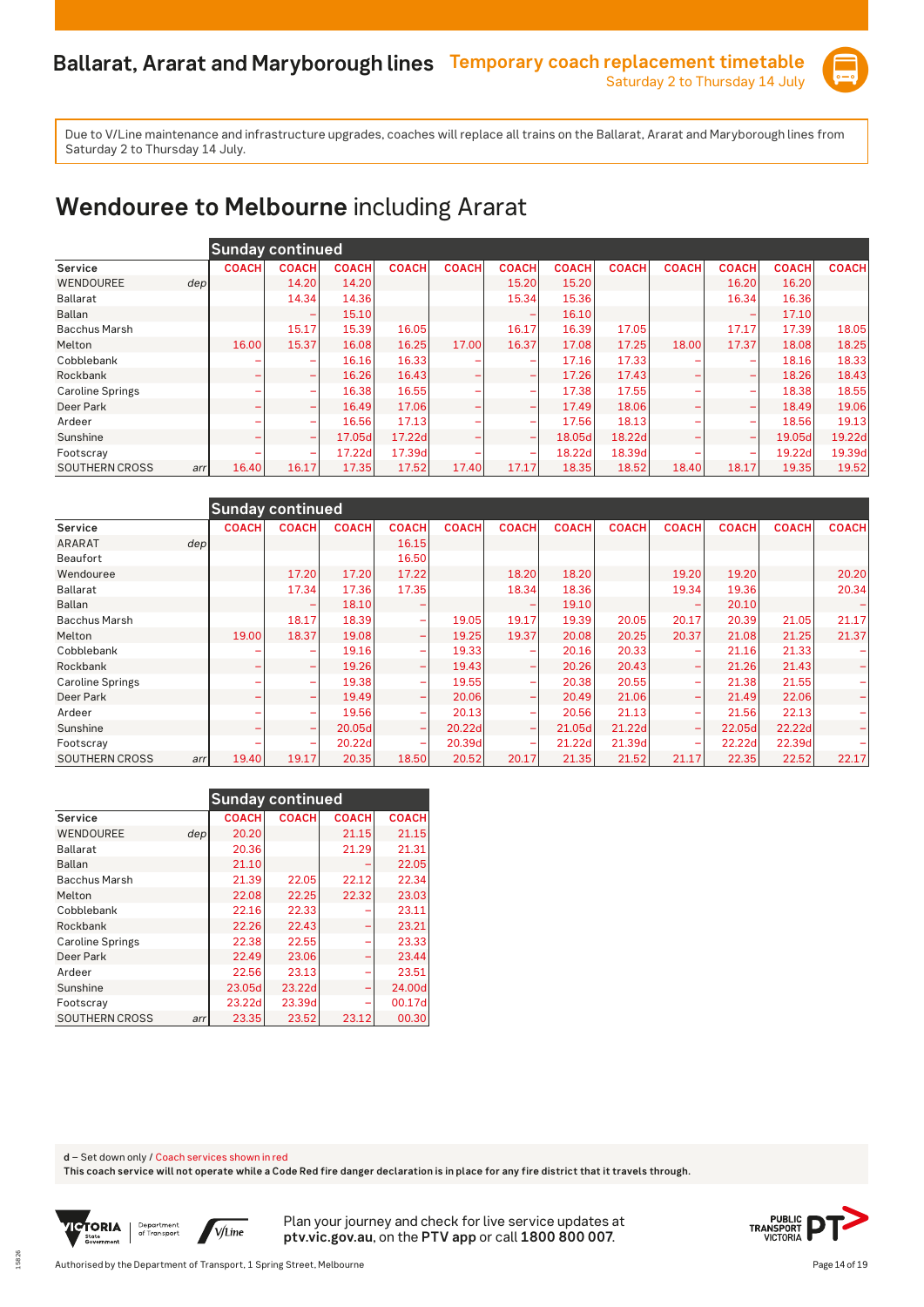

#### **Wendouree to Melbourne**

|                         | <b>Monday to Friday</b>  |              |                          |              |              |              |              |                          |                          |              |              |              |
|-------------------------|--------------------------|--------------|--------------------------|--------------|--------------|--------------|--------------|--------------------------|--------------------------|--------------|--------------|--------------|
| Service                 | <b>COACH</b>             | <b>COACH</b> | <b>COACH</b>             | <b>COACH</b> | <b>COACH</b> | <b>COACH</b> | <b>COACH</b> | <b>COACH</b>             | <b>COACH</b>             | <b>COACH</b> | <b>COACH</b> | <b>COACH</b> |
| WENDOUREE<br>dep        | 04.00                    | 04.15        |                          |              |              |              |              |                          |                          |              | 04.45        |              |
| Ballarat                | 04.14                    | 04.29        |                          |              |              |              |              |                          |                          |              | 04.59        |              |
| <b>Ballan</b>           | ۰                        | 05.03        |                          |              |              |              |              |                          |                          |              |              |              |
| <b>Bacchus Marsh</b>    | 04.57                    | 05.26        |                          |              |              |              |              |                          |                          |              | 05.42        |              |
| Melton                  | 05.17                    | 05.46        | 05.00                    | 05.00        | 05.15        | 05.30        | 05.30        | 05.45                    | 06.00                    | 06.00        | 06.02        | 06.15        |
| Cobblebank              | ۰                        | 05.54        | 05.08                    | 05.08        |              | 05.38        | 05.38        | -                        | 06.08                    | 06.08        |              |              |
| Rockbank                | $\overline{\phantom{0}}$ | 06.04        | $\overline{\phantom{0}}$ | 05.18        |              |              | 05.48        | $\overline{\phantom{0}}$ |                          | 06.18        |              |              |
| <b>Caroline Springs</b> | ۰                        | 06.16        | $\overline{\phantom{a}}$ | 05.30        |              |              | 06.00        |                          |                          | 06.30        |              |              |
| Deer Park               | -                        | 06.27        | $\overline{\phantom{0}}$ | 05.41        |              |              | 06.11        |                          |                          | 06.41        |              |              |
| Ardeer                  | ۰                        | 06.34        | $\overline{\phantom{a}}$ | 05.48        |              |              | 06.18        |                          |                          | 06.48        |              |              |
| Sunshine                | $\overline{\phantom{0}}$ | 06.43d       | $\overline{\phantom{m}}$ | 05.57d       |              |              | 06.27d       |                          |                          | 06.57d       |              |              |
| Footscray               | ۰                        | 07.00d       | $\overline{\phantom{a}}$ | 06.14d       |              |              | 06.44d       |                          | $\overline{\phantom{a}}$ | 07.14d       |              |              |
| SOUTHERN CROSS<br>arr   | 05.57                    | 07.13        | 05.52                    | 06.27        | 05.55        | 06.22        | 06.57        | 06.25                    | 06.52                    | 07.27        | 06.42        | 06.55        |

|                         |      |                          |              | Monday to Friday continued   |              |              |                          |              |                          |              |                          |              |              |
|-------------------------|------|--------------------------|--------------|------------------------------|--------------|--------------|--------------------------|--------------|--------------------------|--------------|--------------------------|--------------|--------------|
| Service                 |      | <b>COACH</b>             | <b>COACH</b> | <b>COACH</b>                 | <b>COACH</b> | <b>COACH</b> | <b>COACH</b>             | <b>COACH</b> | <b>COACH</b>             | <b>COACH</b> | <b>COACH</b>             | <b>COACH</b> | <b>COACH</b> |
| WENDOUREE               | depl | 05.15                    |              |                              |              |              |                          | 05.20        | 05.45                    |              |                          |              |              |
| Ballarat                |      | 05.29                    |              |                              |              |              |                          | 05.34        | 05.59                    |              |                          |              |              |
| Ballan                  |      |                          |              |                              |              |              |                          | 06.08        |                          |              |                          |              |              |
| <b>Bacchus Marsh</b>    |      |                          |              |                              |              |              |                          | 06.31        |                          |              |                          |              |              |
| Melton                  |      | $\overline{\phantom{0}}$ | 06.30        |                              | 06.30        |              | 06.45                    | 06.51        |                          |              | 07.00                    | 07.00        | 07.15        |
| Cobblebank              |      | ۰                        | 06.38        |                              | 06.38        |              |                          | 06.59        |                          |              | 07.08                    | 07.08        |              |
| Rockbank                |      | ۰                        |              |                              | 06.48        |              |                          | 07.09        |                          |              |                          | 07.18        |              |
| <b>Caroline Springs</b> |      |                          | ۰            | 07.00                        | 07.00        | 07.15        | $\overline{\phantom{a}}$ | 07.21        | $\overline{\phantom{0}}$ | 07.30        | $\overline{\phantom{0}}$ | 07.30        |              |
| Deer Park               |      |                          |              | -                            | 07.11        |              | $\overline{\phantom{a}}$ | 07.32        |                          |              | $\overline{\phantom{0}}$ | 07.41        |              |
| Ardeer                  |      |                          |              | $\overline{\phantom{0}}$     | 07.18        |              |                          | 07.39        |                          |              | -                        | 07.48        |              |
| Sunshine                |      |                          |              | $\qquad \qquad \blacksquare$ | 07.27d       |              |                          | 07.48d       |                          |              |                          | 07.57dl      |              |
| Footscray               |      |                          |              | $\overline{\phantom{m}}$     | 07.44d       |              |                          | 08.05dl      |                          |              |                          | 08.14d       |              |
| SOUTHERN CROSS          | arr  | 07.04                    | 07.22        | 07.32                        | 07.57        | 07.47        | 07.25                    | 08.18        | 07.34                    | 08.02        | 07.52                    | 08.27        | 07.55        |

|                         |                  |              |              | Monday to Friday continued |                          |              |              |                          |              |                          |                          |              |              |
|-------------------------|------------------|--------------|--------------|----------------------------|--------------------------|--------------|--------------|--------------------------|--------------|--------------------------|--------------------------|--------------|--------------|
| Service                 |                  | <b>COACH</b> | <b>COACH</b> | <b>COACH</b>               | <b>COACH</b>             | <b>COACH</b> | <b>COACH</b> | <b>COACH</b>             | <b>COACH</b> | <b>COACH</b>             | <b>COACH</b>             | <b>COACH</b> | <b>COACH</b> |
| WENDOUREE               | dep <sub>l</sub> | 06.00        |              |                            |                          |              | 06.00        | 06.15                    |              | 06.30                    |                          |              | 06.40        |
| Ballarat                |                  | 06.14        |              |                            |                          |              | 06.14        | 06.29                    |              | 06.44                    |                          |              | 06.54        |
| <b>Ballan</b>           |                  |              |              |                            |                          |              | 06.48        |                          |              |                          |                          |              | 07.28        |
| <b>Bacchus Marsh</b>    |                  | 06.57        |              |                            |                          |              | 07.11        |                          |              | 07.27                    |                          |              | 07.51        |
| Melton                  |                  | 07.17        |              |                            | 07.30                    | 07.30        | 07.31        | $\overline{\phantom{0}}$ | 07.45        | 07.47                    | 08.00                    | 08.00        | 08.11        |
| Cobblebank              |                  |              |              |                            | 07.38                    | 07.38        | 07.39        |                          |              | $\overline{\phantom{0}}$ | 08.08                    | 08.08        | 08.19        |
| Rockbank                |                  | ۰            |              |                            |                          | 07.48        | 07.49        |                          |              |                          |                          | 08.18        | 08.29        |
| <b>Caroline Springs</b> |                  | ۰            | 07.45        | 08.00                      | -                        | 08.00        | 08.01        |                          |              |                          | -                        | 08.30        | 08.41        |
| Deer Park               |                  |              |              |                            |                          | 08.11        | 08.12        |                          |              |                          | $\overline{\phantom{0}}$ | 08.41        | 08.52        |
| Ardeer                  |                  |              |              |                            |                          | 08.18        | 08.19        |                          |              |                          | -                        | 08.48        | 08.59        |
| Sunshine                |                  |              |              |                            | $\overline{\phantom{0}}$ | 08.27d       | 08.28d       |                          |              |                          | $\overline{\phantom{a}}$ | 08.57dl      | 09.08d       |
| Footscray               |                  |              |              |                            | <b>-</b>                 | 08.44d       | 08.45d       |                          |              |                          | $\overline{\phantom{0}}$ | 09.14d       | 09.25d       |
| <b>SOUTHERN CROSS</b>   | arr              | 07.57        | 08.17        | 08.32                      | 08.22                    | 08.57        | 08.58        | 08.04                    | 08.25        | 08.27                    | 08.52                    | 09.27        | 09.38        |

**d** – Set down only / Coach services shown in red

**This coach service will not operate while a Code Red fire danger declaration is in place for any fire district that it travels through.**



15826

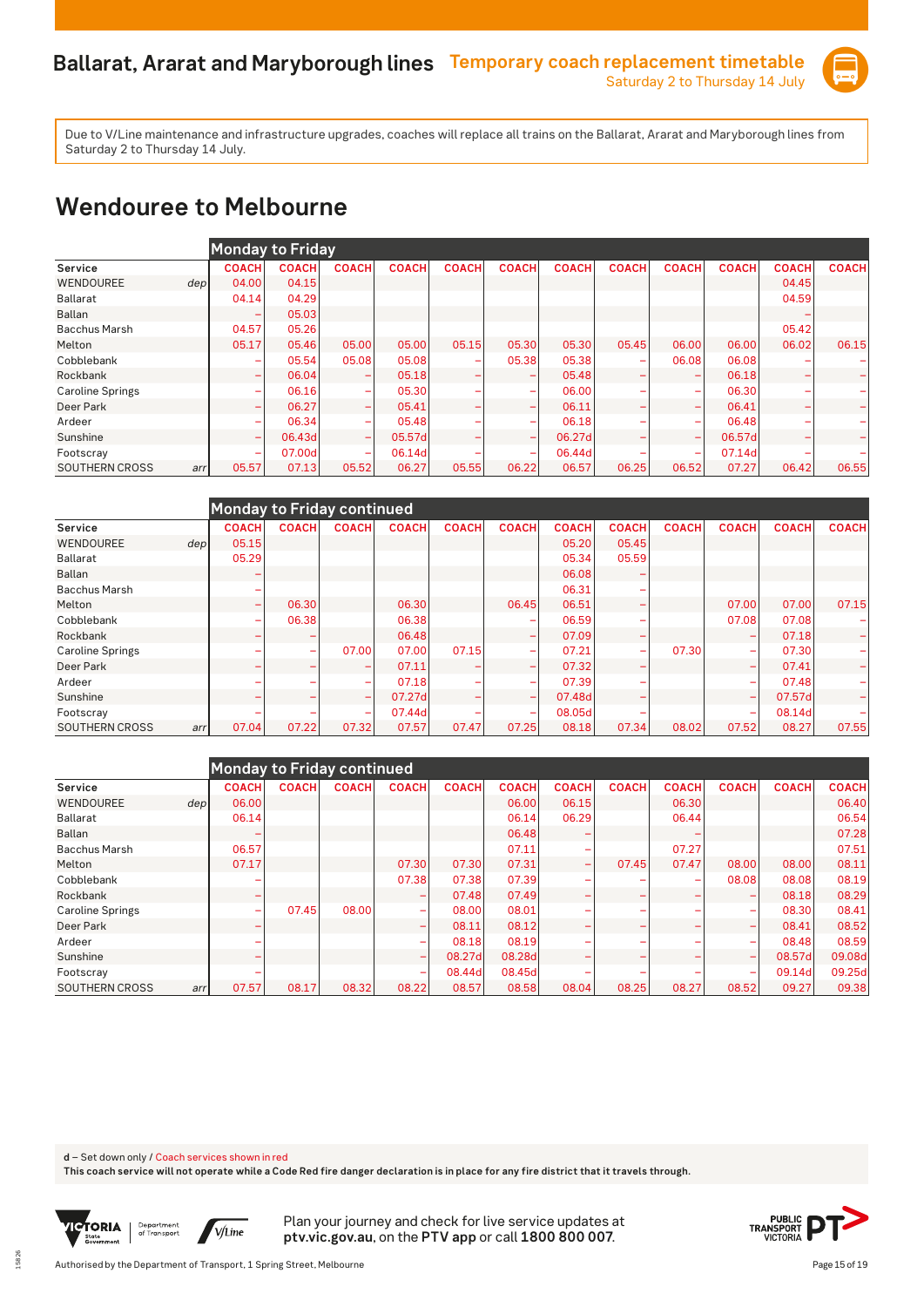

# **Wendouree to Melbourne** including Maryborough & Ararat

|                         |              | <b>Monday to Friday continued</b> |              |              |                          |              |                          |              |              |              |              |              |
|-------------------------|--------------|-----------------------------------|--------------|--------------|--------------------------|--------------|--------------------------|--------------|--------------|--------------|--------------|--------------|
| Service                 | <b>COACH</b> | <b>COACH</b>                      | <b>COACH</b> | <b>COACH</b> | <b>COACH</b>             | <b>COACH</b> | <b>COACH</b>             | <b>COACH</b> | <b>COACH</b> | <b>COACH</b> | <b>COACH</b> | <b>COACH</b> |
| <b>ARARAT</b>           | depl         |                                   |              |              |                          |              |                          |              | 06.16        |              | 06.16        |              |
| <b>Beaufort</b>         |              |                                   |              |              |                          |              |                          |              | 06.50        |              | 06.50        |              |
| Wendouree               | 06.45        |                                   | 07.00        | 07.15        |                          |              |                          | 07.20        | 07.30        | 07.30        | 07.30b       | 07.45        |
| <b>Ballarat</b>         | 06.59        |                                   | 07.14        | 07.29        |                          |              |                          | 07.36        | 07.43        | 07.44        | 07.43b       | 07.59        |
| Ballan                  |              |                                   |              |              |                          |              |                          | 08.10        |              |              | 08.17b       |              |
| <b>Bacchus Marsh</b>    |              |                                   | 07.57        |              |                          |              |                          | 08.33        |              | 08.27        | 08.40b       |              |
| Melton                  | ۰            | 08.15                             | 08.17        |              | 08.30                    | 08.30        | 08.45                    | 08.53        | -            | 08.47        |              |              |
| Cobblebank              |              |                                   |              |              | 08.38                    | 08.38        |                          | 09.01        |              |              |              |              |
| Rockbank                |              |                                   |              |              |                          | 08.48        |                          | 09.11        |              | ۳            | 09.04b       |              |
| <b>Caroline Springs</b> |              |                                   |              |              | $\overline{\phantom{a}}$ | 09.00        |                          | 09.23        |              |              |              |              |
| Deer Park               | ۰            |                                   |              |              | $\overline{\phantom{a}}$ | 09.11        |                          | 09.34        |              | -            | 09.22b       |              |
| Ardeer                  |              |                                   |              |              | $\overline{\phantom{0}}$ | 09.18        |                          | 09.41        |              |              |              |              |
| Sunshine                |              |                                   |              |              | $\overline{\phantom{0}}$ | 09.27d       |                          | 09.50d       |              | -            | 09.35d       |              |
| Footscray               |              |                                   |              |              | $\overline{\phantom{0}}$ | 09.44d       | $\overline{\phantom{0}}$ | 10.07d       |              | ۰            | 09.52dl      |              |
| <b>SOUTHERN CROSS</b>   | 08.34<br>arr | 08.55                             | 08.57        | 09.04        | 09.22                    | 09.57        | 09.25                    | 10.20        | 08.58        | 09.27        | 10.05        | 09.34        |

|                              | <b>Monday to Friday continued</b> |              |                          |                          |              |                          |              |                          |              |              |                          |              |
|------------------------------|-----------------------------------|--------------|--------------------------|--------------------------|--------------|--------------------------|--------------|--------------------------|--------------|--------------|--------------------------|--------------|
| Service                      | <b>COACH</b>                      | <b>COACH</b> | <b>COACH</b>             | <b>COACH</b>             | <b>COACH</b> | <b>COACH</b>             | <b>COACH</b> | <b>COACH</b>             | <b>COACH</b> | <b>COACH</b> | <b>COACH</b>             | <b>COACH</b> |
| MARYBOROUGH<br>dep           |                                   |              |                          |                          |              |                          |              | 07.09                    |              |              |                          |              |
| Talbot                       |                                   |              |                          |                          |              |                          |              | 07.25                    |              |              |                          |              |
| Clunes                       |                                   |              |                          |                          |              |                          |              | 07.39                    |              |              |                          |              |
| Creswick                     |                                   |              |                          |                          |              |                          |              | 07.50                    |              |              |                          |              |
| Wendouree                    |                                   |              |                          | 08.00                    | 08.00        |                          |              |                          | 08.03        | 08.15        |                          | 08.30        |
| <b>Ballarat</b>              |                                   |              |                          | 08.14                    | 08.16        |                          |              | $08.19 \rightarrow$      | 08.19        | 08.29        |                          | 08.44        |
| <b>Ballan</b>                |                                   |              |                          |                          | 08.50        |                          |              |                          | 08.53        |              |                          |              |
| <b>Bacchus Marsh</b>         |                                   |              |                          | 08.57                    | 09.13        |                          |              |                          | 09.16        |              |                          | 09.27        |
| Melton                       | 09.00                             | 09.00        | 09.15                    | 09.17                    | 09.33        | 09.30                    | 09.30        | $\overline{\phantom{a}}$ | 09.36b       |              | 09.45                    | 09.47        |
| Cobblebank                   | 09.08                             | 09.08        |                          |                          | 09.41        | 09.38                    | 09.38        | -                        | 09.44b       |              |                          |              |
| Rockbank                     | ۰                                 | 09.18        | ۰                        |                          | 09.51        |                          | 09.48        | -                        | 09.54b       |              |                          |              |
| <b>Caroline Springs</b>      | ۰                                 | 09.30        | ۰                        |                          | 10.03        |                          | 10.00        | $\overline{\phantom{0}}$ | 10.06b       |              |                          |              |
| Deer Park                    | ۰                                 | 09.41        | -                        |                          | 10.14        |                          | 10.11        | $\overline{\phantom{0}}$ | 10.17b       | -            | $\overline{\phantom{0}}$ |              |
| Ardeer                       | ۰                                 | 09.48        |                          |                          | 10.21        |                          | 10.18        | -                        | 10.24b       |              |                          |              |
| Sunshine                     | $\overline{\phantom{0}}$          | 09.57d       | $\overline{\phantom{0}}$ | $\overline{\phantom{0}}$ | 10.30d       | $\overline{\phantom{0}}$ | 10.27d       | $\overline{\phantom{0}}$ | 10.33b       |              |                          |              |
| Footscray                    | ۰                                 | 10.14d       |                          |                          | 10.47d       |                          | 10.44d       |                          | 10.50b       |              |                          |              |
| <b>SOUTHERN CROSS</b><br>arr | 09.52                             | 10.27        | 09.55                    | 09.57                    | 11.00        | 10.22                    | 10.57        | 09.54                    | 11.03        | 10.04        | 10.25                    | 10.27        |

|                              | Monday to Friday continued |                    |                          |              |              |              |              |              |                          |              |              |              |
|------------------------------|----------------------------|--------------------|--------------------------|--------------|--------------|--------------|--------------|--------------|--------------------------|--------------|--------------|--------------|
| Service                      | <b>COACH</b>               | <b>COACH</b>       | <b>COACH</b>             | <b>COACH</b> | <b>COACH</b> | <b>COACH</b> | <b>COACH</b> | <b>COACH</b> | <b>COACH</b>             | <b>COACH</b> | <b>COACH</b> | <b>COACH</b> |
| <b>ARARAT</b><br>dep         | 07.13                      | 07.13              |                          |              |              |              |              |              |                          |              |              |              |
| <b>Beaufort</b>              | 07.47                      | 07.47              |                          |              |              |              |              |              |                          |              |              |              |
| Wendouree                    | ۰                          | 08.27b             |                          |              | 08.40        | 08.45        |              | 09.00        | 09.15                    |              |              | 09.20        |
| <b>Ballarat</b>              | -                          | 08.40b             |                          |              | 08.56        | 08.59        |              | 09.14        | 09.29                    |              |              | 09.36        |
| <b>Ballan</b>                | ۰                          | 09.14b             |                          |              | 09.30        |              |              |              |                          |              |              | 10.10        |
| <b>Bacchus Marsh</b>         | ۰                          | 09.37 <sub>b</sub> |                          |              | 09.53        |              |              | 09.57        |                          |              |              | 10.33        |
| Melton                       | ۰                          | 09.57b             | 10.00                    | 10.00        | 10.13        | -            | 10.15        | 10.17        | $\overline{\phantom{a}}$ | 10.30        | 10.30        | 10.53        |
| Cobblebank                   | ۳                          | 10.05b             | 10.08                    | 10.08        | 10.21        |              |              |              |                          | 10.38        | 10.38        | 11.01        |
| Rockbank                     | ۰                          | 10.15b             | $\overline{\phantom{0}}$ | 10.18        | 10.31        |              |              | -            |                          |              | 10.48        | 11.11        |
| <b>Caroline Springs</b>      | ۰                          | 10.27b             | $\overline{\phantom{a}}$ | 10.30        | 10.43        |              |              |              |                          | -            | 11.00        | 11.23        |
| Deer Park                    | ۳                          | 10.38b             | $\overline{\phantom{0}}$ | 10.41        | 10.54        |              |              | -            |                          | -            | 11.11        | 11.34        |
| Ardeer                       | ۰                          | 10.45b             | ۰                        | 10.48        | 11.01        |              |              |              |                          |              | 11.18        | 11.41        |
| Sunshine                     | ۳                          | 10.54d             | $\overline{\phantom{0}}$ | 10.57d       | 11.10d       |              |              |              |                          | -            | 11.27d       | 11.50d       |
| Footscray                    | ۰                          | 11.11d             | $\overline{\phantom{0}}$ | 11.14d       | 11.27d       |              |              |              |                          | -            | 11.44d       | 12.07d       |
| <b>SOUTHERN CROSS</b><br>arr | 09.52                      | 11.24              | 10.52                    | 11.27        | 11.40        | 10.34        | 10.55        | 10.57        | 11.04                    | 11.22        | 11.57        | 12.20        |

**d** – Set down only / **b** – Stops to set down passengers only when required / Coach services shown in red

**This coach service will not operate while a Code Red fire danger declaration is in place for any fire district that it travels through.**



15826

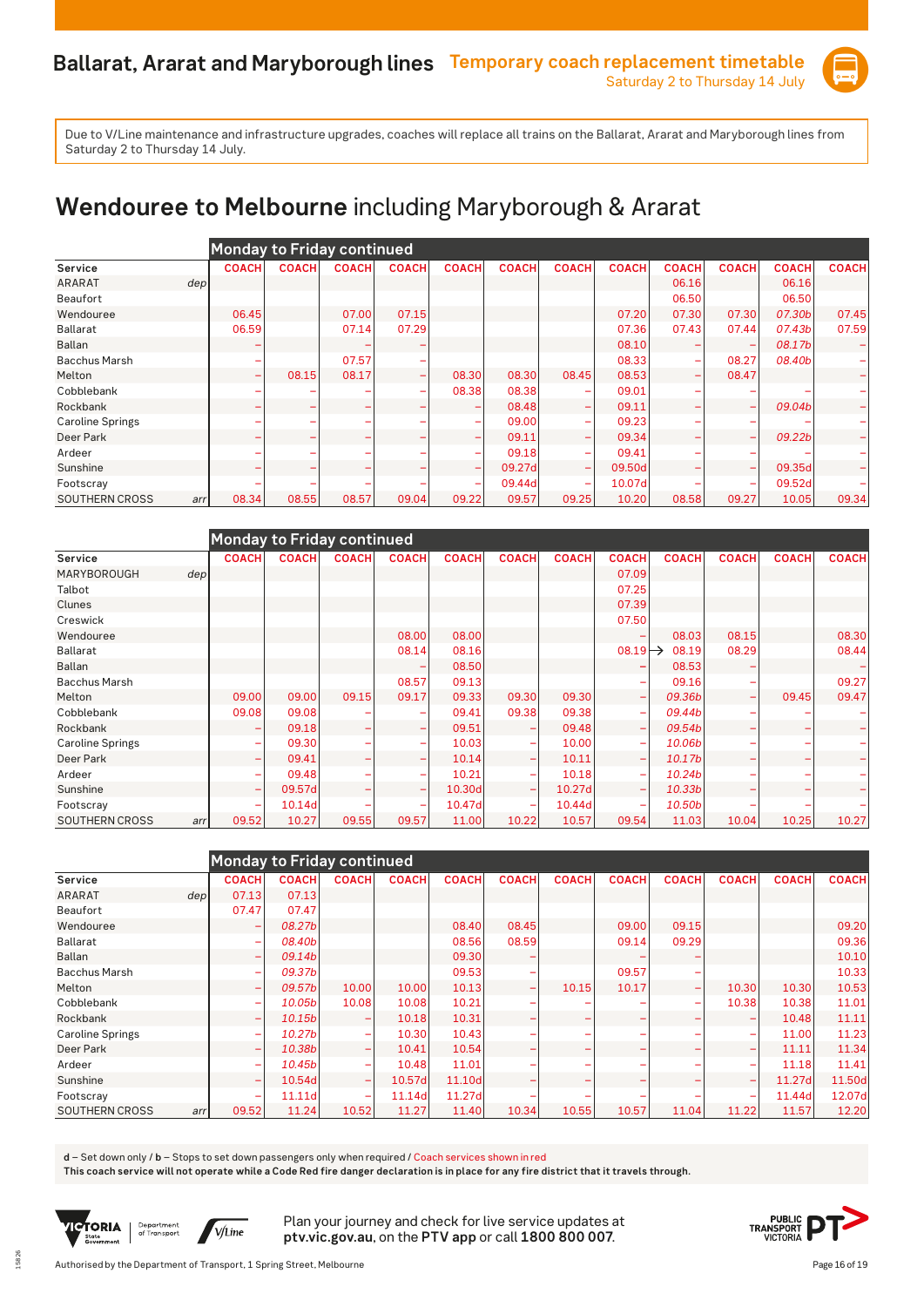

# **Wendouree to Melbourne** including Ararat

|                         |     |              |              | Monday to Friday continued   |              |              |              |              |              |                          |              |                          |              |
|-------------------------|-----|--------------|--------------|------------------------------|--------------|--------------|--------------|--------------|--------------|--------------------------|--------------|--------------------------|--------------|
| Service                 |     | <b>COACH</b> | <b>COACH</b> | <b>COACH</b>                 | <b>COACH</b> | <b>COACH</b> | <b>COACH</b> | <b>COACH</b> | <b>COACH</b> | <b>COACH</b>             | <b>COACH</b> | <b>COACH</b>             | <b>COACH</b> |
| WENDOUREE               | dep | 09.30        | 09.45        |                              |              | 10.00        |              |              | 10.00        | 10.15                    | 10.30        |                          |              |
| Ballarat                |     | 09.44        | 09.59        |                              |              | 10.14        |              |              | 10.16        | 10.29                    | 10.44        |                          |              |
| <b>Ballan</b>           |     |              |              |                              |              |              |              |              | 10.50        |                          |              |                          |              |
| <b>Bacchus Marsh</b>    |     | 10.27        | ۰            |                              |              | 10.57        |              |              | 11.13        | $\overline{\phantom{a}}$ | 11.27        |                          |              |
| Melton                  |     | 10.47        | -            | 11.00                        | 11.00        | 11.17        | 11.30        | 11.30        | 11.33        | $\overline{\phantom{a}}$ | 11.47        | 12.00                    | 12.00        |
| Cobblebank              |     |              | ۰            | 11.08                        | 11.08        |              | 11.38        | 11.38        | 11.41        |                          |              | 12.08                    | 12.08        |
| Rockbank                |     |              |              | -                            | 11.18        |              |              | 11.48        | 11.51        |                          |              |                          | 12.18        |
| <b>Caroline Springs</b> |     |              |              | $\overline{\phantom{0}}$     | 11.30        |              |              | 12.00        | 12.03        |                          |              |                          | 12.30        |
| Deer Park               |     |              |              | $\overline{\phantom{0}}$     | 11.41        |              |              | 12.11        | 12.14        |                          |              | $\overline{\phantom{a}}$ | 12.41        |
| Ardeer                  |     |              |              | $\overline{\phantom{a}}$     | 11.48        |              |              | 12.18        | 12.21        |                          |              |                          | 12.48        |
| Sunshine                |     |              |              | $\qquad \qquad \blacksquare$ | 11.57d       |              |              | 12.27d       | 12.30d       |                          |              |                          | 12.57d       |
| Footscray               |     | ۰            |              | $\overline{\phantom{a}}$     | 12.14d       |              | -            | 12.44d       | 12.47d       |                          |              | $\overline{\phantom{0}}$ | 13.14d       |
| <b>SOUTHERN CROSS</b>   | arr | 11.27        | 11.34        | 11.52                        | 12.27        | 11.57        | 12.22        | 12.57        | 13.00        | 12.04                    | 12.27        | 12.52                    | 13.27        |

|                         |      |              | <b>Monday to Friday continued</b> |                          |              |              |              |                          |              |              |                          |              |              |
|-------------------------|------|--------------|-----------------------------------|--------------------------|--------------|--------------|--------------|--------------------------|--------------|--------------|--------------------------|--------------|--------------|
| Service                 |      | <b>COACH</b> | <b>COACH</b>                      | <b>COACH</b>             | <b>COACH</b> | <b>COACH</b> | <b>COACH</b> | <b>COACH</b>             | <b>COACH</b> | <b>COACH</b> | <b>COACH</b>             | <b>COACH</b> | <b>COACH</b> |
| WENDOUREE               | depl | 10.40        | 11.00                             |                          |              | 11.20        | 11.30        |                          |              | 12.00        |                          |              | 12.00        |
| <b>Ballarat</b>         |      | 10.56        | 11.14                             |                          |              | 11.36        | 11.44        |                          |              | 12.14        |                          |              | 12.16        |
| Ballan                  |      | 11.30        |                                   |                          |              | 12.10        |              |                          |              |              |                          |              | 12.50        |
| <b>Bacchus Marsh</b>    |      | 11.53        | 11.57                             |                          |              | 12.33        | 12.27        |                          |              | 12.57        |                          |              | 13.13        |
| Melton                  |      | 12.13        | 12.17                             | 12.30                    | 12.30        | 12.53        | 12.47        | 13.00                    | 13.00        | 13.17        | 13.30                    | 13.30        | 13.33        |
| Cobblebank              |      | 12.21        | $\overline{\phantom{a}}$          | 12.38                    | 12.38        | 13.01        |              | 13.08                    | 13.08        | ÷            | 13.38                    | 13.38        | 13.41        |
| Rockbank                |      | 12.31        |                                   | -                        | 12.48        | 13.11        |              |                          | 13.18        | ÷            | -                        | 13.48        | 13.51        |
| <b>Caroline Springs</b> |      | 12.43        |                                   | $\overline{\phantom{a}}$ | 13.00        | 13.23        |              | $\overline{\phantom{0}}$ | 13.30        |              | $\overline{\phantom{0}}$ | 14.00        | 14.03        |
| Deer Park               |      | 12.54        |                                   | $\overline{\phantom{a}}$ | 13.11        | 13.34        |              | $\overline{\phantom{0}}$ | 13.41        |              | -                        | 14.11        | 14.14        |
| Ardeer                  |      | 13.01        |                                   | $\overline{\phantom{0}}$ | 13.18        | 13.41        |              | $\overline{\phantom{0}}$ | 13.48        |              | ÷                        | 14.18        | 14.21        |
| Sunshine                |      | 13.10d       |                                   | $\overline{\phantom{0}}$ | 13.27d       | 13.50d       |              | $\overline{\phantom{0}}$ | 13.57d       |              | $\overline{\phantom{0}}$ | 14.27d       | 14.30d       |
| Footscray               |      | 13.27d       |                                   | $\overline{\phantom{0}}$ | 13.44d       | 14.07d       |              | $\overline{\phantom{a}}$ | 14.14d       |              |                          | 14.44d       | 14.47d       |
| <b>SOUTHERN CROSS</b>   | arr  | 13.40        | 12.57                             | 13.22                    | 13.57        | 14.20        | 13.27        | 13.52                    | 14.27        | 13.57        | 14.22                    | 14.57        | 15.00        |

|                         |      |              |                          | <b>Monday to Friday continued</b> |              |              |                          |                    |                          |              |              |              |              |
|-------------------------|------|--------------|--------------------------|-----------------------------------|--------------|--------------|--------------------------|--------------------|--------------------------|--------------|--------------|--------------|--------------|
| Service                 |      | <b>COACH</b> | <b>COACH</b>             | <b>COACH</b>                      | <b>COACH</b> | <b>COACH</b> | <b>COACH</b>             | <b>COACH</b>       | <b>COACH</b>             | <b>COACH</b> | <b>COACH</b> | <b>COACH</b> | <b>COACH</b> |
| <b>ARARAT</b>           | depl |              |                          |                                   |              |              | 11.48                    | 11.48              |                          |              |              |              |              |
| <b>Beaufort</b>         |      |              |                          |                                   |              |              | 12.22                    | 12.22              |                          |              |              |              |              |
| Wendouree               |      | 12.30        |                          |                                   | 12.40        | 13.00        | 13.02                    | 13.02b             |                          |              | 13.20        | 13.30        |              |
| Ballarat                |      | 12.44        |                          |                                   | 12.56        | 13.14        | 13.15                    | 13.15b             |                          |              | 13.36        | 13.44        |              |
| Ballan                  |      |              |                          |                                   | 13.30        |              |                          | 13.49b             |                          |              | 14.10        |              |              |
| <b>Bacchus Marsh</b>    |      | 13.27        |                          |                                   | 13.53        | 13.57        | $\overline{\phantom{a}}$ | 14.12 <sub>b</sub> |                          |              | 14.33        | 14.27        |              |
| Melton                  |      | 13.47        | 14.00                    | 14.00                             | 14.13        | 14.17        | $\overline{\phantom{a}}$ | 14.32b             | 14.30                    | 14.30        | 14.53        | 14.47        | 15.00        |
| Cobblebank              |      | ۰            | 14.08                    | 14.08                             | 14.21        |              | $\overline{\phantom{a}}$ | 14.40b             | 14.38                    | 14.38        | 15.01        |              | 15.08        |
| Rockbank                |      | ۰            |                          | 14.18                             | 14.31        |              | $\overline{\phantom{0}}$ | 14.50b             |                          | 14.48        | 15.11        |              |              |
| <b>Caroline Springs</b> |      |              |                          | 14.30                             | 14.43        |              | $\overline{\phantom{0}}$ | 15.02b             | -                        | 15.00        | 15.23        |              |              |
| Deer Park               |      | ۰            |                          | 14.41                             | 14.54        |              | $\overline{\phantom{0}}$ | 15.13 <sub>b</sub> | -                        | 15.11        | 15.34        |              |              |
| Ardeer                  |      |              |                          | 14.48                             | 15.01        |              | $\overline{\phantom{a}}$ | 15.20b             | $\overline{\phantom{0}}$ | 15.18        | 15.41        |              |              |
| Sunshine                |      |              | $\overline{\phantom{0}}$ | 14.57d                            | 15.10d       |              | $\overline{\phantom{a}}$ | 15.29d             | -                        | 15.27d       | 15.50d       |              |              |
| Footscray               |      |              | ۰                        | 15.14d                            | 15.27d       |              | ۰                        | 15.46d             | $\overline{\phantom{a}}$ | 15.44dl      | 16.07d       |              |              |
| SOUTHERN CROSS          | arr  | 14.27        | 14.52                    | 15.27                             | 15.40        | 14.57        | 14.30                    | 15.59              | 15.22                    | 15.57        | 16.20        | 15.27        | 15.52        |

**d** – Set down only / **b** – Stops to set down passengers only when required / Coach services shown in red

**This coach service will not operate while a Code Red fire danger declaration is in place for any fire district that it travels through.**



15826

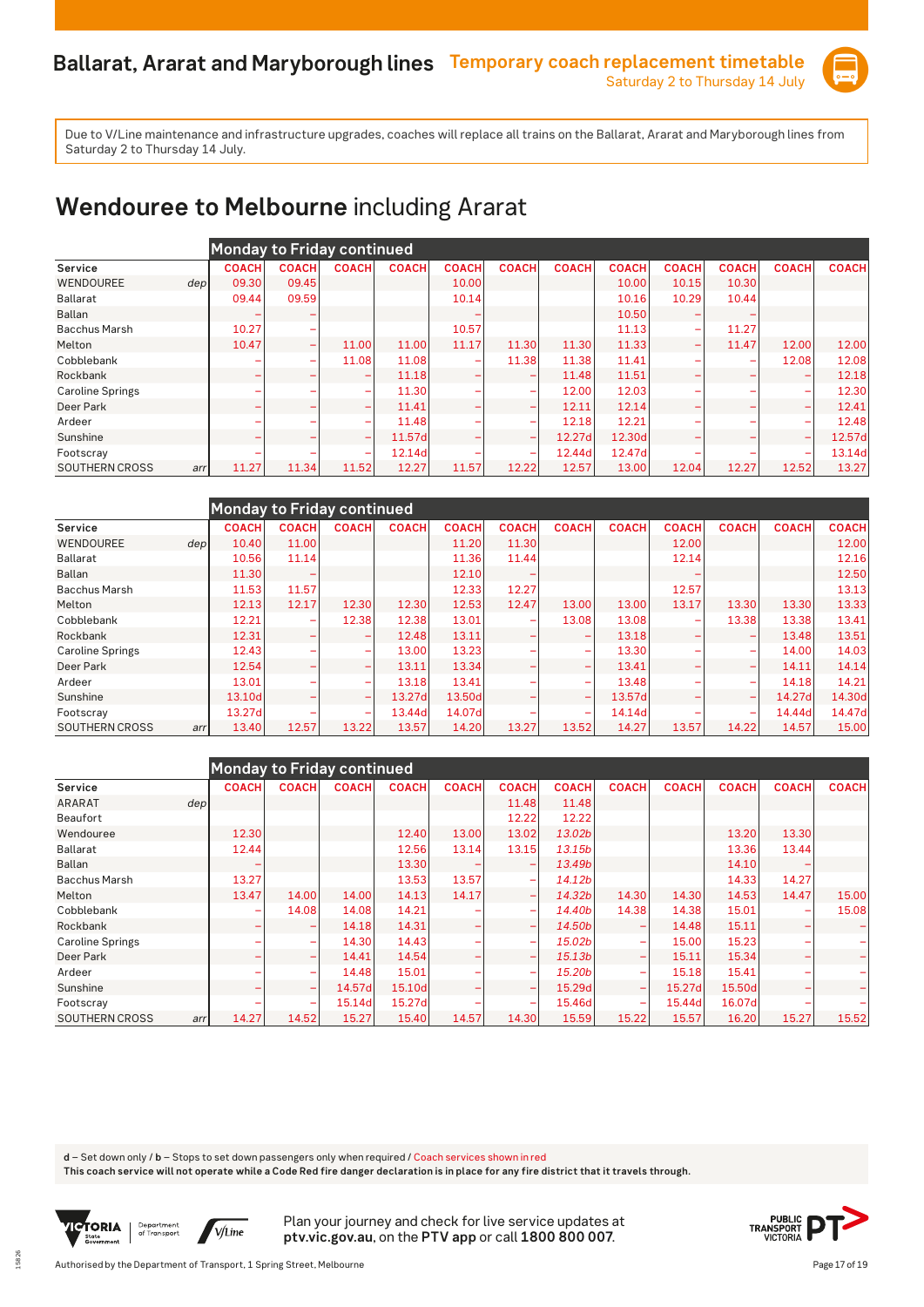

# **Wendouree to Melbourne** including Maryborough & Ararat

|                              |              | <b>Monday to Friday continued</b> |                              |              |              |              |                          |              |              |              |              |              |
|------------------------------|--------------|-----------------------------------|------------------------------|--------------|--------------|--------------|--------------------------|--------------|--------------|--------------|--------------|--------------|
| Service                      | <b>COACH</b> | <b>COACH</b>                      | <b>COACH</b>                 | <b>COACH</b> | <b>COACH</b> | <b>COACH</b> | <b>COACH</b>             | <b>COACH</b> | <b>COACH</b> | <b>COACH</b> | <b>COACH</b> | <b>COACH</b> |
| <b>WENDOUREE</b><br>depl     |              | 14.00                             |                              |              | 14.00        | 14.30        |                          |              | 14.40        | 15.00        |              |              |
| Ballarat                     |              | 14.14                             |                              |              | 14.16        | 14.44        |                          |              | 14.56        | 15.14        |              |              |
| <b>Ballan</b>                |              |                                   |                              |              | 14.50        |              |                          |              | 15.30        |              |              |              |
| <b>Bacchus Marsh</b>         |              | 14.57                             |                              |              | 15.13        | 15.27        |                          |              | 15.53        | 15.57        |              |              |
| Melton                       | 15.00        | 15.17                             | 15.30                        | 15.30        | 15.33        | 15.47        | 16.00                    | 16.00        | 16.13        | 16.17        | 16.30        | 16.30        |
| Cobblebank                   | 15.08        |                                   | 15.38                        | 15.38        | 15.41        |              | 16.08                    | 16.08        | 16.21        |              | 16.38        | 16.38        |
| Rockbank                     | 15.18        |                                   | $\qquad \qquad \blacksquare$ | 15.48        | 15.51        |              |                          | 16.18        | 16.31        |              |              | 16.48        |
| <b>Caroline Springs</b>      | 15.30        |                                   | $\overline{\phantom{a}}$     | 16.00        | 16.03        |              | $\overline{\phantom{a}}$ | 16.30        | 16.43        |              |              | 17.00        |
| Deer Park                    | 15.41        |                                   | $\overline{\phantom{0}}$     | 16.11        | 16.14        |              |                          | 16.41        | 16.54        |              |              | 17.11        |
| Ardeer                       | 15.48        |                                   | $\overline{\phantom{0}}$     | 16.18        | 16.21        |              |                          | 16.48        | 17.01        |              |              | 17.18        |
| Sunshine                     | 15.57d       |                                   | $\overline{\phantom{0}}$     | 16.27d       | 16.30d       |              | $\overline{\phantom{0}}$ | 16.57d       | 17.10d       |              | -            | 17.27d       |
| Footscray                    | 16.14d       |                                   | $\overline{\phantom{a}}$     | 16.44d       | 16.47d       |              | $\overline{\phantom{a}}$ | 17.14d       | 17.27d       |              | -            | 17.44d       |
| <b>SOUTHERN CROSS</b><br>arr | 16.27        | 15.57                             | 16.22                        | 16.57        | 17.00        | 16.27        | 16.52                    | 17.27        | 17.40        | 16.57        | 17.22        | 17.57        |

|                         |     | <b>Monday to Friday continued</b> |              |                          |              |                          |              |              |                                       |              |              |              |              |
|-------------------------|-----|-----------------------------------|--------------|--------------------------|--------------|--------------------------|--------------|--------------|---------------------------------------|--------------|--------------|--------------|--------------|
| Service                 |     | <b>COACH</b>                      | <b>COACH</b> | <b>COACH</b>             | <b>COACH</b> | <b>COACH</b>             | <b>COACH</b> | <b>COACH</b> | <b>COACH</b>                          | <b>COACH</b> | <b>COACH</b> | <b>COACH</b> | <b>COACH</b> |
| MARYBOROUGH             | dep |                                   |              |                          |              |                          |              | 14.57        |                                       |              |              |              |              |
| Talbot                  |     |                                   |              |                          |              |                          |              | 15.13        |                                       |              |              |              |              |
| Clunes                  |     |                                   |              |                          |              |                          |              | 15.27        |                                       |              |              |              |              |
| Creswick                |     |                                   |              |                          |              |                          |              | 15.38        |                                       |              |              |              |              |
| Ararat                  |     |                                   |              | 14.28                    | 14.28        |                          |              |              |                                       |              |              |              |              |
| Beaufort                |     |                                   |              | 15.02                    | 15.02        |                          |              |              |                                       |              |              |              |              |
| Wendouree               |     | 15.20                             | 15.30        | ۰                        | 15.42b       |                          |              |              | 16.00                                 | 16.00        |              |              | 16.30        |
| Ballarat                |     | 15.36                             | 15.44        | $\overline{\phantom{m}}$ | 15.55b       |                          |              |              | $16.04 \rightarrow 16.14 \rightarrow$ | 16.16        |              |              | 16.44        |
| <b>Ballan</b>           |     | 16.10                             |              | $\overline{\phantom{0}}$ | 16.29b       |                          |              |              |                                       | 16.50        |              |              |              |
| <b>Bacchus Marsh</b>    |     | 16.33                             | 16.27        | $\overline{\phantom{0}}$ | 16.52b       |                          |              |              | 16.57                                 | 17.13        |              |              | 17.27        |
| Melton                  |     | 16.53                             | 16.47        | $\overline{\phantom{0}}$ | 17.12b       | 17.00                    | 17.00        |              | 17.17                                 | 17.33        | 17.30        | 17.30        | 17.47        |
| Cobblebank              |     | 17.01                             |              | $\overline{\phantom{a}}$ | 17.20b       | 17.08                    | 17.08        |              |                                       | 17.41        | 17.38        | 17.38        |              |
| Rockbank                |     | 17.11                             |              | ÷                        | 17.30b       | $\overline{\phantom{0}}$ | 17.18        |              |                                       | 17.51        |              | 17.48        |              |
| <b>Caroline Springs</b> |     | 17.23                             |              | $\overline{\phantom{0}}$ | 17.42b       | <b>-</b>                 | 17.30        |              | -                                     | 18.03        |              | 18.00        |              |
| Deer Park               |     | 17.34                             |              | $\overline{\phantom{0}}$ | 17.53b       | $\overline{\phantom{a}}$ | 17.41        |              |                                       | 18.14        | -            | 18.11        |              |
| Ardeer                  |     | 17.41                             |              | ۰                        | 18.00b       | <b>-</b>                 | 17.48        |              | -                                     | 18.21        |              | 18.18        |              |
| Sunshine                |     | 17.50d                            |              | ۰                        | 18.09d       | $\overline{\phantom{a}}$ | 17.57d       |              |                                       | 18.30d       |              | 18.27d       |              |
| Footscray               |     | 18.07d                            |              | 16.57d                   | 18.26d       |                          | 18.14d       |              |                                       | 18.47d       |              | 18.44d       |              |
| <b>SOUTHERN CROSS</b>   | arr | 18.20                             | 17.27        | 17.10                    | 18.39        | 17.52                    | 18.27        | 17.39        | 17.57                                 | 19.00        | 18.22        | 18.57        | 18.27        |

|                         |              | <b>Monday to Friday continued</b> |              |                          |                          |              |              |              |                          |              |              |              |
|-------------------------|--------------|-----------------------------------|--------------|--------------------------|--------------------------|--------------|--------------|--------------|--------------------------|--------------|--------------|--------------|
| Service                 | <b>COACH</b> | <b>COACH</b>                      | <b>COACH</b> | <b>COACH</b>             | <b>COACH</b>             | <b>COACH</b> | <b>COACH</b> | <b>COACH</b> | <b>COACH</b>             | <b>COACH</b> | <b>COACH</b> | <b>COACH</b> |
| <b>WENDOUREE</b>        | dep          |                                   | 16.40        | 17.00                    |                          |              | 17.20        | 17.30        |                          |              | 18.00        |              |
| Ballarat                |              |                                   | 16.56        | 17.14                    |                          |              | 17.36        | 17.44        |                          |              | 18.14        |              |
| <b>Ballan</b>           |              |                                   | 17.30        |                          |                          |              | 18.10        |              |                          |              |              |              |
| <b>Bacchus Marsh</b>    |              |                                   | 17.53        | 17.57                    |                          |              | 18.33        | 18.27        |                          |              | 18.57        |              |
| Melton                  | 18.00        | 18.00                             | 18.13        | 18.17                    | 18.30                    | 18.30        | 18.53        | 18.47        | 19.00                    | 19.00        | 19.17        | 19.30        |
| Cobblebank              | 18.08        | 18.08                             | 18.21        | $\overline{\phantom{a}}$ | 18.38                    | 18.38        | 19.01        | -            | 19.08                    | 19.08        |              | 19.38        |
| Rockbank                | -            | 18.18                             | 18.31        |                          | $\overline{\phantom{0}}$ | 18.48        | 19.11        |              | $\overline{\phantom{a}}$ | 19.18        |              | 19.48        |
| <b>Caroline Springs</b> | -            | 18.30                             | 18.43        |                          | $\overline{\phantom{a}}$ | 19.00        | 19.23        |              | $\overline{\phantom{a}}$ | 19.30        |              | 20.00        |
| Deer Park               | ۰            | 18.41                             | 18.54        |                          | $\overline{\phantom{a}}$ | 19.11        | 19.34        |              | $\overline{\phantom{a}}$ | 19.41        |              | 20.11        |
| Ardeer                  | ۳            | 18.48                             | 19.01        |                          | $\overline{\phantom{0}}$ | 19.18        | 19.41        |              |                          | 19.48        |              | 20.18        |
| Sunshine                | ۰            | 18.57dl                           | 19.10d       |                          | <b>-</b>                 | 19.27dl      | 19.50d       |              | $\overline{\phantom{a}}$ | 19.57d       |              | 20.27d       |
| Footscray               | ۰            | 19.14d                            | 19.27d       |                          | ۰                        | 19.44d       | 20.07d       |              | $\overline{\phantom{a}}$ | 20.14d       |              | 20.44d       |
| <b>SOUTHERN CROSS</b>   | 18.52<br>arr | 19.27                             | 19.40        | 18.57                    | 19.22                    | 19.57        | 20.20        | 19.27        | 19.52                    | 20.27        | 19.57        | 20.57        |

**d** – Set down only / Coach services shown in red

**This coach service will not operate while a Code Red fire danger declaration is in place for any fire district that it travels through.**



15826